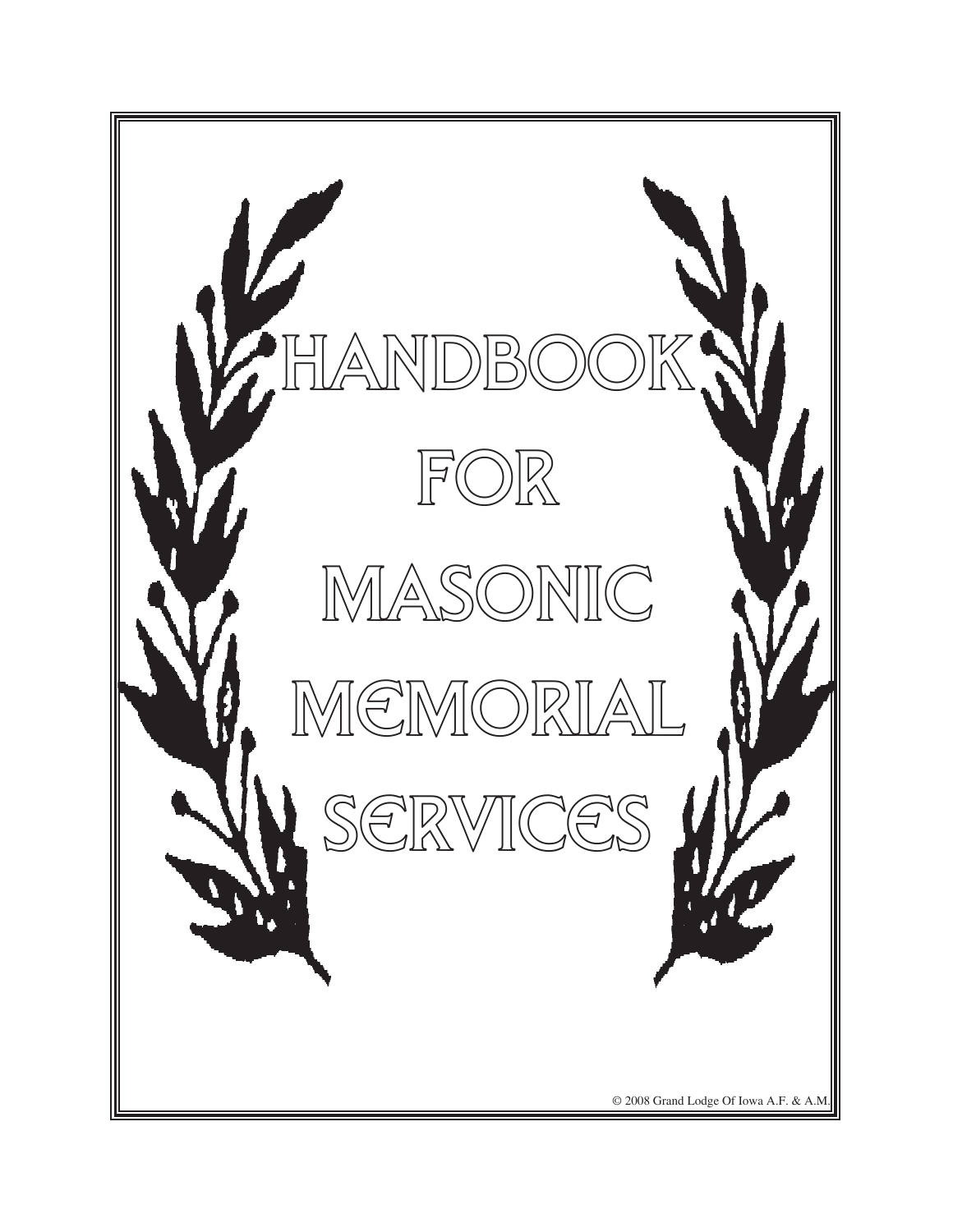# Prelude

"Evidence That We Love Him And Remember Him In Scenes The World Knows Not Of."

Familiar Words To Many Who Will Read This Collection Of Masonic Memorial Services, And That, Indeed, Is The Primary Purpose Of This Collection.

A Masonic Memorial Service Is One Of The Three Major Vehicles Whereby The Non-masonic Public Witnesses A Favorable And Lasting Impression Of The Principles Promoted Within The Temple Walls. The Offerings In The Pages Of This Book Are Examples Of Time Honored Masonic Funeral Services Rendered By Knowledgeable, Willing And Loving Brothers Of The Fraternity.

They Are Not Meant To Be Used Verbatim. Instead, We Hope They Will Serve As An Example And Guide To Seeking Brothers, Brothers Willing To Dedicate A Small Portion Of Their Masonic Lives To The Worthy Effort Of Paying That Last Respect To A Deceased **Brother.** 

 Each Offering IsA Reflection Of The Heart Felt Emotions Of The Author. It Is Not A Dictation But A Love Gift, Written And Thereafter Spoken From The Heart. If You Use These Examples, Use Them Only As A Guide To Your Own Feelings Concerning Life, Death, And Life Ever After Within The Teachings Of The Masonic Brotherhood.

Herb Davison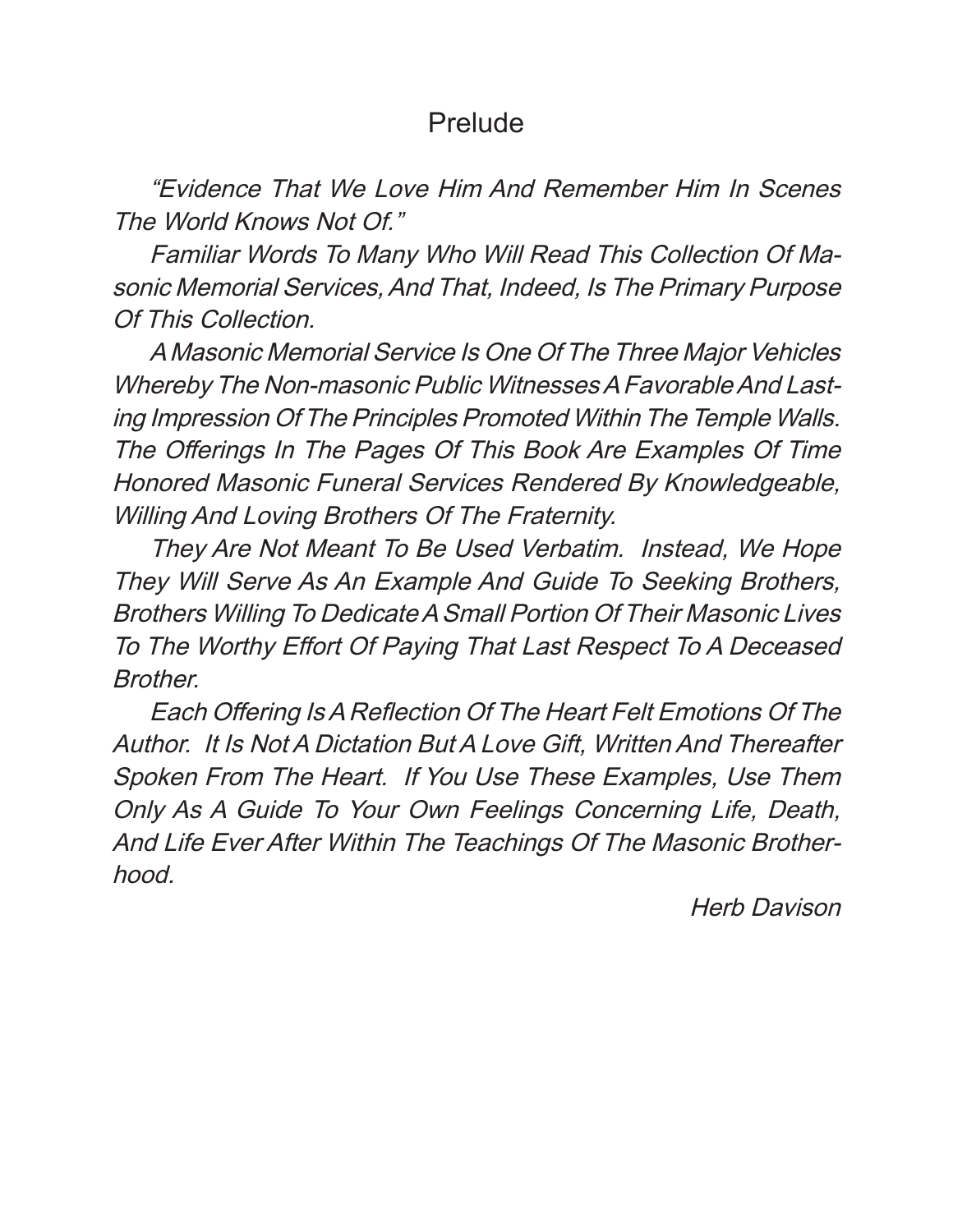# Preface

There Are Three (3) Masonic Funeral Situations That Need To Be Addressed: Grave Site, Church Service, And Funeral Home Gatherings. The Grave Site Criteria Is Amply Addressed In The Opening Pages Of This Handbook. The Funeral Home Gathering Is Normally Rather Simple - The Brothers Gather; The Orator (Acting For The Worshipful Master) Gives A Few Instructions, And The Service Is Conducted.

The Church Service Needs Expanded Comments.

Remember That You Are A Guest At This Ceremony. Check With The Presiding Clerical Authority As To The Normal Or Desired Sequence Of The Program, Suggested Length Of Your Portion And Participation Of The Assembled Brethren.

You Will Normally Follow The Religious Service. Keep In Mind That It May Be Best To "Deposit The Evergreen" On Behalf Of The Brethren, I.e., You Alone Perform This Act. A Church Is Not Always The Best Setting To Demonstrate Our Masonic Procession.

Finally, Tailor Your Presentation, In Each Of The Three Situations, For Solace Of The Family. The Deceased Was Your Brother, But In Truth, You May Not Have Known Him Personally. The Family Did. Keep Them Ever Uppermost In Your Mind.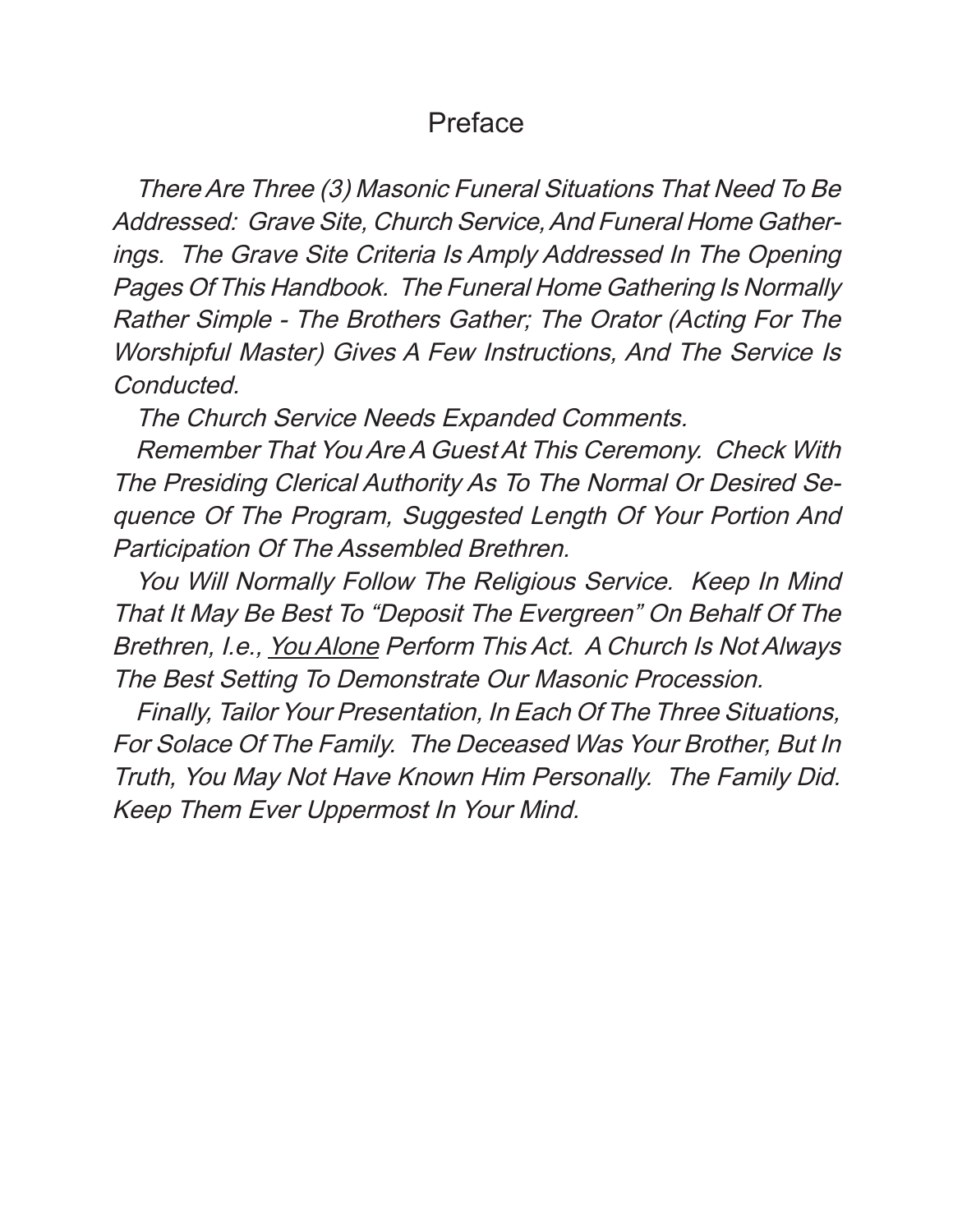## *Suggested Pre-service Preparation*

It is the practice of some lodges to display the Three Great Lights and the two columns at Masonic Memorial Services. While this practice is not required, certain guidelines should be followed if such displays are used.

The Holy Bible should be opened to Ecclesiastes 12:1, with the Square and Compass displayed in the Third Degree mode. Columns, when used, are displayed with the Senior Warden column erect at the head of the casket. The Junior Warden column



is retired (lying down) at the foot of the casket.

Placement of the Greenery: Consider placing the greenery on a small table rather than on the casket or on the floral arrangement which may adorn the casket. This saves the mortician unnecessary clean up.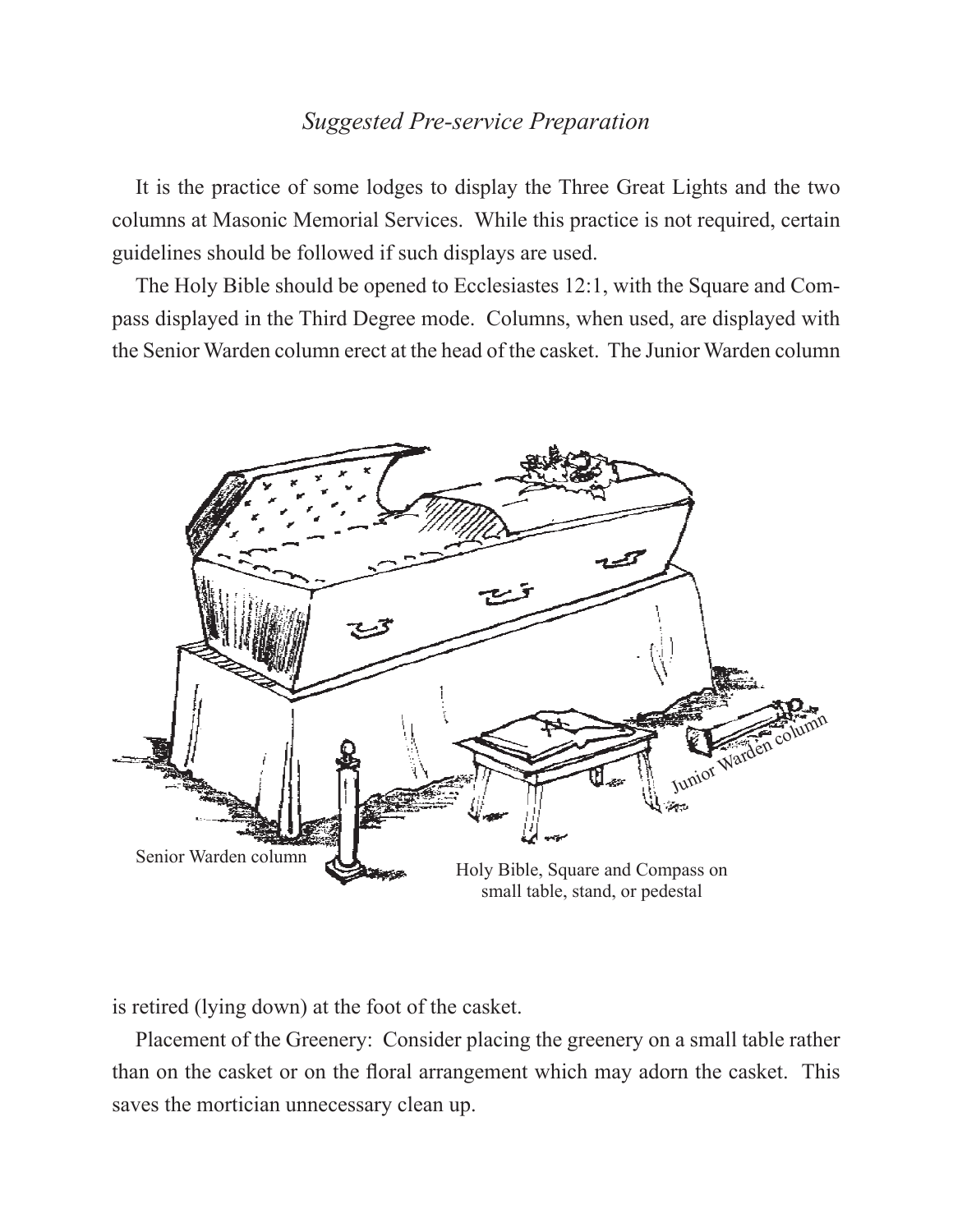## *Comments On Masonic Memorial Service*

When a Masonic husband, father, or brother dies a Masonic Funeral becomes an important part of the grieving process. It reminds the family members, as well as the Masonic brothers, of the important characteristic of the individual's life; his morals, ethics, and his commitment to God. Even though Freemasonry is not a religion, and has no plan of salvation, it offers eternal truths of friendship, morality, and brotherly love. As Masons, we believe God is in control of his world, and He has provided a life beyond the grave which is symbolized by the evergreen.

A proper Masonic service can bring comfort to the family. It will enhance and not take away from any religious funeral service. It is important to note however, that Masonic services should be done only at the family's request. Most of the time this is handled by the funeral director. It is their job to see to it that the family's wishes are carried out. Family members usually know how important the Masonic Lodge has been to their loved one.

**A word of caution!** Not all religious leaders, clergy, rabbis, and priests are receptive to having a Masonic Service, especially in their facility. Therefore, this matter must be handled very carefully. Perhaps it should not take place at all, if there is going to be a problem over this issue. It is better for us as Masons to be gracious, preventing any discord, rather than insisting that a Masonic service be held. It harms our Fraternity by offending anyone over this matter.

Most religious leaders do not mind having the Masonic Services the night before at the funeral home. I find this to be a special time when Masonic brothers can convey their sympathy to the family members. The Masonic Funeral can be a very meaningful worship service during the visitation hour.

If this is not possible, I then prefer to have it at the cemetery after the committal service. Again, this adds another new dimension to the religious service. I have had Masonic services after the religious service in the funeral home as well as in the church. However, sometimes this may not sit well with the membership of that church. Here again, **a word of caution!** Be sure the communication lines between the Worshipful Master and the Religious Leader remain open.

It is proper and necessary for the Worshipful Master to contact the family regardless of whether or not a Masonic Service will take place. The brother will be missed by his lodge members, and the membership is grateful for his contribution to the Fraternity. Remember, the grieving family members need to receive as much comfort as possible during their loss. Whether or not the Fraternity cares about one of their members does make a difference. This act of kindness leaves a lasting impression of Freemasonry.

Peter J. Peterson, Worshipful Master, Grace Lodge No. 519 Pastor of the Laurens United Methodist Church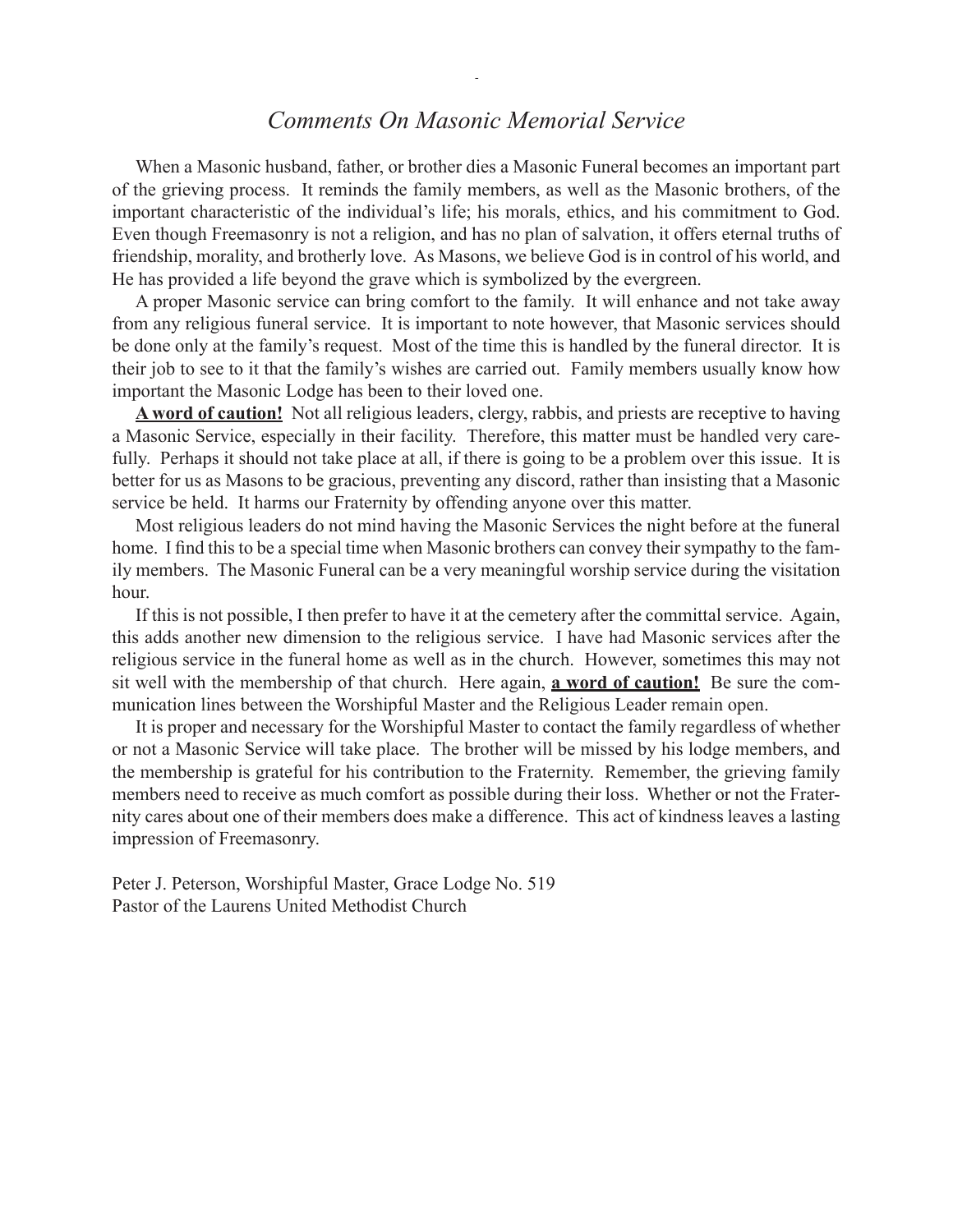## *Masonic Memorial Service*

*The services herein arranged for the Burial of the Dead, are adapted for all the purposes for which ceremonies of that character may be required. The arrangement is such that any portion of the service -- each part being complete -- may be used as occasion requires. In the main the funeral service is understood to be a committal service, and given at the grave. Occasionally, however, there are circumstances that make a grave site service difficult, if not impossible. To meet such a contingency, a service suitable for chapel is included.*

#### **Who May Receive Masonic Burial**

Any Master Mason who is a member of an Iowa lodge is entitled to a Masonic burial. He is not deprived of this right because of his failure to pass the proficiency examination of the Third Degree nor to pay his current lodge dues.

At the discretion of the Master, Masonic services may be accorded a former member of the lodge who holds a demit, a brother who for non-payment of dues has been dropped from the roll during the past 12 months, or for a brother of another recognized jurisdiction, when requested to do so by his family and with the consent of his lodge. (If at all possible, a request to conduct a Masonic funeral service for a brother whose membership is in another jurisdiction should be routed through the Grand Secretary's Office.) None but Master Masons may receive Masonic burial nor may an Entered Apprentice or Fellow Craft be admitted to the procession.

#### **Called Communication**

The communication of a lodge for funeral purposes should be recorded as "called." The lodge should be opened on the Third Degree and remain open until the service has been completed and the brethren have returned to the lodge room. The Secretary should see that an obituary record of the deceased brother is prepared on which should be inscribed his name, dates of birth, death, initiation, passing, and raising, and if affiliated, or affiliation; the fact that the funeral ceremonies were performed by the lodge, and any matter which may be deemed appropriate or of special interest. After the lodge is opened this record should be read by the Secretary and made a part of the records of the lodge.

The Marshal should see that the jewels and other paraphernalia are in readiness, that every brother is provided with apron, gloves, crepe, and evergreen, give the necessary instruction for forming the procession, and specify the line of march. He should also, if necessary, provide a "lambskin" for use in the ceremony.

Before the procession is formed, the Master will give full instruction as to the giving of the funeral honors, the circumambulation of the grave, the deposit of the evergreen, etc.

#### **Conveyances**

The pallbearers should ride next in advance of the hearse; the Marshal should ride in the front carriage. If the brethren ride, they should alight within a suitable distance of the grave, reform the procession, and march to the grave where the services will take place.

#### **Abbreviations of Ceremony**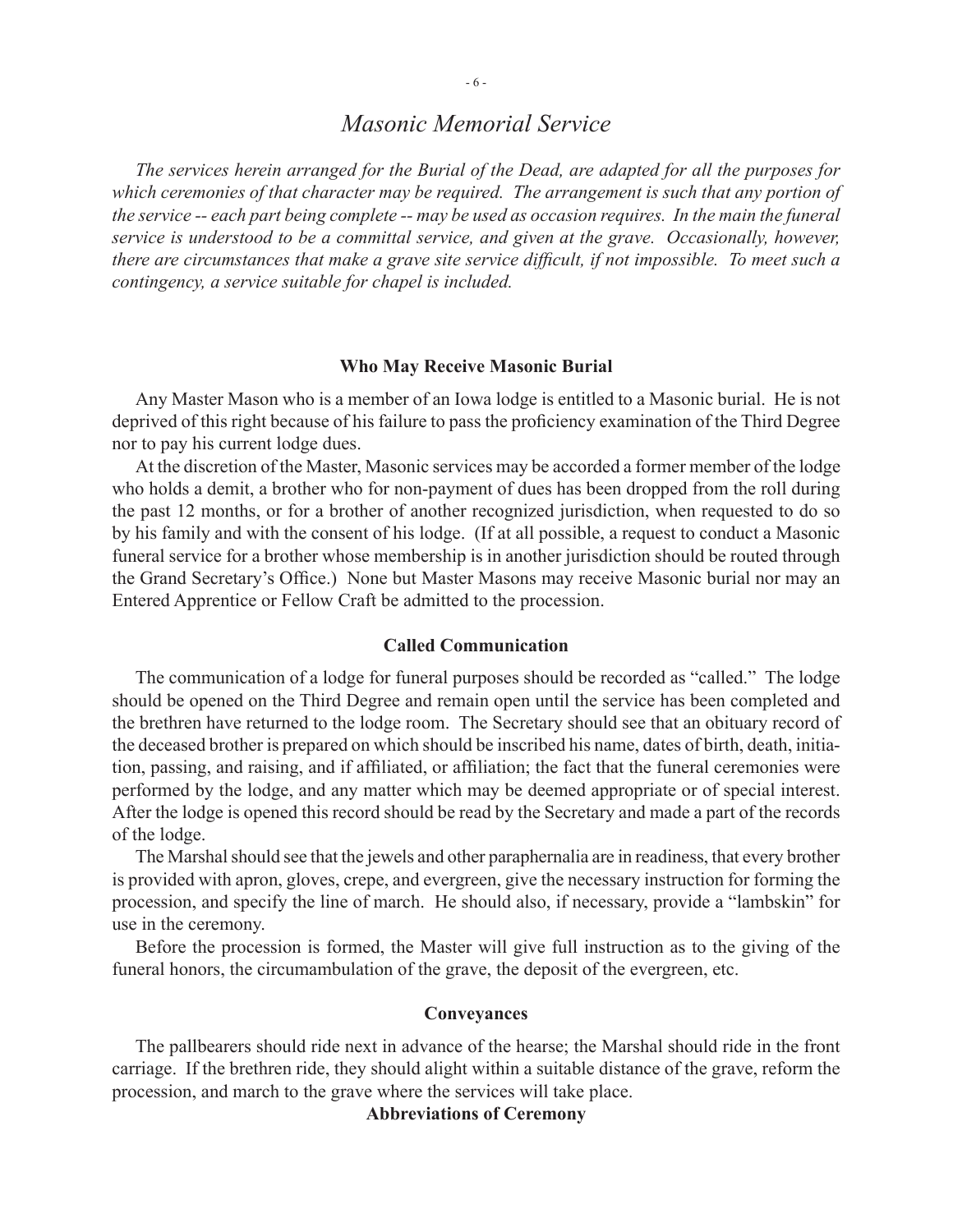Portions of the ceremony not essential may be omitted at the discretion of the Master. Essentials are: Prayer, deposit of apron, deposit of evergreen, funeral honors, and benediction or closing prayer. (The benediction or closing prayer may be given by a minister.)

#### **Proceedings in the Lodge Room**

The lodge will be opened on the Third Degree. The Master will then announce the object of the meeting. The obituary record may be read and any brother may make remarks upon the life and character of the deceased.

**WORSHIPFUL MASTER:** We will now proceed to where the service will be conducted.

The Master then orders the Marshal to form the procession which, under his direction, proceeds to the place designated.

## TYLER MARSHAL JUNIOR STEWARD SENIOR STEWARD MASTER MASONS MASTER MASONS PAST MASTERS PAST MASTERS JUNIOR DEACON SENIOR DEACON SECRETARY TREASURER JUNIOR WARDEN SENIOR WARDEN

#### ORDER OF PROCESSION

GREAT LIGHTS Carried by Aged Member

#### WORSHIPFUL MASTER

If a Chaplain is used, he should walk on the left hand of the Master. If the Master appoints another brother to conduct the service, the officiating brother should carry the gavel, and the Master may march on his left, in which case the Chaplain, if used, should walk behind the one who carried the Great Lights.

When the head of the procession arrives near the entrance to the funeral home or church, it should halt, and open to the right and left, forming two parallel lines, about six or eight feet apart, facing inward. The Marshal then passes down through the lines and escorts the Master up through them into the building, the brethren closing in and following, thus reversing the order of the procession.

NOTE: *No Smoking Allowed At Masonic Funerals.* There should be no smoking during any part of the ceremony, including the procession. The Marshal should see that this rule is strictly enforced.

*More specific instructions of the procession and the formation at the grave site is found on pages 152-160 of the Iowa Companion to the Monitor with a diagram of the formation at the site on page 184.*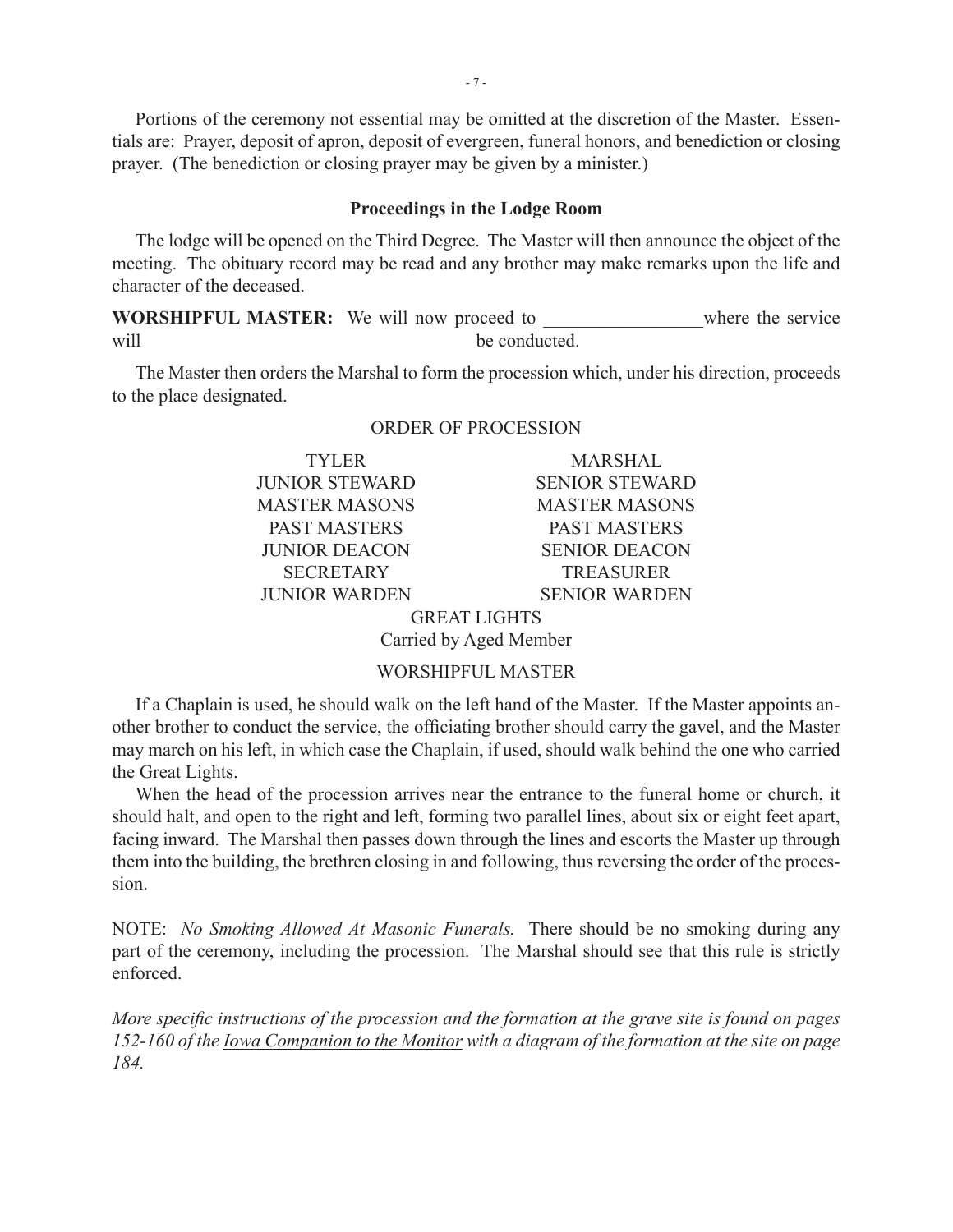#### **Funeral Grand Honors**

Both arms are crossed on the breast, the left uppermost, and the palms of the hands sharply striking the shoulders. The hands are then raised above the head, palms to the front, and then let fall upon the thighs.

#### **Funeral Honors**

**MARSHAL:** Brethren, prepare to give the funeral honors.

Method I

Each brother will uncover and step forward, depositing his hat on the ground at his feet. The brethren will then extend their hands toward the grave, palms uppermost, when the Master says: **"We consign his body to the earth."** Next cross the arms on the breast, the left uppermost, and the Master says: **"We cherish his memory here."** The brethren then raise their hands above their heads palms inward, looking upward, and the Master says: **"We commend his spirit to God, who gave it."** He then drops the hand to the side.

Method II

If desired, the funeral honors may be given in connection with the deposit of the evergreen in the following manner: The Master extends the right hand over the grave, dropping the evergreen in the grave and says: **"To the grave we consign the remains of our departed brother."** He then places the hand upon the left breast and says: **"His memory is faithfully cherished within our hearts."** He then raises the hand and pointing it to the zenith says: **"We commend his spirit to God, who gave it."** He then drops the hand to the side.

The brethren move around the grave in single file, leaving the grave on the right. Each brother removes the sprig of evergreen with his right hand, and as he passes the head of the grave, drops the evergreen into the grave, making the same movements as the Master, but without repeating the words.

If the surface of the ground is uneven so that the brethren cannot march about the grave, the Craft with the Worshipful Master can group themselves about the grave, and all deposit evergreens with the funeral honors.

RITUALISTIC BURIAL SERVICE Suggested Order of Service

- A. Introductory statement.
- B. Prayer.
- C. Dissertation or Masonic comment including sketch of the life of the deceased, if desired.
- D. Deposit the apron.

E. Deposit the evergreen and funeral honors. Note: When the body is buried in a grave, the Master should say: "We consign his body to the grave." When the body is placed in a mausoleum, he will say: "We consign his body to the tomb." And when cremated, he will say: "We consign his ashes to the grave (or tomb)."

- F. Words of comfort.
- G. Benediction.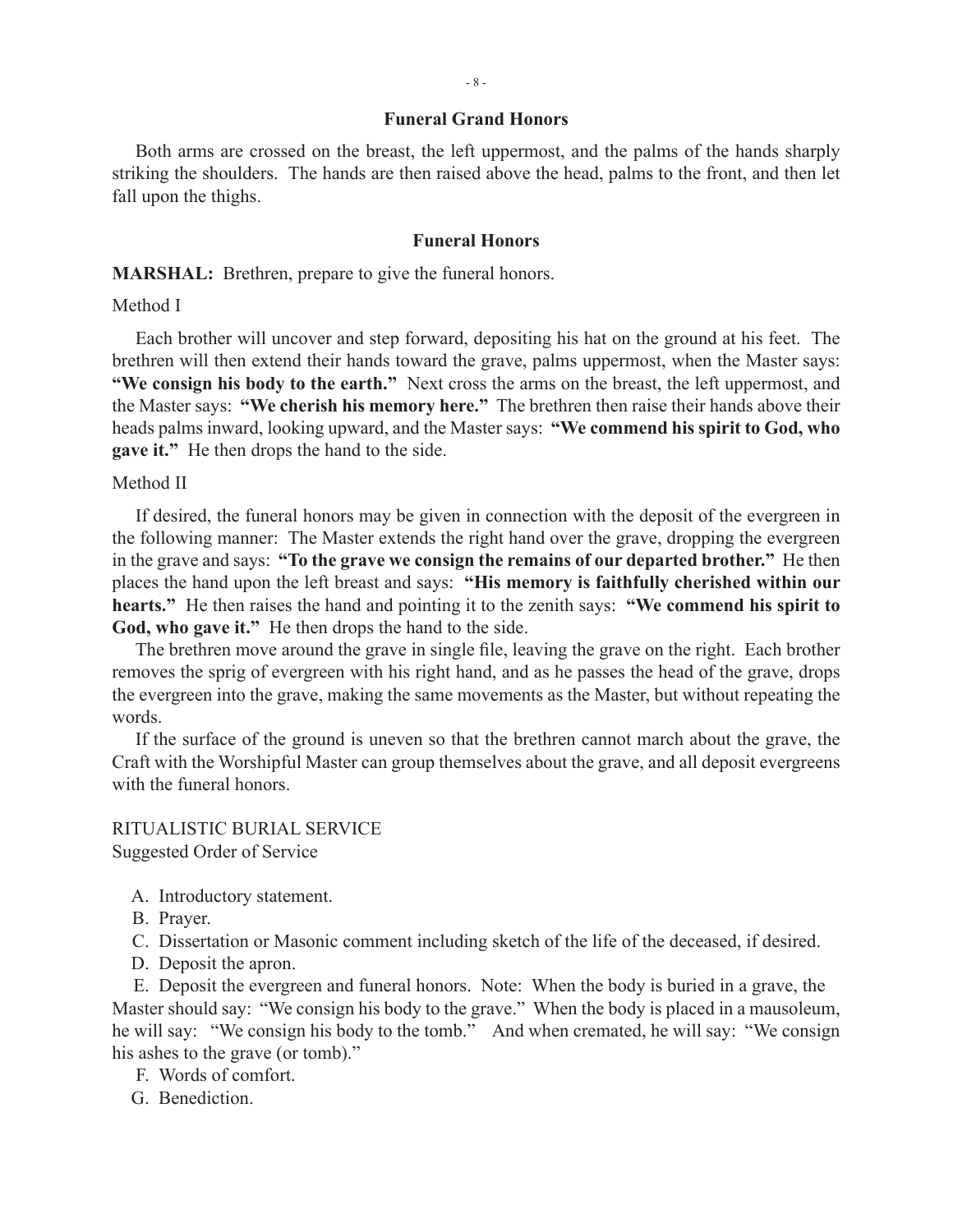## *General Directions:*

 1. The Master of the lodge, having received notice of the death of a Brother, should call on the family at once, extending the sympathy of the brethren and the comforting assurancesof ourfaith.

 2. If there is a request for a burial with Masonic ceremonies, the Master will make all suitable arrangements therefore. At the appointed hour, the Lodge will open on the Third Degree,hear instructions, and proceed under the Marshal's directions, without calling off. The Lodge may accompany the remains to the place of interment regardless of jurisdictional boundary.

 3. The Master may take the Charter of his lodge to another place and open a funeral lodge there for the purpose of a Masonic burial.

 4. The ceremonies which are observed at funerals are performed as a Masonic duty and as token of respect and fraternal affection to the memory of the departed brother. In order that such ceremonies may be conducted in a decorous and impressive manner and with due regard both to the dignity of the Craft and to the feelings of the relatives and friends of the departed, it is of the greatest importance that the instructions for the conduct of the Masonic funeral service be carefully studied by the Master and other officers of the lodge.

 5. The proper dress to be worn at a Masonic funeral is black or dark clothing, black hat, white gloves, a plain white apron, black crepe upon the left arm above the elbow, and a sprig of evergreen on the left breast. The Master's gavel, the Wardens' columns, the Deacons' and the Stewards' rods, the Tyler's sword, and the Marshal's baton should be suitably trimmed with black crepe. The officers of the lodge should wear their respective jewels. Grand Officers and Past Officrs of Grand or subordinate lodges may also wear their official jewels and aprons.

 6. The Holy Bible should be opened at the twelfth chapter of Ecclesiastes. The three Great Lights should be covered with black crepe, and placed on a board or cushion covered with black material, properly arranged for carrying. It will be a help to the brother carrying the Great Lights if lodges will procure an extra square and compass of good size and fasten them over the Holy Bible to the board covered with black cloth. The Great Lights should be borne in a funeral procession by the oldest member of the lodge.

7. The pallbearers (usually six in number) may or may not be Master Masons, as the family of the deceased may desire. The Master should consult the family of the deceased brother and assertain what their desires are as to who should act. If there are honorary bearers, they should occupy the pews directly in front of the active bearers. f conveyances are provided for the pallbearers, their position should be immediately in front of the funeral car. It is always a mark of respect to remove the hat when serving in the capacity of a bearer, but is is not expected, nor should it be permitted, in cold or inclement weather.

 8. Musicians, if belonging to the Fraternity, will walk in the procession immediately after the Tyler; if they are not Masons, they will precede him.

9. The Masonic service should be conducted exclusively by the lodge as if none but Masons were in attendance. If any other be given, it must be before the Masonic service.

 10. Whenever other organizations constitute a part of a funeral procession, or otherwise unite with the assembly, the lodge performing the ceremony must have entire charge.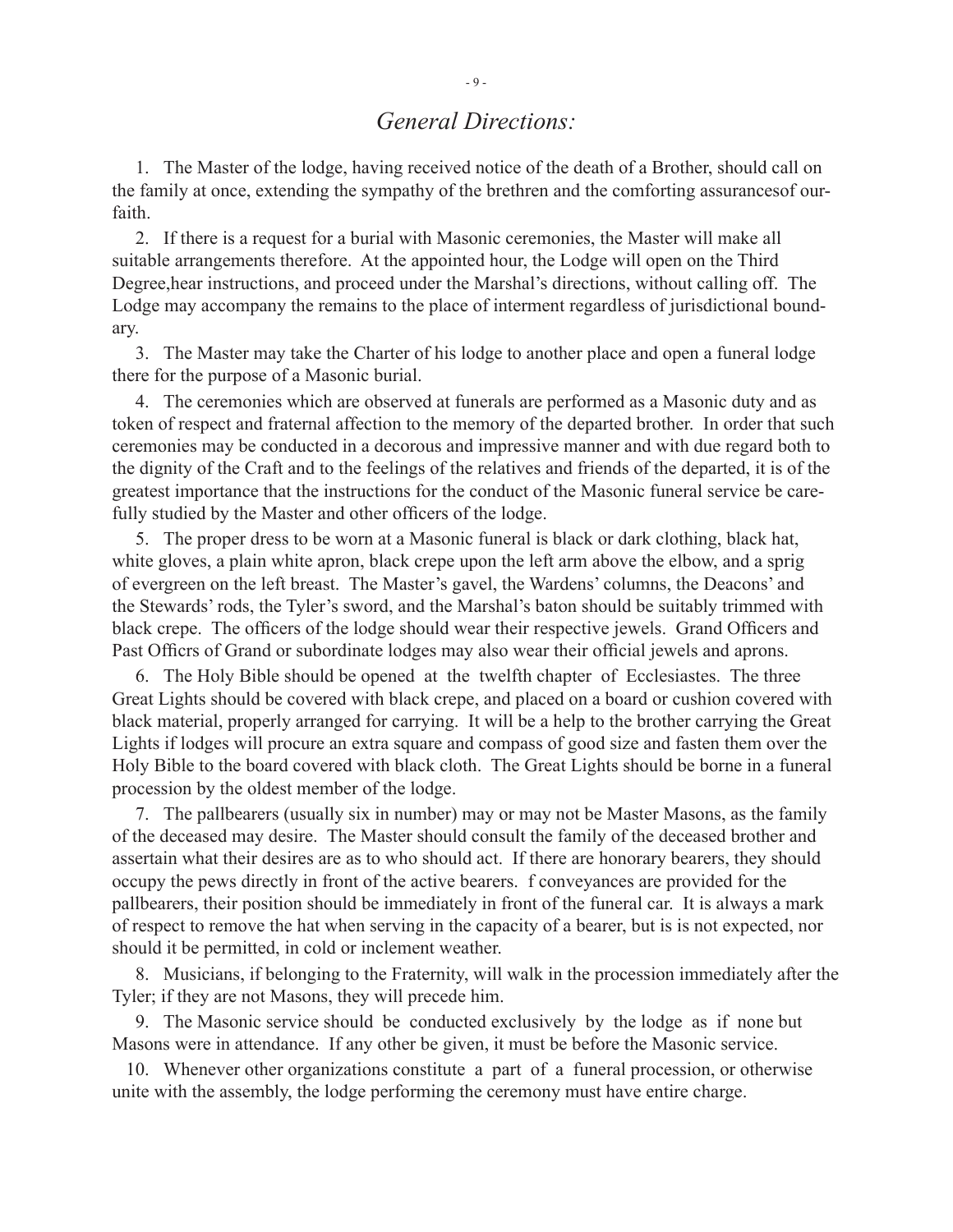11. GRAND OFFICERS. If the deceased was a Grand or Past Grand Officer, officers of the Grand Lodge should be invited to attend the funeral. In case of the presence of the Grand Master, Deputy Grand Master, or Grand Wardens, the Master of the lodge in charge of the ceremony will invite the one highest in rank to conduct the service. If any of the four officers named join the procession, his or their places will be next before the Master of the officiating lodge in order of rank. If the Grand Master is present, the Book of Constitutions should be carried before him. If he conducts the service, he should be supported by the Deacons.

12. If the deceased brother was a Knight Templar, please refer to page 132 of the <u>Iowa Book</u> of Ceremonials.

## *At The Grave.*

Friends and Brethren:

From time immemorial, it has been the custom among the Fraternity of Free and Accepted Masons, on request, to accompany a Brother's remains to the place of interment, there to deposit them with the usual formalities.

In conformity to this usage, we have assembled in the character of Masons to offer a tribute of affection to the memory of our Brother; thereby demonstrating the sincerity of our esteem for him and our steady attachment to the principles of our Order.

The lambskin, or white apron, is an emblem of innocence, and the badge of a Mason, and is a mark of distinction when worthily worn. This emblem I now deposit in the grave of our deceased Brother (deposits apron). By it we are reminded of the universal dominion of death. The arm of friendship cannot interpose to prevent his coming; the wealth of the world cannot purchase our release; nor will the innocence of youth, or the charms of beauty propitiate his purpose. This scene reminds us of our mortality, and that, sooner or later, these frail bodies must return to their parent dust.

The evergreen, which once marked the temporary resting place of the illustrious dead, is an emblem of our faith in the immortality of the soul. By this we are reminded that we have an immortal part within us, that shall survive the grave, and which shall never, never die. By it we are admonished in the habiliments of death, and deposited in the silent tomb, yet, through our belief in the mercy of God, we may confidently hope that our souls will bloom in eternal spring. This, too, I deposit in the grave. "Alas, my brother!"

*The brethren then drop the sprig of evergreen into the grave, with the same exclamation -- may be omitted if crowd is large or situation at grave makes desirable -- after which the Funeral Grand Honors are given.*

The great Creator having been pleased, out of His infinite mercy, to remove our Brother from the cares and troubles of this transitory existence to a state of endless duration thus severing another link from the fraternal chain that binds us together, may we who survive him be more strongly cemented in the ties of union and friendship; that, during the short space allotted us here, we may wisely and usefully employ our time and, in the reciprocal intercourse of kind and friendly acts, mutually promote the welfare and happiness of each other. Unto the grave we consign the body of our deceased Brother; earth to earth *(earth or flower petals sprinkled on the coffin)*, ashes to ashes *(more earth or petals)*; there to remain till the trumpet shall sound on the resurrection morn. We can cheerfully leave him in the hands of a Being who doeth all things well.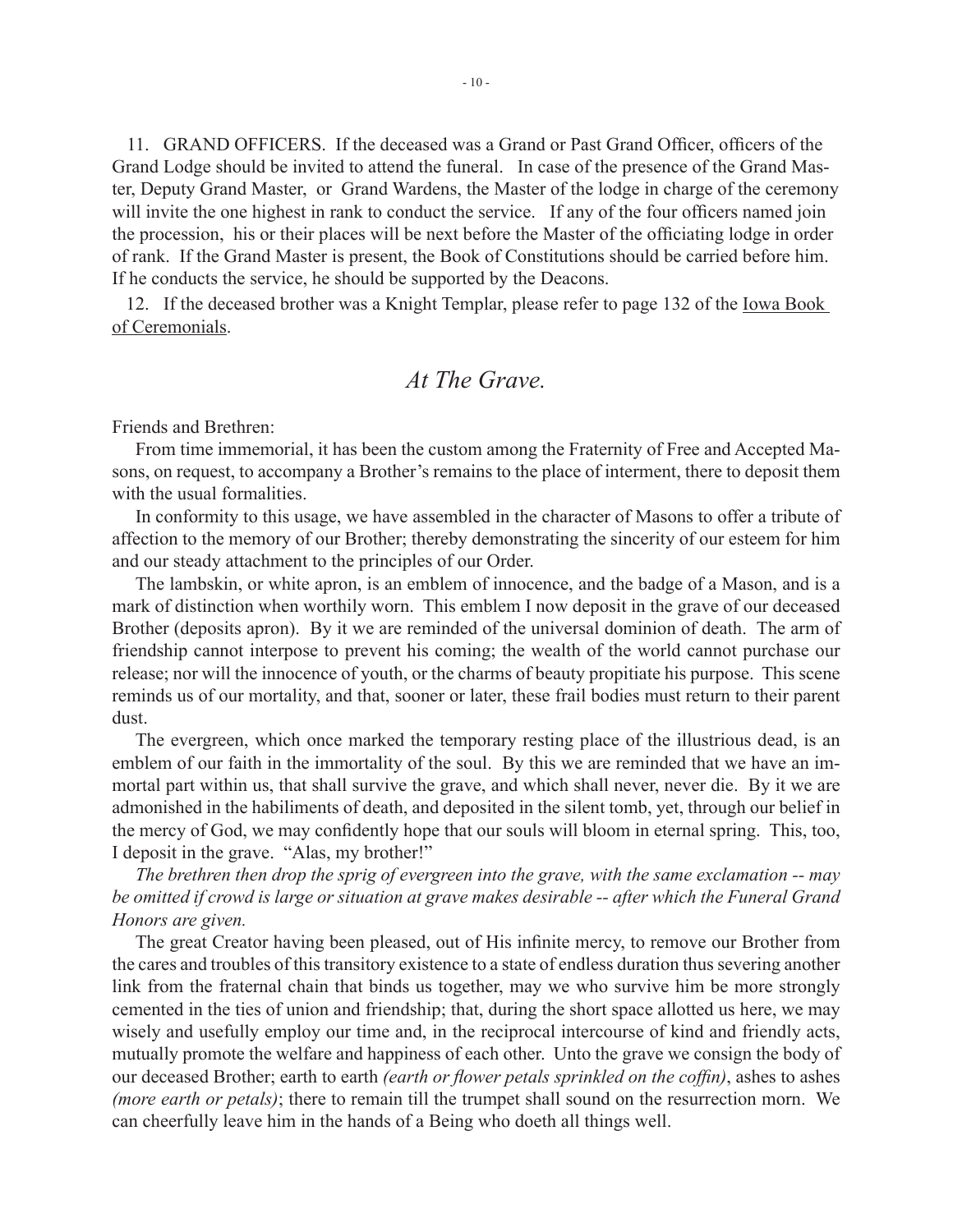## *Prayer:*

Most glorious God, author of all good and giver of all mercy, pour down Thy blessings upon us and strengthen our solemn engagements with the ties of sincere affection. May the present instance of mortality remind us of our own approaching fate and, by drawing our attention toward Thee the only refuge in time of need, induce us to regulate our conduct here, that when the final moment shall arrive at which we must quit this transitory scene, the enlivening prospect of Thy mercy may dispel the fear of death; and that after our departure hence, in peace and Thy favor, we may be received into Thine everlasting kingdom and there join in union with our friend and enjoy that uninterrupted and unceasing felicity which is allotted to the souls of just men made perfect. *Amen.*

*Response:* So mote it be.

*(Prayer and benediction by Master in charge of the church service may be used instead of ritualistic prayer and responses, or the Master may conclude the prayer with a benediction.) The singing or recitation of the Funeral Ode shall be omitted in all cases.*

## *Memorial Service At The Grave (Optional)*

#### Friends and Brethren:

From time immemorial it has been the custom among the Fraternity of Free and Accepted Masons, on request, to accompany a Brother's remains to the place of interment, there to deposit them with the usual formalities.

Again we are called to assemble among the habitations of the dead, to behold the "narrow house appointed for all living." Here, around us, in that peace which the world cannot give or take away, sleep the unnumbered dead. The gentle breeze fans their verdant covering, they heed it not; the sunshine and the storm pass over them, and they are not disturbed; stones and lettered monuments symbolize the affection of our surviving friends, yet no sound proceeds from them, save that silent but thrilling admonition: "Seek ye the narrow path and the straight gate that lead unto eternal life."

The lambskin, or white apron, is an emblem of innocence and the badge of a Mason, and is a mark of distinction when worthily worn. This emblem I now deposit in the grave of our deceased Brother (*deposits apron*). By it we are reminded of the universal dominion of death. The arm of friendship cannot interpose to prevent His coming; the wealth of the world cannot purchase our release; nor will the innocence of youth or the charms of beauty propitiate His purpose. This scene reminds us of our mortality and that, sooner or later, these frail bodies must return to their parent dust.

The evergreen, which once marked the temporary resting place of the illustrious dead, is an emblem of our faith in the immortality of the soul. By this we are reminded that we have an immortal part within us that should survive the grave and which shall never, never die. By it we are admonished that, though like our Brother whose remains lie before us, we shall soon be clothed in the habiliments of death and deposited in the silent tomb; yet, through our belief in the mercy of God, we may confidently hope that our souls will bloom in eternal spring. This, too, I deposit in the grave. "Alas, my Brother!"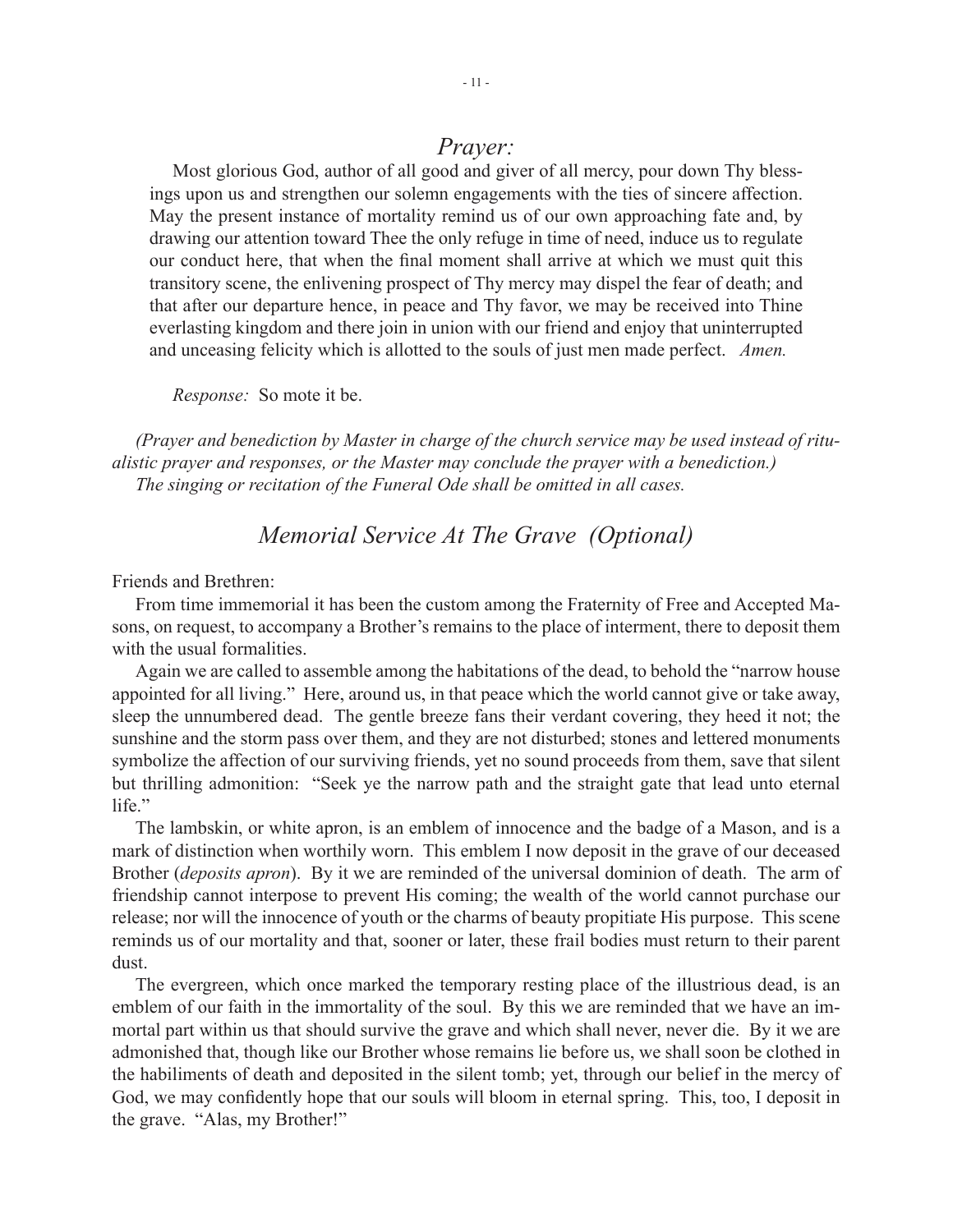*(The brethren then drop the sprig of evergreen into the grave, with the same exclamation -- may be omitted if situation at grave makes desirable, or may be deposited only by Master, or by Master and officers -- after which the Funeral Grand Honors are given.)*

The great Creator having been pleased, out of His infinite mercy, to remove our Brother from the cares and troubles of this transitory existence to a state of endless duration, thus severing another link from the fraternal chain that binds us together; may we, who survive him, be more strongly cemented in the ties of union and friendship; that, during the short space allotted us here, we may wisely and usefully employ our time; and in the reciprocal intercourse of kind and friendly acts, mutually promote the welfare and happiness of each other. Unto the grave we consign the body of our deceased Brother; earth to earth (*earth or flower petals sprinkled on the coffin*), ashes to ashes (*more earth or petals*), dust to dust (*more earth or petals*); there to remain till the trumpet shall sound on the resurrection morn. We can cheerfully leave him in the hands of a Being who doeth all things well.

#### Prayer:

Most glorious God, author of all good and giver of all mercy, pour down Thy blessings upon us and strengthen our solemn engagements with the ties of sincere affection. May the present instance of mortality remind us of our own approaching fate, and by drawing our attention toward Thee, the only refuge in time of need, induce us so to regulate our conduct here, that when the final moment shall arrive at which we must quit this transitory scene, the enlivening prospect of Thy mercy may dispel the fear of death; and that after our departure hence, in peace and Thy favor, we may be received into Thine everlasting kingdom, and there join in union with our friend and enjoy that uninterrupted and unceasing felicity which is allotted to the souls of just men made perfect. *Amen.*

*Response:* So mote it be.

*(Prayer and benediction by Minister in charge of the church service may be used instead of ritualistic prayer and responses, or the Master may conclude the prayer with a benediction.) The singing or recitation of the Funeral Ode should be omitted in all cases.*

## *Memorial Service At The Grave (Optional)*

Friends and Brethren:

From time immemorial it has been the custom among the Fraternity of Free and Accepted Masons, on request, to accompany a Brother's remains to the place of interment, there to deposit them with the usual formalities.

Our present meeting and proceedings will have been in vain and useless if they fail to excite our serious reflections and strengthen our resolutions of amendment.

While we drop the sympathetic tear over the grave of our deceased Brother, let us resolve to maintain with sincerity the dignified character of our profession. May our faith be evinced in a correct moral walk and deportment; may our hope be bright as the glorious mysteries that will be revealed hereafter; and our charity boundless as the wants of our fellow-creatures.

The lambskin, or white apron, is an emblem of innocence and the badge of a Mason and is a mark of distinction when worthily worn. This emblem I now deposit in the grave of our deceased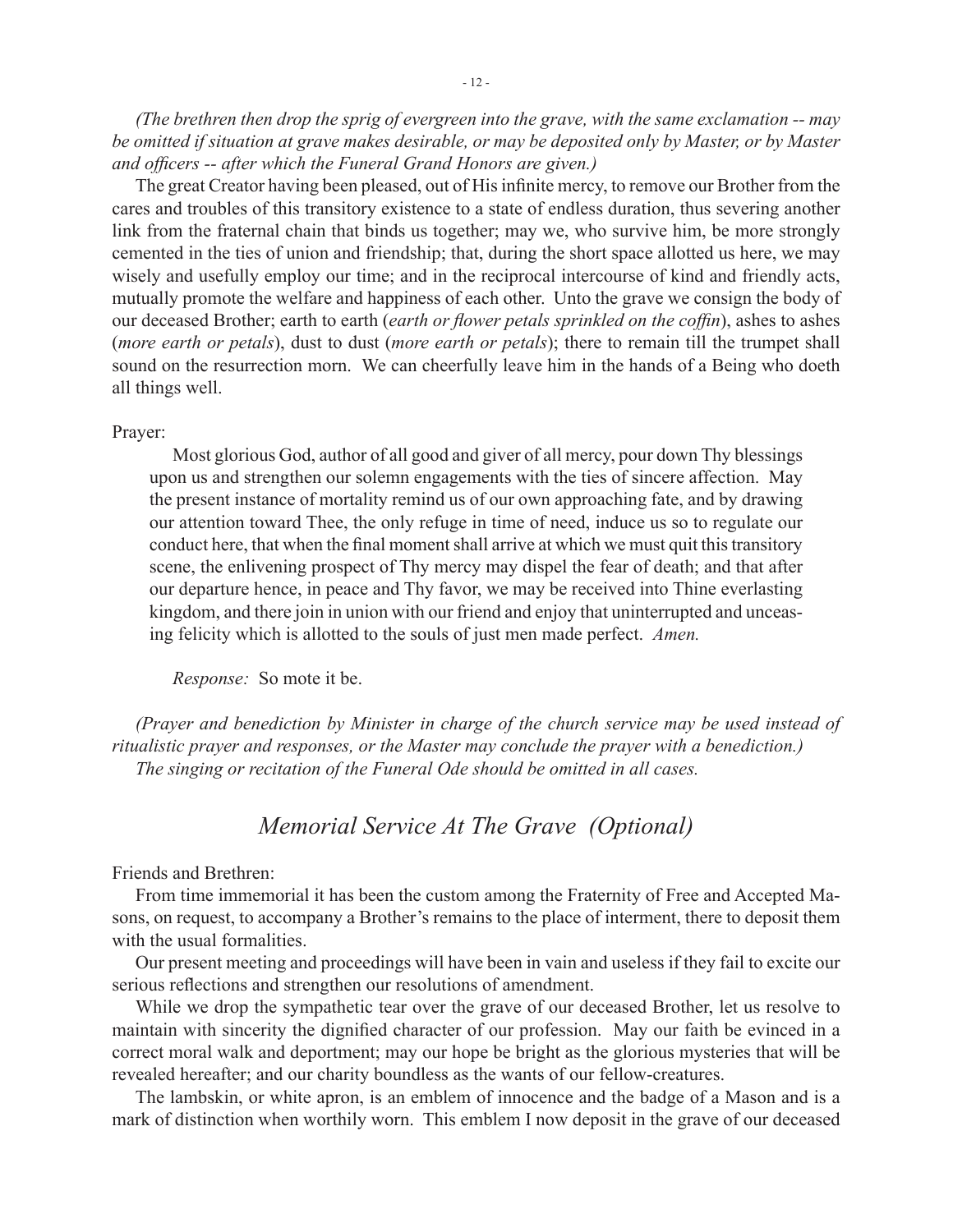Brother (*deposits apron*). By it we are reminded of the universal dominion of death. The arm of friendship cannot interpose to prevent His coming; the wealth of the world cannot purchase our release; nor will the innocence of youth, or the charms of beauty propitiate His purpose. This scene reminds us of our mortality, and that, sooner or later, these frail bodies must return to their parent dust.

The evergreen, which once marked the temporary resting place of the illustrious dead, is an emblem of our faith in the immortality of the soul. By this we are reminded that we have an immortal part within us that should survive the grave and which shall never, never die. By it we are admonished that, though like our Brother whose remains lie before us, we shall soon be clothed in the habiliments of death and deposited in the silent tomb; yet, through our belief in the mercy of God, we may confidently hope that our souls will bloom in eternal spring. This, too, I deposit in the grave. "Alas, my Brother!"

*(The brethren then drop the sprig of evergreen into the grave, with the same exclamation -- may be omitted if situation at grave makes desirable, or may be deposited only by Master, or by Master and officers -- after which the Funeral Grand Honors are given.)*

The great Creator having been pleased, out of His infinite mercy, to remove our Brother from the cares and troubles of this transitory existence to a state of endless duration, thus severing another link from the fraternal chain that binds us together; may we, who survive him, be more strongly cemented in the ties of union and friendship; that, during the short space allotted us here, we may wisely and usefully employ our time; and in the reciprocal intercourse of kind and friendly acts, mutually promote the welfare and happiness of each other. Unto the grave we consign the body of our deceased Brother; earth to earth (*earth or flower petals sprinkled on the coffin*), ashes to ashes (*more earth or petals*), dust to dust (*more earth or petals*); there to remain till the trumpet shall sound on the resurrection morn. We can cheerfully leave him in the hands of a Being who doeth all things well.

#### Prayer:

Most glorious God, author of all good and giver of all mercy, pour down Thy blessings upon us and strengthen our solemn engagements with the ties of sincere affection. May the present instance of mortality remind us of our own approaching fate, and by drawing our attention toward Thee, the only refuge in time of need, induce us so to regulate our conduct here, that when the final moment shall arrive at which we must quit this transitory scene, the enlivening prospect of Thy mercy may dispel the fear of death; and that after our departure hence, in peace and Thy favor, we may be received into Thine everlasting kingdom and there join in union with our friend and enjoy that uninterrupted and unceasing felicity which is allotted to the souls of just men made perfect. *Amen.*

*Response:* So mote it be.

*(Prayer and benediction by Minister in charge of the church service may be used instead of ritualistic prayer and responses, or the Master may conclude the prayer with a benediction.) The singing or recitation of the Funeral Ode should be omitted in all cases.*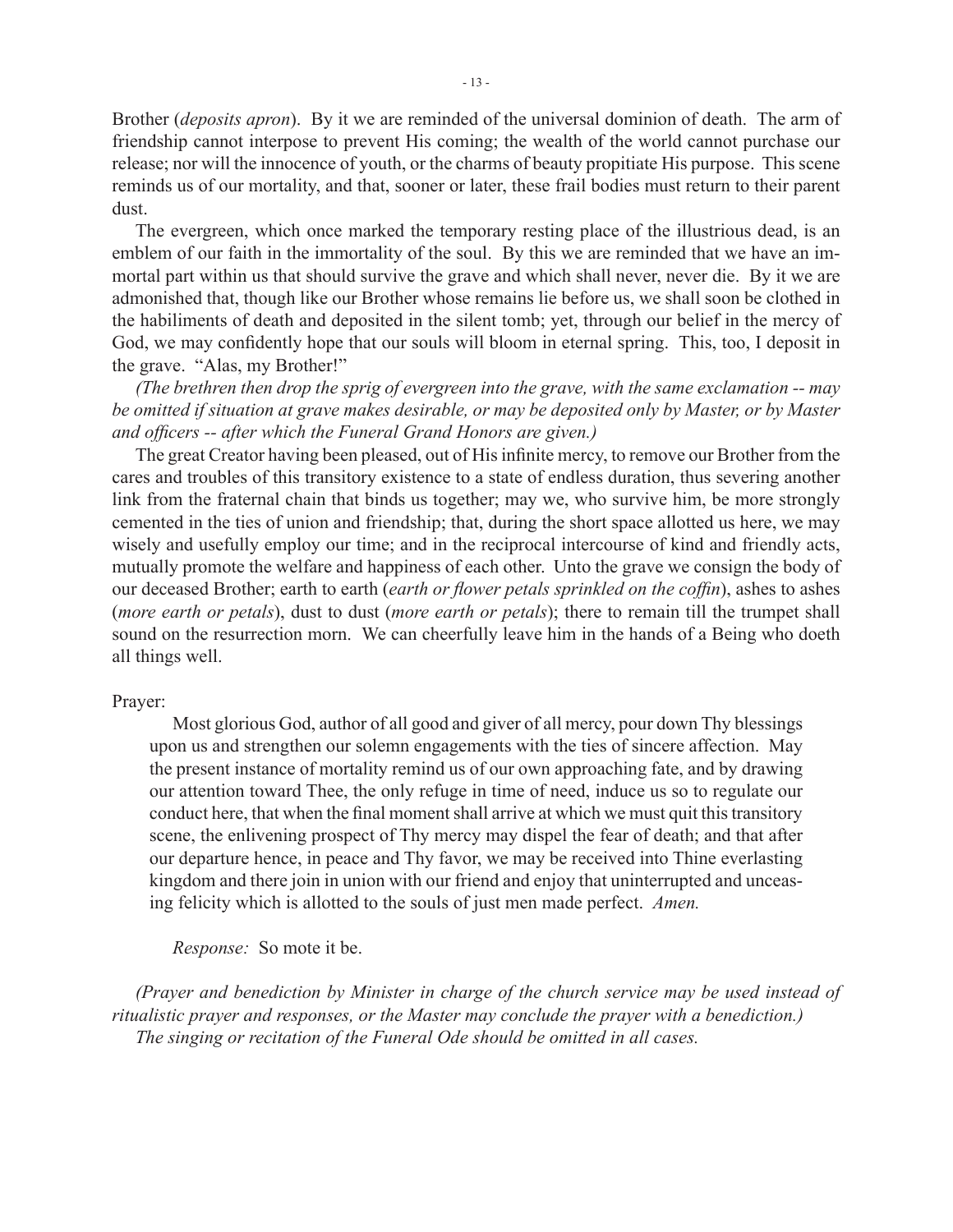## *Chapel Or Non-graveside*

*There are times when the traditional committal or graveside ceremony cannot be used. The following are options to be used for such an occasion.*

#### *Non-graveside Option A*

*The following may be used in a chapel when the family desires a Memorial Service of a Masonic character and where a traditional graveside or committal cannot be utilized. Its form and wording may be changed to accommodate the situation (such as where no casket is present). This is a brief service and must not be construed to substitute or take the place of a religious burial service. Freemasonry is not to be understood as substituting for ceremonies or order of any Organized Religion.*

#### *W.M.* Friends and Brethren:

The body of our beloved Brother \_\_\_\_\_\_\_\_\_\_\_\_\_\_\_\_\_, lies before us, overtaken by that fate which sooner or later must come to all of God's children. No worth or virtue, no wealth or honor, no tears of friends or family can avert or delay it. With it comes the impressive lesson, often repeated but soon forgotten, that every one of us must ere long pass through the portal and experience that higher life toward which we are advancing.

Truly it is an act of grace and wondrous mercy that we are permitted to speak to the Eternal God; to make our pleas to Him as to a father; to ask of Him remedy and ease, support and counsel, health and safety, deliverance and salvation.

Since this sorrow has fallen upon us, let us ask Him for power and assistance to do our duty and His favor for those who feel most deeply our loss.

#### *Chaplain.* Let us pray.

Our Heavenly Father, we bow in submission to Thy Will and pray for strength to properly value the events of our existence, to number our days, and apply our hearts unto wisdom. May this dispensation of Thy Providence remind us of the universal law of life and Thine own eternal purposes. Make us constant in our trust that the Comforter may come. May we believe that death has no power over a faithful and righteous soul, but that, when the dust returneth to the dust as it was, the spirit goeth unto Thee.

As we sorrow for the departure of this Brother from the circle of our Fraternity, may we trust that he has entered into a higher brotherhood; that he is engaging in nobler duties and finding rest from earthly toil. As we who remain look upon things unseen and eternal, may we consecrate our lives to all good purposes and worthy endeavors. Let Thy peace abide within us to keep us from all evil. May Thy love support us and Thy wisdom guide us through our earthly pilgrimage to our heavenly home. And to Thy name shall be all glory forever. *Amen.*

*Response:* So mote it be.

*(Music if available and desired.)*

*W.M.* We have taken a solemn and impressive survey of human life in all its blended lights and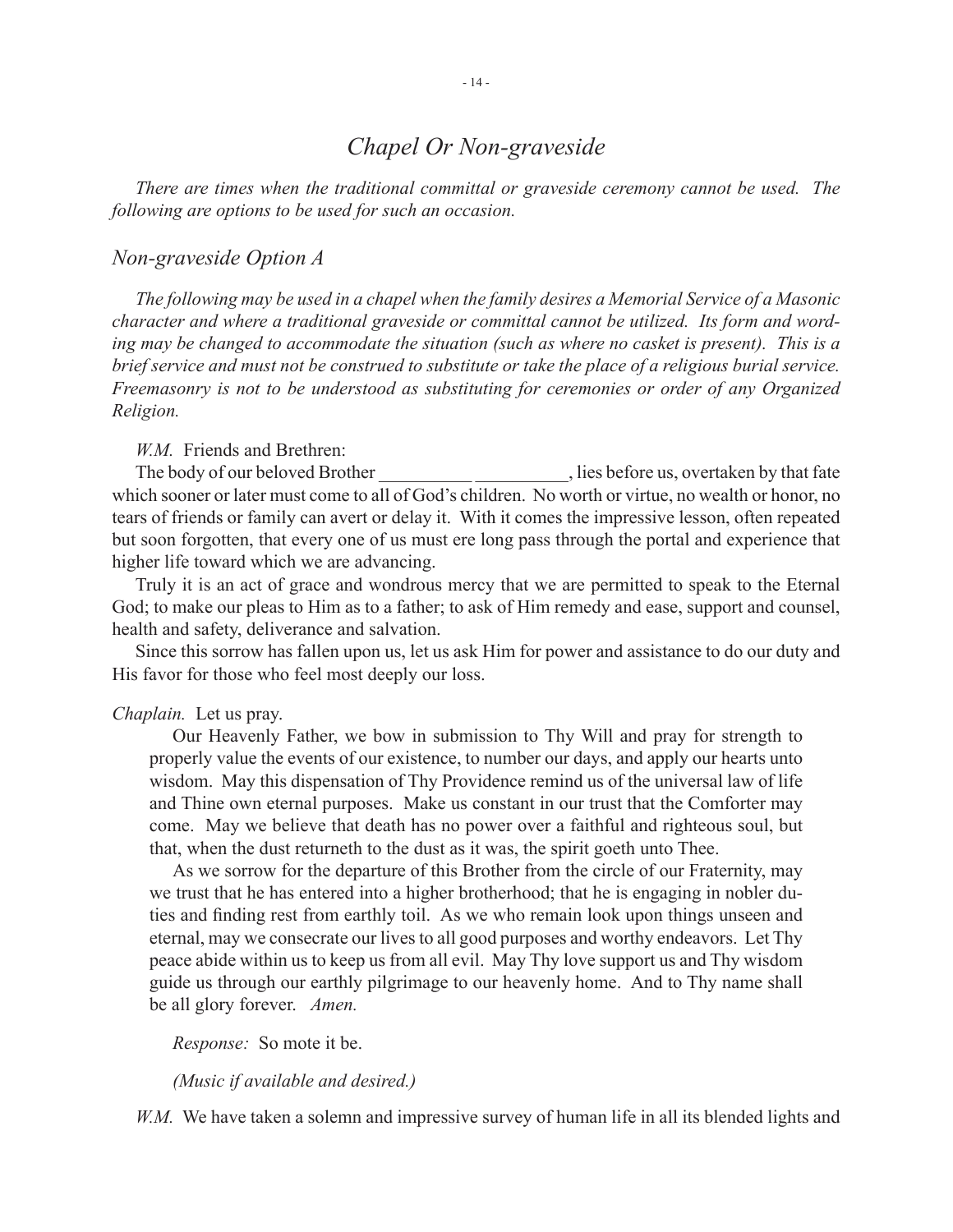shades, and learned that all on earth is changed. But is this the end of man and the expiring hope of faithful Masons? It is not. From the emblem of mortality we turn to the great lesson of immortality, which is inculcated in the teachings of our Order and which strengthens within us as we come to the grave. This body, sown in corruption, shall be raised in incorruption; sown in weakness, it shall be raised in power; sown a natural body, it shall be raised a spiritual body. For this corruptible must put on incorruption, and this mortal must put on immortality, and death be swallowed up in victory. We pause not at our first or second step, but, true to our principles, we look forward for greater light. As the embers of mortal life are feebly glimmering in the socket of existence, our religion removes the dark shroud, draws aside the sable curtains and bids hope and joy to rouse up, sustain and cheer the departing spirit. It points beyond the silent tomb to the breaking light of a resurrection morn and bids us turn an eye of faith and confidence on the opening scenes of eternity. It teaches us to advance boldly onward and ask more light, till, at the Supreme Grand Master's Word, we shall be raised to the blissful Lodge above. There, light, unmingled with darkness, shall reign, unbroken and perpetual. There, under the sunbeam smiles of immutable Love, we, as faithful Masons, cherish the fond and immortal hope that we shall meet again -- meet to part no more.

*(Music, if arranged.)*

#### Benediction:

The Lord bless and keep you. The Lord make His face to shine upon you, and be gracious unto you. The Lord lift up His countenance upon you and give you peace.

And unto Him, the King eternal, immortal, invisible, the only wise God, be honor and glory forever and ever. *Amen.*

*Response:* So mote it be.

### *Non-graveside Option B*

*In some areas of our Grand Jurisdiction the traditional Masonic Graveside Services have been adapted for use at the chapel the evening preceding the Funeral Services and Burial. This, in those areas, has proven very satisfactory. It leaves the Office of Burial to the Organized Religion and eliminates any conflict over the conduct of the service. It also allows a larger number of brothers to attend the service. This service may also be used when, due to inclement weather or other circumstances, a graveside service is not feasible. Any of the Graveside Rituals may be adapted for this use. The following is one such adaptation.*

Friends and Brethren:

The body of our beloved Brother \_\_\_\_\_\_\_\_\_, was overtaken by that fate which must sooner or later come to all of God's children. No worth or virtue, no wealth or honor, no tears of friends or family can avert or delay it. With it comes that impressive lesson often repeated but soon forgotten "that every one of us must ere long pass through the portals and experience that higher life toward which we are advancing."

At the request of our beloved brother, whose memory we revere and whose loss we now deplore, we are assembled in the character of Masons to offer up before the world the last tribute of our affection thereby demonstrating our past esteem for him. Thy Great Creator having been pleased in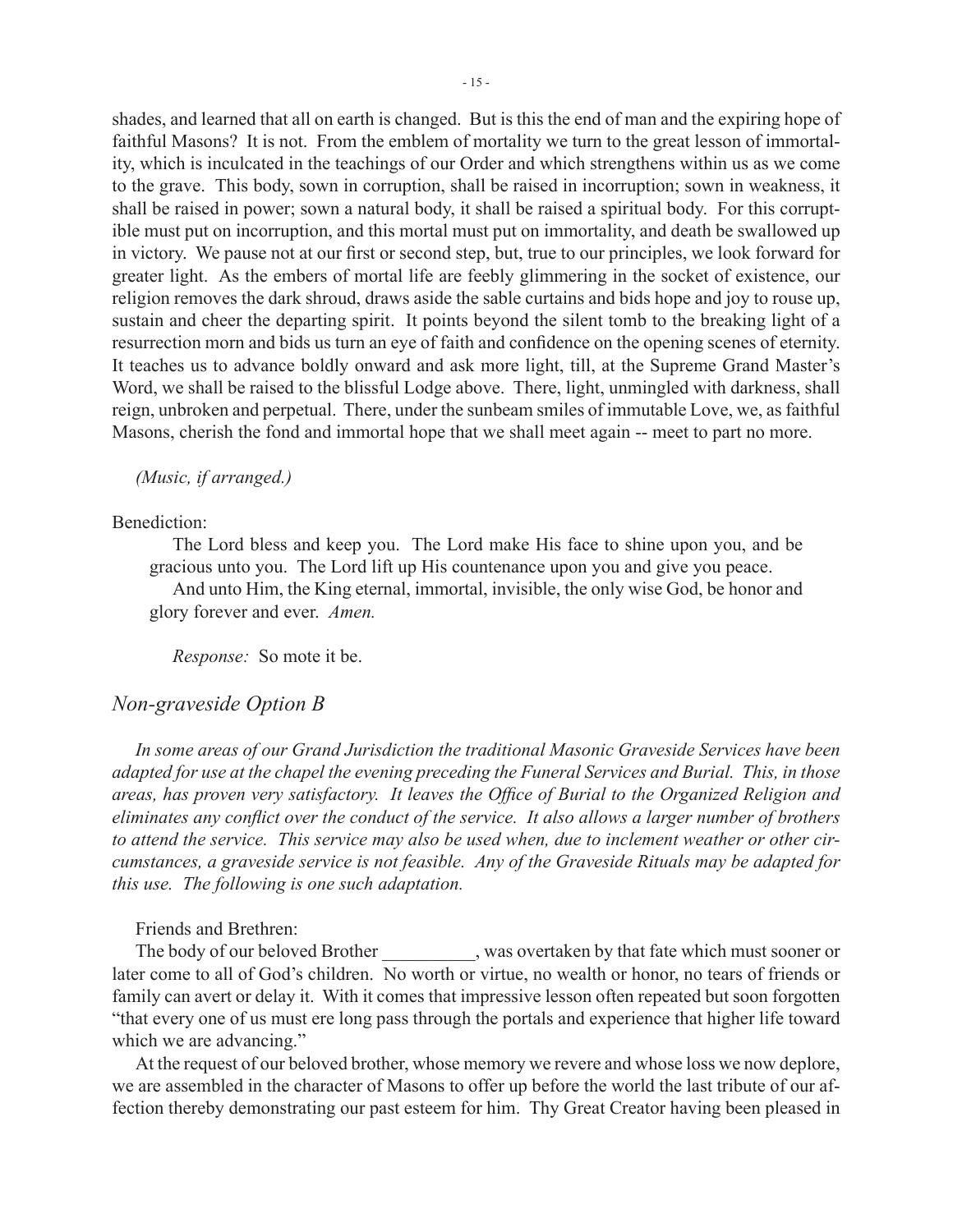His infinite wisdom to remove our brother from the cares and troubles of this transitory existence to a state of endless duration, thus severing another link from the fraternal chain that binds us together; may we who survive him be more firmly cemented in the ties of union and brotherhood that we may mutually promote each other's welfare and happiness.

The lambskin or white leather Apron is an emblem of innocence and the badge of a Mason, more ancient than the Golden Fleece or Roman Eagle, more honorable that the Star and Garter when worthily worn. (*In fulfillment of a promise made to our brother at the time of his Initiation, I now deposit this emblem upon his casket.*) By it we are reminded of the universal dominion of death. The hand of Friendship cannot interpose to prevent its coming, the wealth of the world cannot purchase our release, nor can the innocence of youth or charms of beauty propitiate its purpose.

This evergreen which once marked the temporary resting place of the illustrious dead is an emblem of our faith in the immortality of the soul. By it we are reminded of the imperishable part of man which survives the grave and which can never, never, never die. (*This too I deposit on the casket. Farewell, my brother.*)

To those of his immediate relatives and friends who are most heart-stricken by the loss we have sustained, we have but little of this world's consolation to offer. We can only deeply, sincerely, and most affectionately sympathize with you in your afflictive bereavement. But we can say "He who tempers the wind to the shorn lamb, looks down with infinite compassion on the bereaved ones" and the Grand Architect of the Universe will fold his arms of love and protection around them who put their trust in Him.

Truly it is an act of grace and wondrous mercy that we are permitted to speak to the Eternal God; to make our pleas to Him as to a father; to ask of Him remedy and ease, support and council, health and safety, deliverance and salvation.

Since this sorrow has fallen upon us, let us ask Him for power and assistance to do our duty and His favor for those who feel most deeply our loss.

#### Let us pray:

Almighty and Everlasting Father, infinite in wisdom, goodness and mercy, extend to us the riches of Thy everlasting grace. Thou alone art a refuge and help in trouble and affliction. We look to Thee in this bereavement for support and consolation. May we believe that death hath no power over a faithful and righteous soul. May we believe that though the dust shall return unto the earth as it was, the spirit goeth unto thyself. As we mourn the departure of a brother beloved from the circle of our fraternity, may we trust that he has entered a high brotherhood, there to engage in nobler duties and in Heavenly work, to receive rest from earthly labors and refreshment from earthly care. Make us grateful for present benefits and crown us with everlasting life and to Thy name shall be the glory and honor forever and ever. Amen.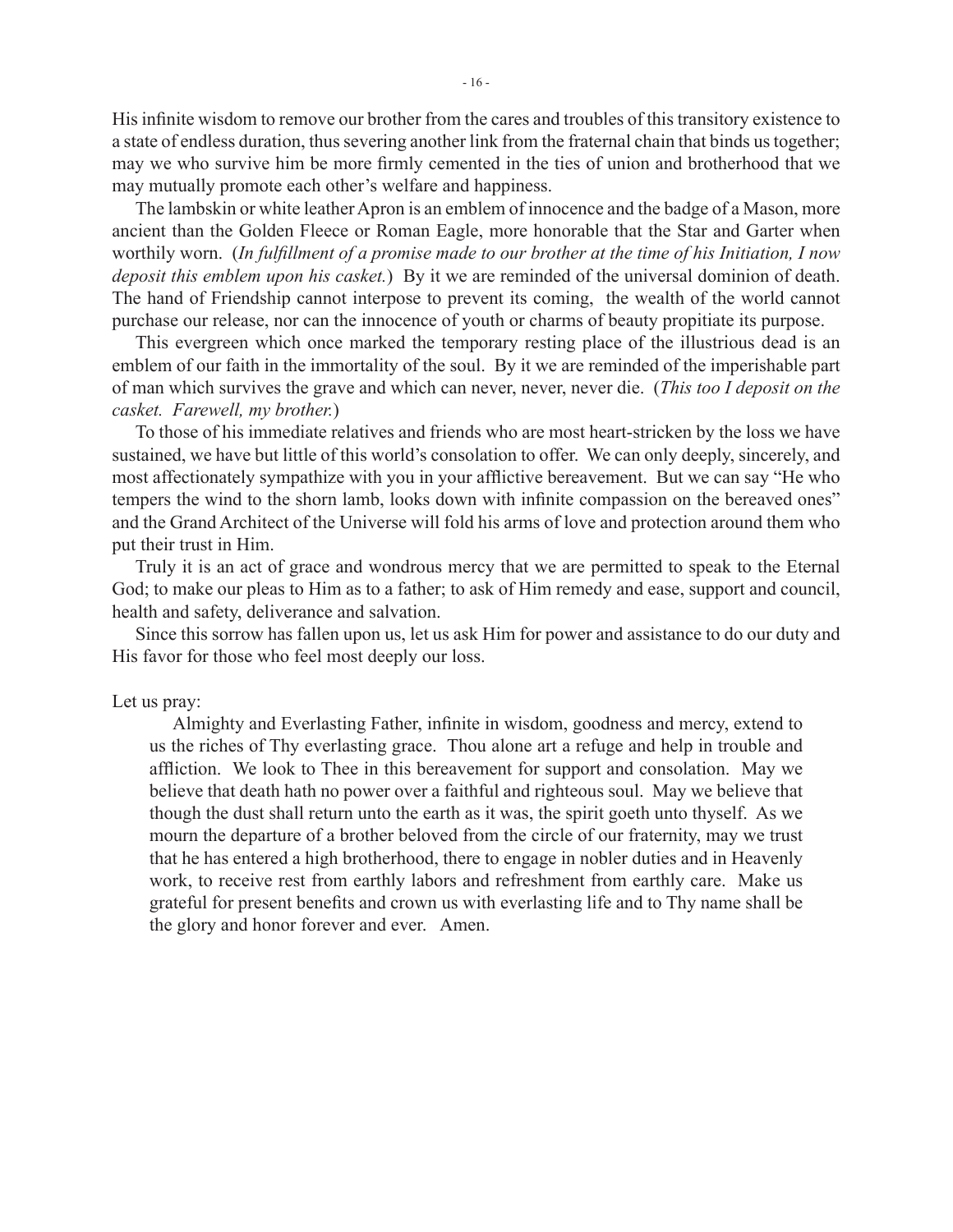### *Masonic Memorial Service* By Wendell Leonard

For more than three centuries it has been a custom of Masons to conduct funeral services for a brother taken by death. Our Brother has crossed from the world we know to that new and wonderful existence beyond. Brother \_\_\_\_\_\_\_\_\_\_ was advanced to the last and highest grade of ancient craft Masonry in \_\_\_\_\_\_\_\_\_\_\_\_\_\_\_ Lodge No. \_\_\_\_ on the \_\_\_\_\_\_\_\_\_\_\_\_\_\_. He worked his way through the various offices and served as Master in Fle was always eager to help with the Ritual and very much enjoyed the fellowship and activities of lodge.

Shall we pray:

 O Almighty and Eternal God, there is no number of Thy days or of Thy mercies. Thou has sent us into this world to serve Thee, but we wander far from Thee in the path of error. Our life is but a span in length and yet tedious, because of the calamities that enclose us on every side. The days of our pilgrimage are few and evil, our bodies frail, our passions violent and distempered, our understandings weak, and our wills perverse. Look Thou upon us, our Father, in mercy and pity. We adore Thy majesty and trust like little children to Thine infinite mercies. Give us patience to live well and firmness to resist evil. Give us, O merciful Father, faith and confidence in Thee, and enable us so to live that when we come to die, we may lie down in the grave as one who composes himself to sleep, and that we may be worthy hereafter to be remembered by future generations. Bless us, O God. Bless our beloved fraternity throughout the world. May we live and emulate the example of our beloved brother. Finally, may we in this world attain a knowledge of Thy truth, and in the world to come, life everlasting. *Amen.*

To the relatives and friends of our departed brother, let us say that we deeply, sincerely sympathize with you in this hour of sorrow. Until we can see more clearly than with the eye of faith, until we better understand the great simplicity that is the mystery of life, until we more fully realize a close companionship with departed loved ones, we will know heartache and sorrow, a tear of affection and regret. But through the ages, a faith in immortality has sent a steady light of hope, shedding its gentle radiance over man, awakening him to broader views and clearer visions, grounding a sturdy faith, an eternal hope, a perfect confidence that make the vicissitudes of life but stepping stones to higher things. It banishes the shadows of grief and we look forward to a reunion that is everlasting.

This body which lies before us was once animated by the divine spark of life. We bear it tenderly and reverently to its resting place because it has been hallowed by the presence of the immortal spirit which dwelt in it. Peacefully may it rest in the hallowed ground where we now place it. Earth to earth; ashes to ashes; dust to dust.

As the beautiful butterfly bursts forth from its cocoon to soar aloft in the sunshine, so our brother's spirit has cast off this earthly tenement. The working tools of earth have fallen from his grasp. His work on earth is done. His Temple is completed and he has gone to receive his wages from the Master Builder.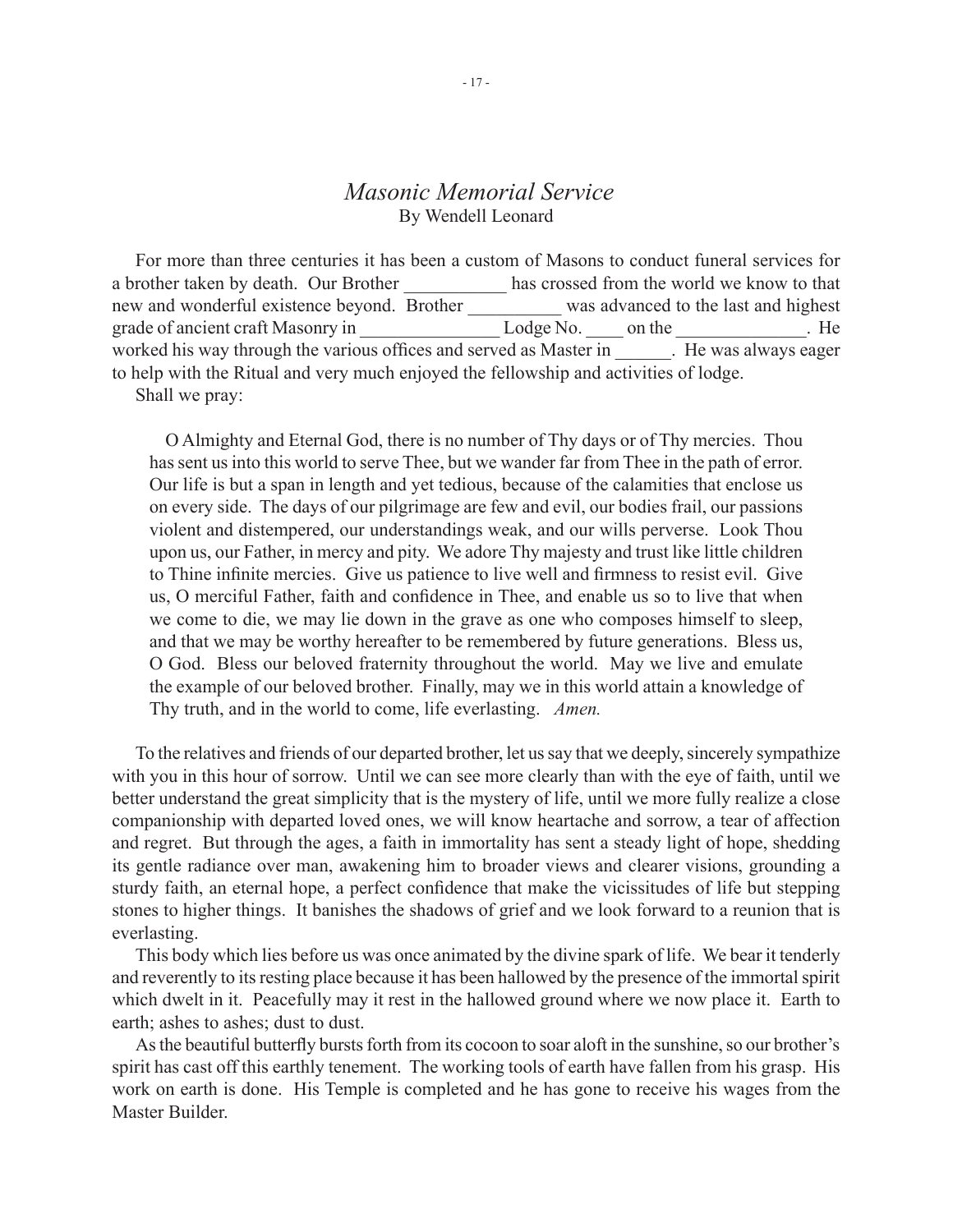We consign our brother's body to the earth. We cherish his memory in our hearts. We commend his spirit unto God who gave it.

The lambskin or white leather apron is an emblem of innocence and the badge of a Mason, more ancient than the Golden Fleece or Roman Eagle, more honorable than the Star and Garter or any other Order. I's pure and spotless surface is to us an ever-present reminder of purity of life and rectitude of conduct, a never ending argument for nobler deeds, for higher thoughts, for greater achievements. The apron is also a symbol of service and, therefore, a fitting emblem to be worn by one who has served faithfully and well.

This evergreen which once marked the temporary resting place of the illustrious dead is a symbol of our belief in the immortality of the soul. By it we are reminded of that immortal part which survives the grave, which can never, never die. So we place this tribute upon this casket, among these flowers, and say neither good-night nor good-bye, but good-morrow brother, leaving him in God's quiet, go forth into the world again, taking up our march in the generation of the present, press forward to make way for the generations that are to come.

Let us pray:

 O Almighty and most Merciful God, in whom we live and move and have our being, and before whom all men must appear to render an account for the deeds done in the body, we do most earnestly beseech Thee as we now surround the grave of our fallen brother, to impress deeply upon our minds the solemnities of this day. May we ever remember that in the midst of life we are in death, and so live and act our several parts as we will desire to have done when the hour of our departure is at hand. And, O Gracious Father, vouchsafe us we pray Thee Thy Divine assistance to redeem our misspent time, and in the discharge of the duties which Thou has assigned us in the erection of our moral edifice may we have wisdom from on high to direct us, strength commensurate with our tasks to support us, and the beauty of holiness to adorn and render our performances acceptable in Thy sight. And when at last our work on earth is done, when the mallet of death shall call us from our labors, may we obtain a blessing and everlasting rest in that spiritual house, not made with hands, eternal in the heavens. And now may the blessing of heaven rest upon us all. May brotherly love prevail, and every moral and social virtue cement us. *Amen.*

> *Masonic Memorial Service* Mizpah Lodge No. 639 - Cedar Rapids, Iowa Approximately 12 Minutes By C. M. Manley

Opening Prayer:

Great Architect of the Universe, our Heavenly Father: We humbly ask Thy blessing on this assembly and Thy Divine guidance in the duties before us. May this service pay loving and adequate tribute to the memory of our Brother, be a comfort to his family and friends, and with the deepest reverence to Thee. *Amen.*

Response: (So mote it be).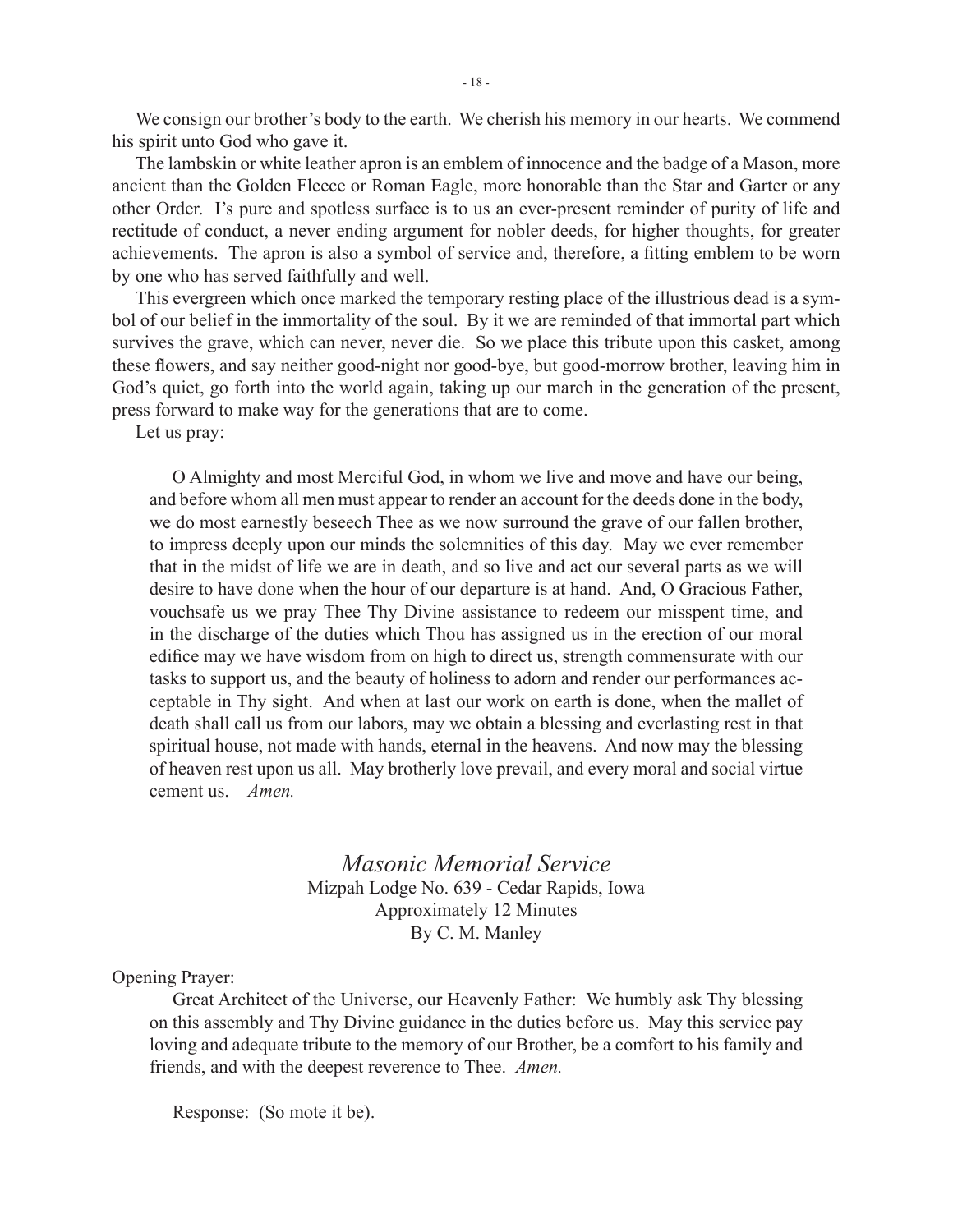As Masons we are gathered here with family and friends in the presence of Almighty God to pay tribute to the memory of a departed Brother of our fraternity. These last acts of respect and love we pay at this time are useless ceremonies, except as they may be lessons to you, the living. This service is a memorial service...a testimony to a good life. It is a ceremony not of bitter grief, but of Faith, not of despair, but of Hope.

For us today to view present-day Masonry in its true perspective, we need to go back centuries into antiquity when our ancient Brethren and forbearers labored in both operative and speculative Masonry. As operative Masons they were designers and builders of centuries-old, world-renowned structures recognized for their architectural beauty and grandeur. As speculative Masons they practiced the scientific application and the religious consecration of the rules and principles, the language, the implements and materials of operative Masons to the veneration of God, the purification of the heart, and the inculcations of the dogmas of a religious philosophy.

Today, as members of the Masonic fraternity, we labor only in speculative Masonry. To deny that our services are religious in nature would be a gross error, because they bear strong religious overtones. We put our trust in the highest power...in God. At all times we seek His Divine blessing and pray for His guidance in every worthwhile undertaking. We firmly and steadfastly believe in the Fatherhood of God and the Brotherhood of Man.

We believe each of us has a task to perform...a job to do. We are builders all. We, each of you and I, as individuals are obligated to build a Temple...a spiritual Temple worthy of our God-given soul. Masonry endeavors to teach us how to build that Temple as designed by the Grand Architect of the Universe, with the plans and designs and rules indelibly inscribed on our moral and spiritual trestle board -- the Holy Bible.

Masonry further endeavors to teach us that we NOW perform this task assigned to each of us. That we direct all our energies and efforts to the building of our spiritual Temple so that it will rise stately, magnificent, inspiring...a joy to the beholder, a serene satisfaction to self, and acceptable in the sight of Almighty God.

Our hearts are saddened and our vision dimmed by this great mystery of death, the most profound mystery of all human experience...that change which sooner or later must come to each of us. When the time comes we know not. All expect it, and none escape it. By it we are reminded of the uncertainty of human life, and a sense of utter grief weighs heavily on those nearest and dearest.

Our fraternity emphasizes that we should so daily live that we can welcome the grim tyrant of death, and receive him, as a kind messenger sent to translate us from the imperfect, to that all perfect, celestial world where the Grand Architect of the World presides.

When life's day has ended and a loved one has gone to rest, we are somehow lifted above the plane of everyday life and our souls are permitted to catch faint gleams of the spiritual world. It is then that we are comforted by His words, and are again reassured that we have a future home in the Grand Lodge Above, a house not made with hands, eternal in heaven.

For untold ages it has been the usual practice for Masons to hold a memorial ceremony at the burial rites for a Brother. As such, this service is held to fulfill the living wish of our Brother and at the request of his family.

*Here write results of an interview with the family and facts from the secretary's records: Fifty-Year member, or more; service and devotion to the lodge; Past Master or other offices. Outside the lodge activities and accomplishments, hobbies and special interests; anecdotes.*

*Be factual...make no statement that can become controversial. If in public office, simply state served ?? years as ??...make no comment as to good, bad, indifferent. Shy away from published*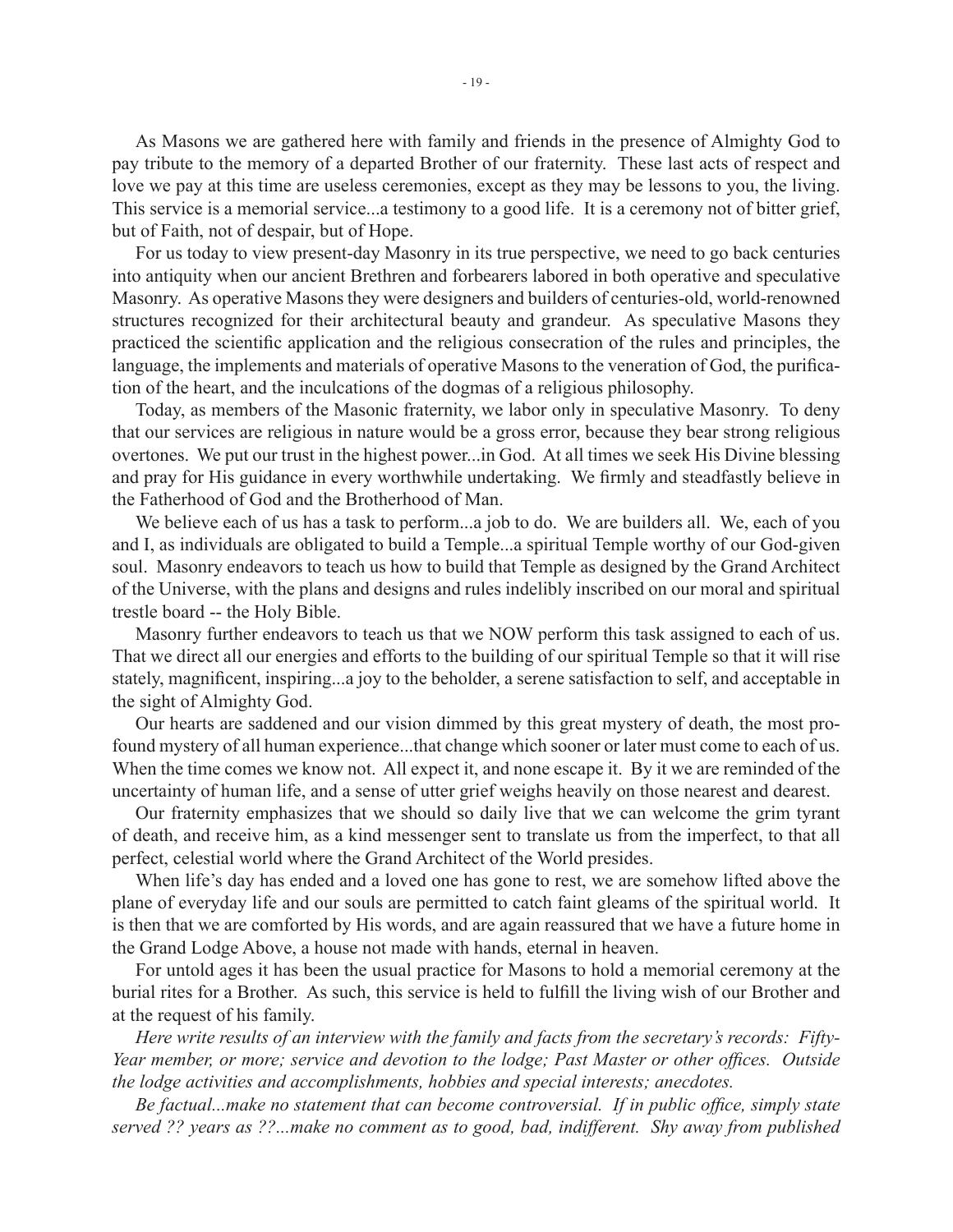*obituaries as much as possible as clergyman will cover that quite well.*

*In using anecdote, if amusing it should be only mildly so, but rather use to make a point as to loyalty to friends, lodge, duty.*

*This portion of the service should be used mainly to express how Brother Masons felt toward the deceased...to soften the family's pain.*

Today, we of the Masonic Fraternity, still revere the implements of operative Masonry, and regard them as emblems in our speculative science. As such, we have placed together different values on these implements than did our ancient Brethren. We view the compass as encircling the virtues of Friendship, Morality, and Brotherly Love. The Plumb admonishes us to walk uprightly before God and man. The Square measures our thoughts, words, and actions as to honesty and sincerity. The Level reminds us we are traveling on the level of time to that undiscovered country from whence no traveler returns.

Among other emblems we make use of to enhance the teachings of our institution are the white lambskin apron and a sprig of Acacia. In all ages the lamb has been recognized as an emblem of innocence. So it is only natural that the white lambskin Apron is the Masonic emblem of purity and innocence. This was the Fraternity's first tangible gift to our Brother. It is recognized as more ancient than the Golden Fleece or Roman Eagle. It is considered more honorable than a gift that could have been bestowed upon him by a king, prince, or potentate. It is the badge of a Mason, and he was directed to wear it with honor...ever remembering to keep it free of worldly stains, by following the rules as set forth in the Holy Scriptures. Also, it is a symbol of service...and we believe he serves God who serves his fellowmen.

It is a fitting tribute to place this white lambskin Apron on the casket of a Brother who has served (long), faithfully and well.

Of no less importance as an emblem of our Fraternity is this sprig of Acacia, or evergreen. This sprig of evergreen is emblematical of our faith in the immortality of the soul. By its color, the green of Hope, we express our belief in the reunion beyond the grave. By its leaves that flourish and die and return again, we signify our trust in the resurrection and the triumph over death, our belief is that the soul of each of us is imperishable, immortal, eternal.

This, too, we reverently deposit on the casket with the lambskin Apron.

Our Brother's mortal remains we consign to the grave. His memory we shall cherish in our hearts. His soul we commend to Almighty God who gave it.

Let us bow our heads in reverence for the final prayer and benediction.

 Merciful and Eternal God: We thank Thee for the peace and serenity that comes to us in times of grief when we stop and realize that Thou art ever in our presence. We pray Thee, Our Father, to teach us day by day that we are but pilgrims and strangers upon this earth, that here we have no continuing city. As the ties of family are broken one by one and kindred and friends pass from our sight, give us the grace to place our affections more and more upon the things that are spiritual and enduring now and forever more. *Amen.*

Response: (So Mote it Be.)

The Lord bless us and keep us; the Lord make His face to shine upon us and be gracious unto us; the Lord lift up His countenance upon us, and give us peace, both now and forever more. *Amen.*

Response: (So mote it be.)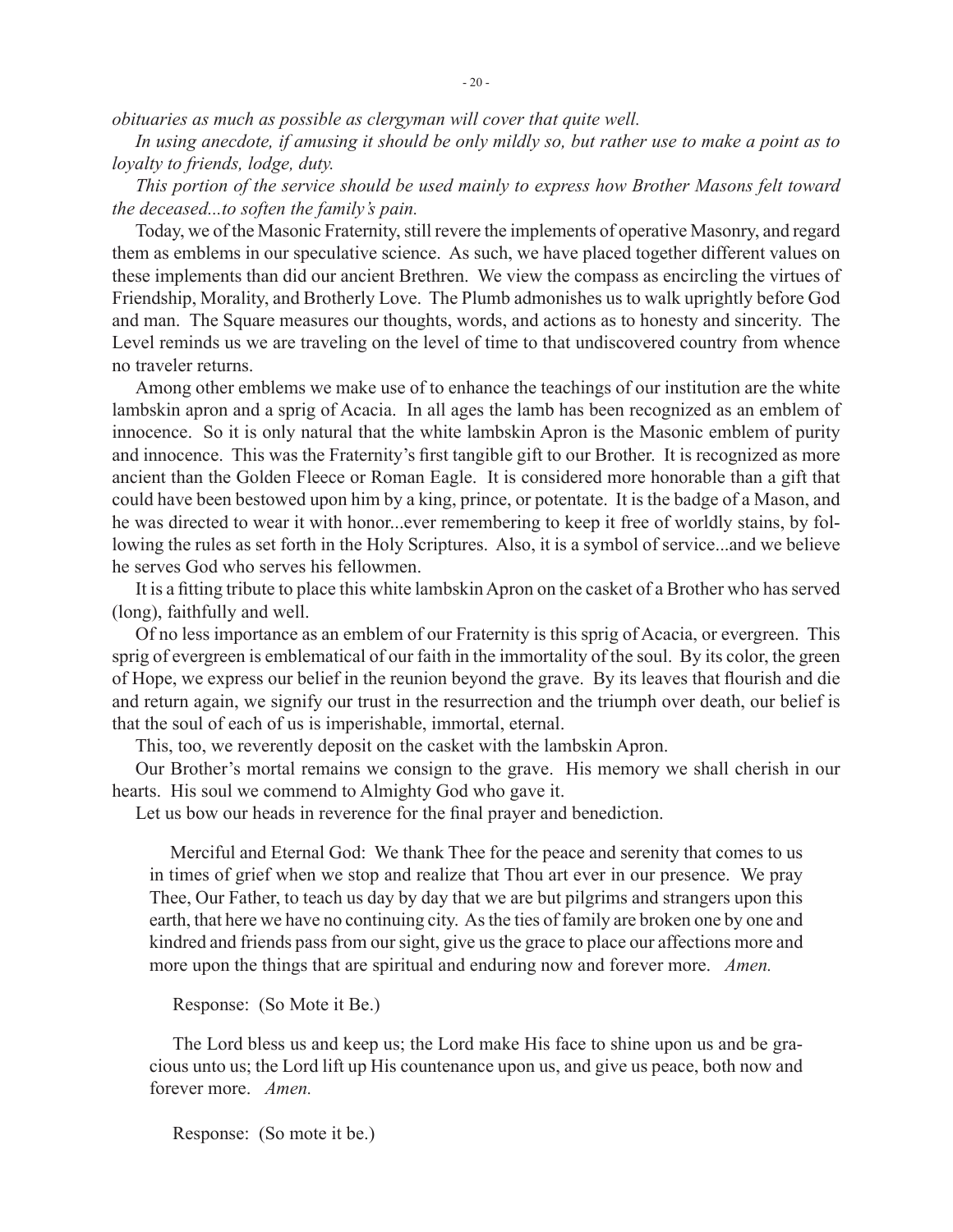*For a longer service...a Masonic service only...the following can be used. With a proper explanation and credit, it can be inserted in the service just before the closing prayer and benediction. The following is from the pen of a Masonic writer:*

It is enough for us to know what Masonry teaches, that we are not all mortal; that the Soul or Spirit, the intellectual and reasoning portion of ourselves, is our Very Self, is not subject to decay and dissolution, but is simple and immaterial, survives the death of the body, and is capable of immortality; that it is also capable of improvement and advancement, of increase of knowledge of the things that are Divine, of becoming wiser and better, and more and more worthy of immortality, and that to become so, and to help to improve and benefit others and all our race is the noblest ambition and highest glory that can be entertained and attained unto, in this momentary and imperfect life.

Ever the evening shadows fall; ever there comes a time, to whomsoever is a man, when even the wisest knows not where he is; ever and ever the twilight...and after that the dark, when all the lights of philosophy go out, and only faith and hope and love remain. There is nothing for it but to walk calmly down the western slope, the sun shining in our faces, into the evening shadows...trusting the Supreme Grand Master over all.

But knowing that we shall live forever, and that the Infinite God loves all of us, we can look on all the evils of the world, and see that it is only the hour before sunrise, and that the light is coming; and so we also, even we, may light a little taper, to illuminate the darkness while it lasts, and help until the day-spring come. Eternal morning follows the night; a rainbow scarfs the shoulder of every cloud that weeps its rain away to be flowers on land and pearls at sea, life rises out of the grave, the Soul cannot be held by fettering flesh. No dawn is hopeless; and disaster is only the threshold of delight.

### *Masonic Memorial Service* By Charles Jacobs

All things have their season, and in their times all things pass under heaven.

 A time to be born -- and a time to die. A time to weep -- and a time to laugh. A time to get -- and a time to give. A time to keep silent -- and a time to speak.

Nothing is better than for a man to rejoice in his work, and that shall be his portion.

We have assembled in the presence of a great mystery, the most profound mystery of all human achievements. That change, which sooner or later, must come to each of us. Yet we have the assurance of the Master that when we go upon that journey, we will be in the hands of a true and trusty friend, in whose fidelity we may with safety confide. Brother was initiated an entered apprentice on \_\_\_\_\_\_\_\_\_\_\_\_, passed to the degree of a Fellowcraft on \_ and Raised to the Sublime Degree of a Master Mason on \_\_\_\_\_\_\_\_\_\_\_\_\_\_. He also belonged to (other bodies).

To those of you who are not members of our Fraternity, I wish to explain that from time im-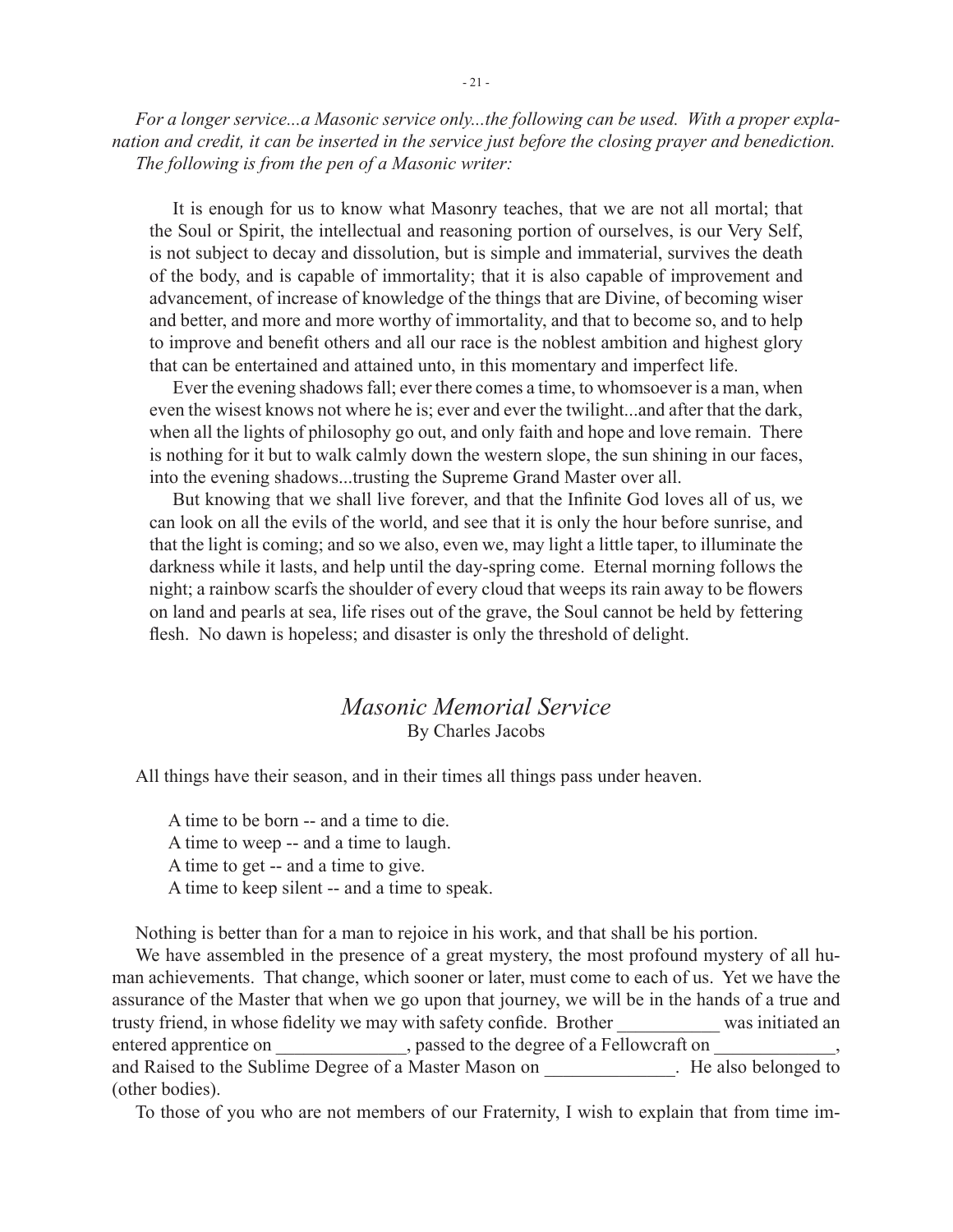memorial, it has been the custom of the Fraternity of Ancient Free and Accepted Masons, at the request of a Brother or close relative, to perform the last rites over his remains. In conformity to that usage, we have assembled in the character of Masons to offer our last tribute of affection for our departed Brother, thereby demonstrating our esteem for him and our steady attachments to the principles of the Fraternity. Freemasonry teaches consistently with the Sacred Records, that death is simply the separation of the soul from the body, the body returns to the dust from whence it came, and the soul, in another state of existence, survives eternally.

We, as Masons, put our trust in God, and we believe that He gives each one of us a task to do, and looks down upon us with infinite compassion. We call ourselves builders, for each one of us is trying to build his own spiritual temple of character, and that each one of us has a small part in building that larger temple, which is the summit of all human achievement. Therefore, it is of no great importance how or when we leave our earthly labors, but that we do the job that is given us to do in building that Great Temple, that House not made with hands, eternal in the heavens.

Freemasons believe in the resurrection and a life hereafter. For Jesus said, "I am the resurrection and the life; he that believeth in Me, though he were dead, yet shall live; and whosoever liveth and believeth in Me, shall never die."

Masonry is a philosophy of life. A distinct system of moral instruction, veiled in allegory, and illustrated by signs and symbols. One of those symbols is the lambskin or white leather apron. It is an emblem of innocence and the badge of a Mason. Its whiteness reminds us of a purity of life and conduct. After taking his first obligation at the Altar of Freemasonry, our Brother was presented his apron and exhorted to wear it with equal pleasure to himself and honor the Fraternity, and at the time of his death it would be placed upon his coffin. In the third degree he was asked a question, "whence came you, and whither are you traveling?" There is only one true answer in Masonry, "from the west, and traveling to the East." Brother \_\_\_\_\_\_\_\_\_\_ has now arrived in his East. He has laid aside the working tools of life, and having wrought well, will surely hear from Him who sitteth as the judge supreme, these welcome words, "Well done, good and faithful servant, enter Thou into the joy of thy Lord."

The evergreen is an emblem of our belief in the immortality of the soul. By it we are reminded that we have an immortal part within us that will never, never die. This too, I now place upon the coffin.

Remember now thy Creator in the days of thy youth, while the evil days come not, nor the years draw nigh, when thou shall say, I have no pleasure in them; while the sun or the light or the moon or the stars be not darkened; nor the clouds return after the rain. In the days when the keepers of the house shall tremble, and the strong men shall bow themselves, and the grinders shall cease because they are few, and those that look out the windows be darkened, and the doors shall be shut in the streets; and when the sound of the grinding is low, and he shall rise up at the voice of the bird, and all the daughters of music shall be brought low; also when they shall be afraid of that which is high, and fears shall be in the way, and the almond tree shall flourish, and the grasshopper shall be a burden, and desire shall fail; because man goeth to his long home, and the mourners go about the streets; or ever the silver cord be loosed, or the golden bowl be broken, or the pitcher be broken at the fountain, or the wheel be broken at the cistern, then shall the dust return to the earth as it was, and the spirit shall return unto God, who gave it.

These words from the 12th chapter of Ecclesiastics, present us a wonderful picture of human life, and of manhood's declining years. There is a note of triumph at the end, which is a solace at a time like this. For though our bodily ills are many and our grief is sometimes hard to bear, yet triumphant over all is the blessed assurance, that if we are faithful, the spirit shall return unto God,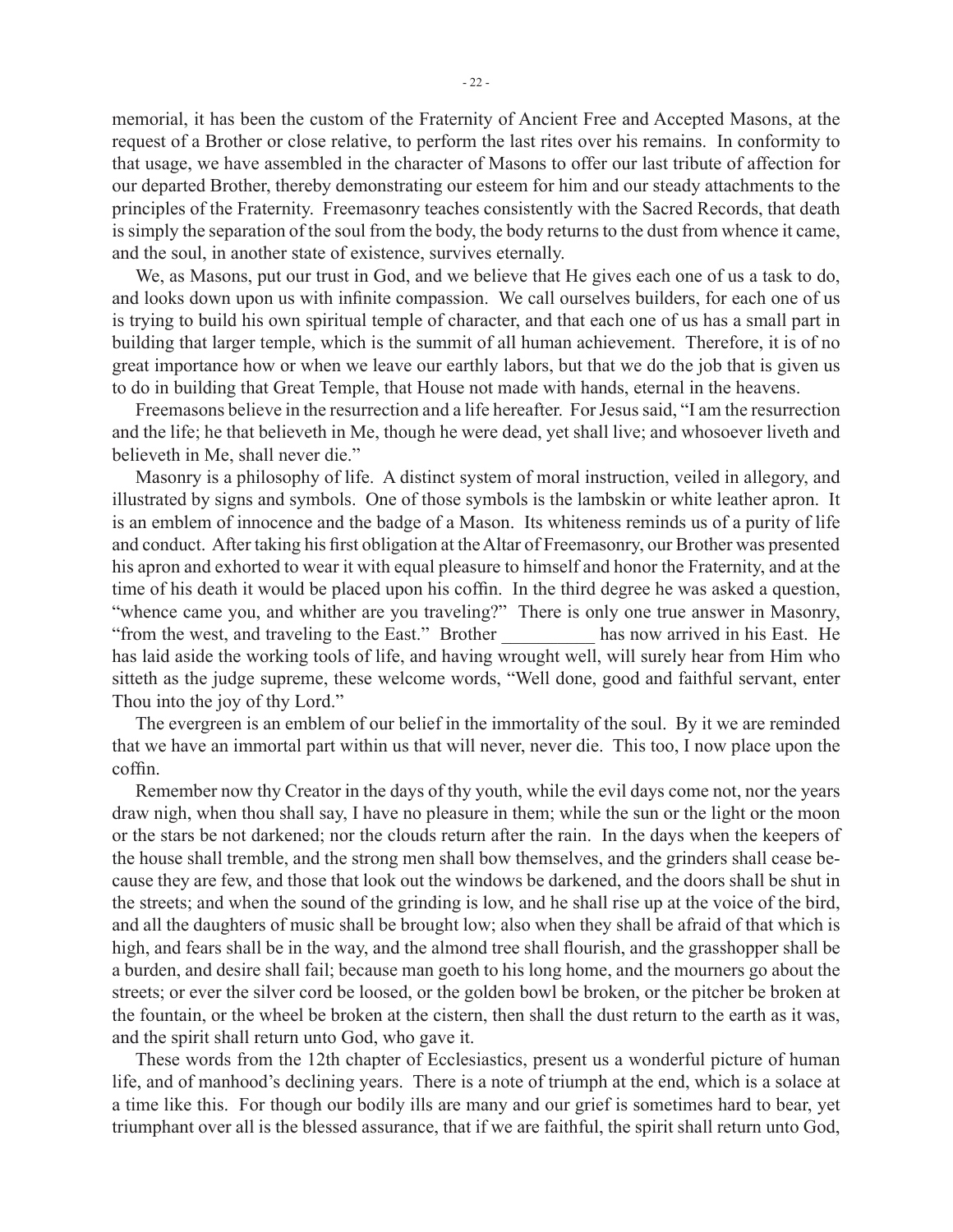who gave it.

An old man going a lone highway, Came at the evening cold and gray, To a chasm, vast and deep and wide. Which he must cross without chart or guide, The old man crossed in the twilight dim, The sullen stream had no fear for him; But he turned, when safe on the other side And built a bridge to span the tide.

"Old man," said a fellow pilgrim near, "You are wasting your strength with building here; Your journey will end with the ending day, You never again will pass this way. You have crossed the chasm deep and wide, Why build this bridge at evening tide."

The builder lifted his old gray head, "Good friend, in the path I have come," he said, "There followed after me today A youth, whose feet must pass this way. This chasm that has been as naught to me, To that fair haired youth, may a pitfall be. He too must cross in the twilight dim, Good friend, I am building this bridge for him."

I think that poem is an illustration of our Brother's purpose in life. He has worked long and faithfully. He has built his bridge that others may pass, and now he has gone to receive his wages from the Master Builder.

To those of the immediate family and friends, who are most bereaved at the loss we have all sustained, we offer our heartfelt sympathy. We sincerely hope and pray that He who tempers the wind to the shorn lamb, will look down upon the bereaved with infinite compassion, and that the Great Architect of the Universe will fold His arms of love around those who put their trust in Him, enabling them to say, along with the Psalmist:

 The Lord is my shepherd, I shall not want. He maketh me to lie down in green pastures; He leadeth me beside the still waters; He restoreth my soul; He leadeth me in the paths of righteousness, for His name's sake. Yea. though I walk in the valley of the shadow of death, I will fear no evil, for Thou art with me; Thy rod and Thy staff, they comfort me. Thou preparest a table before me in the presence of mine enemies; Thou annointest my head with oil; my cup runneth over. Surely goodness and mercy shall follow me all the days of my life, and I will dwell in the house of the Lord forever. *Amen.* Benediction:

And now may the blessing of God, our heavenly Father rest upon us all. Comforting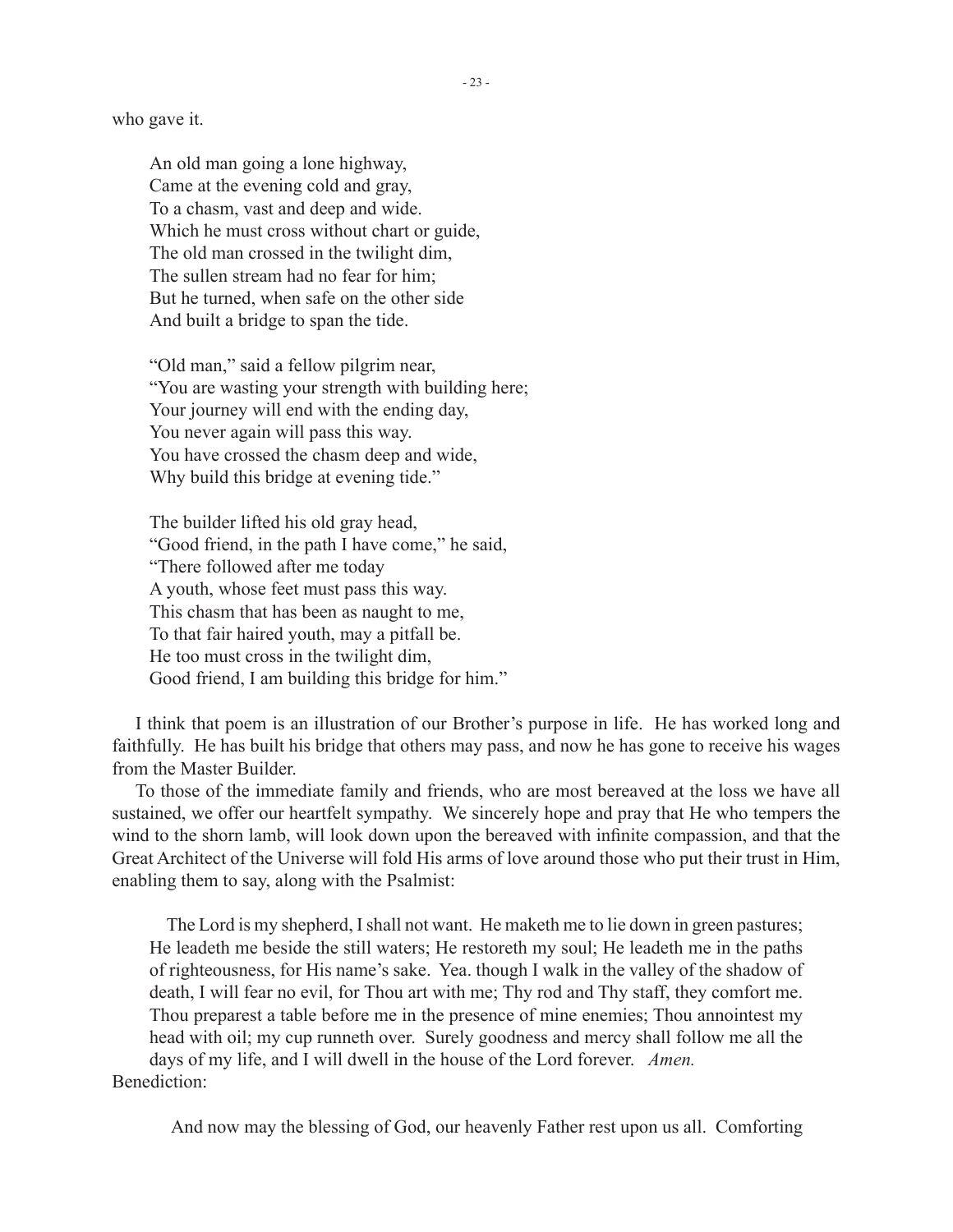and strengthening us in all our ways and guiding us along the paths of righteousness to everlasting life. *Amen.*

### *Masonic Memorial Service* By Glenn G. Johnston

Jesus said, "Let not your heart be troubled, Ye believe in God, believe also in me. In my Father's house are many mansions; if it were not so, I would have told you. I go to prepare a place for you, and if I go and prepare a place for you, I will come again, and receive you unto myself; that where I am, there you may be also."

To those who are not members of the order, I wish to explain from time immemorial it has been the custom in the Fraternity of Free and Accepted Masons, at the request of a Brother or close relative, to perform the last sad rites over his remains. In conformity to this usage, we have assembled in the character of Masons to offer the last tribute of affection to our departed Brother, thereby, demonstrating the sincerity of our esteem for him and our steady attachments to the principles of the Fraternity.

Freemasonry, founded in the older dispensation and perpetuated in the newer, teaches consistently with the sacred records that death is nothing but the separation of the soul from the body; the body returns to the dust whence it came, and the soul in another state of existence, survives eternally.

Freemasons believe in the resurrection. We do not define it. Physical body or spiritual body it matters not. Personal identity capable of some form of recognition is a Masonic article of belief. The life of a Mason you can take; his integrity never; his integrity assures his risen identity.

Here Brethren, more it would seem than anywhere else in the world, the Great Teacher of humanity sits, and we sit at His feet, to hear His words and receive His message, as He teaches the children of men how truly to live, that they may never be afraid to die.

Such is preeminently the significance of this hour.

We get a clear picture of the Divine and reflect it when we put away from us all disturbing human desires and wait upon God, receptive in the divine presence, and taking heed how we hear. Noble thoughts, generous impulses; words of truth, acts of love, deeds of mercy; give to man his only genuine happiness, his lasting satisfaction.

To these precepts our Brother willingly and gladly subscribed. "The Lord gave and the Lord has taken away; blessed be the name of the Lord."

"I am the resurrection of the life, saith the Lord; he that believeth in me, though he were dead, yet shall he live; and whosoever liveth and believeth in me shall never die."

Brethren, we have met together to pay our tribute of respect and love to one who was near and dear to us by fraternal ties. He who now lies before us, wrapped in the unbroken slumber, was our Brother. Side by side have we traveled life's rugged pathway and mourned in the dark days of adversity. Our presence here is evidence that we loved him, and remember him in scenes which the world knows not of. While we deplore the loss of our beloved companion and pay this fraternal tribute to his memory, let us not forget that we too are mortal; that our bodies now so strong and vigorous must ere long, like his, become tenets of our mother earth, and that our spirits, too like his, must return to God who gave them existence. He has embarked upon his voyage to that undiscovered country from whose bourn no traveler returns.

How often when the day is ended and the sun has gone to rest, we pause, to stand in awe, beholding the western sky transformed with a radiance that seems to shine out from the very gates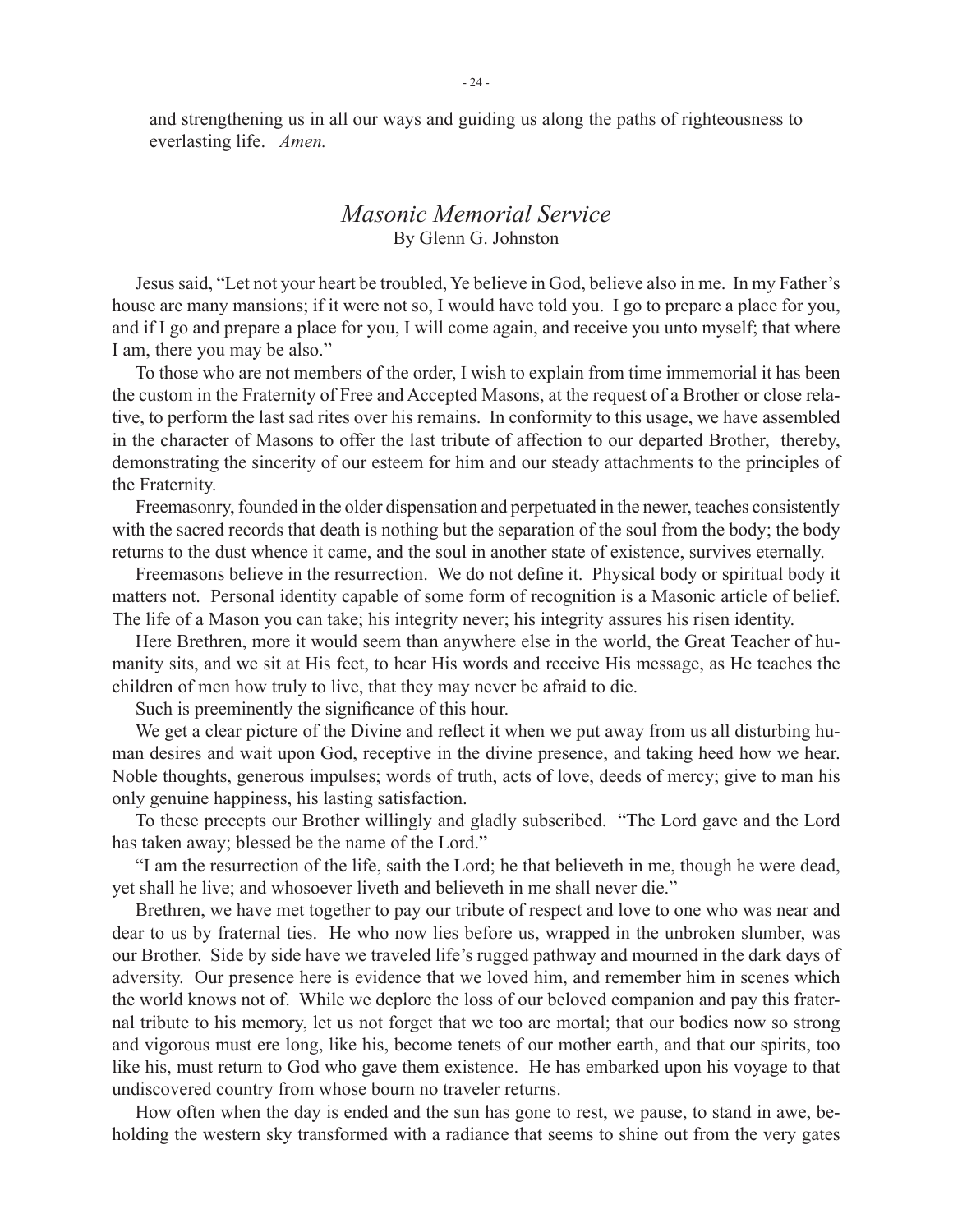of Heaven, a wonderful picture painted by the hand of God, and we are lifted and exalted by the beauty and glory of nature.

 133rd Psalm: Behold how good and etc.... Brethren let us pray:

Our Heavenly Father, we come to Thee in this bereavement, seeking that support and consolation which Thou alone canst give. By communion with Thee we would strengthen our faith that in passing from this earth we are but entering into that wonderful mystic land where clouds and showers are unknown. As we mourn the departure of a beloved Brother from the circle of our Fraternity, we believe that he has entered into a higher brotherhood, to engage in nobler duties and in heavenly work, to find rest from earthly labor and refreshment from earthly care. As we too shall come one by one, to the end of the day, may the twilight be illumined with a radiant glow shining out through the beautiful gates ajar; and may we fall asleep undismayed and unafraid with the sublime conviction that we shall be raised through the power of the Lion of the tribe of Judah and shall find a new, beautiful, and perfect home in that spiritual building, that house not made with hands, eternal in the heavens. *Amen.*

We are called upon by the imperious mandate of the dreaded messenger, Death, against whose free entrance within the circle of our Fraternity the barred doors and Tyler's weapon offer no impediment, to mourn the loss of one of our companions. Death is a solemn thing, come when, and in what form it may. Solemn -- when the life cords are so slowly and gradually relaxed that the poor, weak sufferer passed from earth to Heaven as softly as the retreating echoes from slumbering harp strings. Solemn -- when in the twilight of the evening hour, at the midnight of low twelve, surrounded by those he loves, the departing one discourses of Heaven and Holy things. Solemn - when away from home and loved ones, the wayworn traveler is compelled to lay down the burden of this wearisome life, without a ministering angel of mercy to bathe his fevered brow, or moisten his parched lips, or close his dying eyes.

The lifeless form of our beloved Brother lies in its narrow house, overtaken by that fate which must sooner or later overtake us all; and which no power or station, no virtue or bravery, no wealth or honor, no tears of friends or agonies of relatives can avert; teaching an impressive lesson, continually repeated, yet soon forgotten, that everyone of us must ere long pass through the valley of the shadow of death, and dwell in the house of darkness.

Man that is born of woman is of few days and full of trouble, He cometh forth as a flower, and is cut down; he fleeth also as a shadow and continueth not. Seeing his days are determined, the number of his months are with Thee, Thou has appointed his bounds that he cannot pass; turn from him that he may rest till he shall accomplish his day. For there is hope of a tree, if it be cut down that it will sprout again, and that the tender branch thereof will not cease. But man dieth and wasteth away, yea man giveth up the ghost, and where is he? As the waters fail from the sea, and the flood decayeth and drieth up, so man lieth down, and riseth not up till the Heavens shall be no more. Yet O Lord have compassion on the children of thy creation, administer them comfort in time of trouble and save them with an everlasting salvation.

Man goeth forth to his work and to his labor until the evening of the day. The work and the labor of our Brother are finished. As it hath pleased Almighty God to take the soul of our departed Brother, may he find mercy in the Great when all men shall be judged according to the deed done in the body. We must walk in the light, for the darkness of death may come upon us at a time when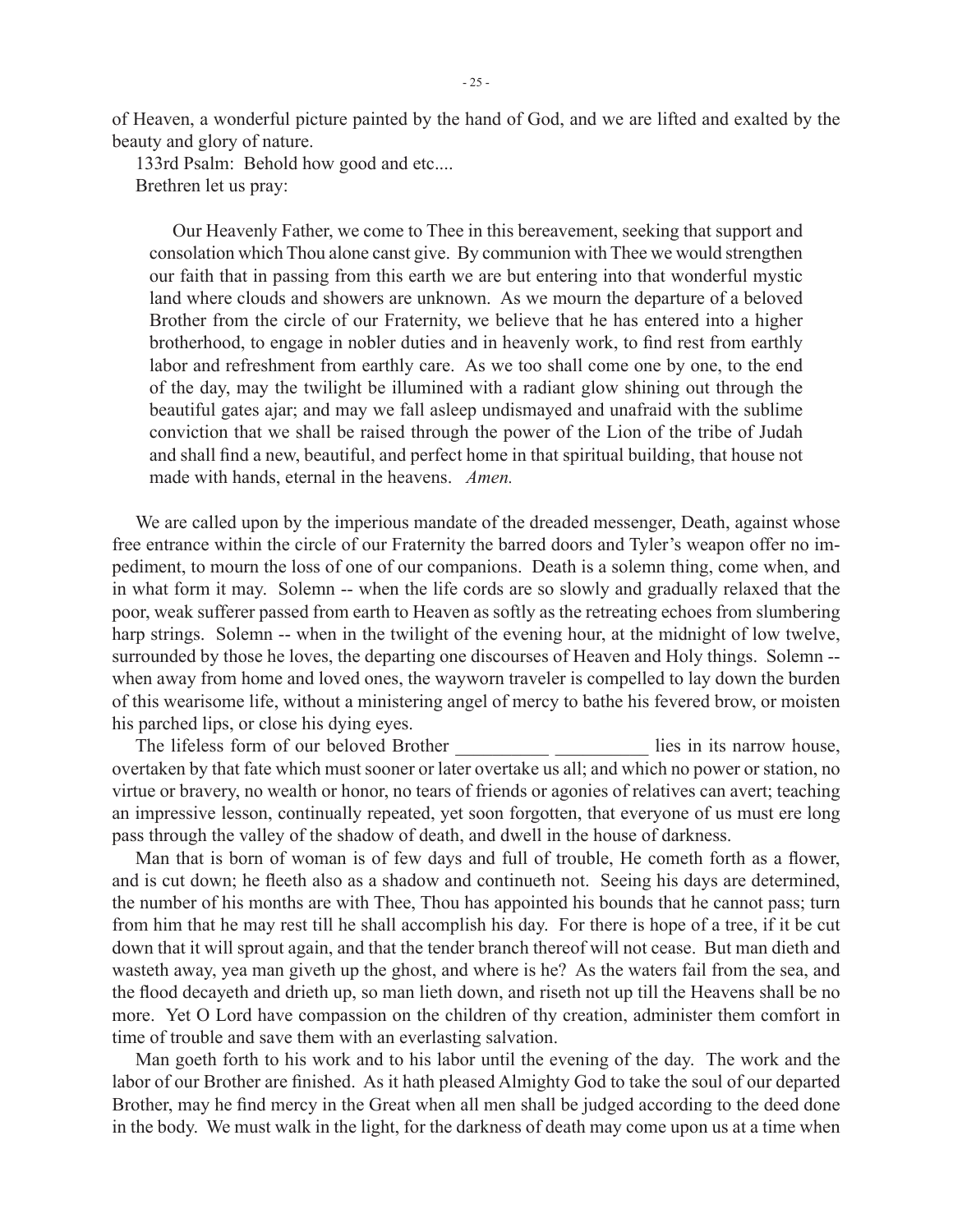we may not be prepared. Take heed, therefore, watch and pray; for ye know not when the Master cometh; at even, at midnight or in the morning. We should so regulate our lives by the line of rectitude and truth, that in the evening of our days we may be found worthy to be called from labor to refreshment, and duly prepared for a translation from the terrestrial to the celestial lodge, to join the fraternity of just men made perfect.

The lambskin or white leather apron is an emblem of innocence and the badge of a Mason, more ancient that the Golden Fleece or Roman Eagle, more honorable than the Star and Garter or any other order when worthily worn. Its pure and spotless surface is to us an ever present reminder of purity of life and conduct, a never ending argument for nobler deeds, for higher thoughts, for greater achievements. This emblem I now deposit on the narrow house of our deceased Brother\_\_\_\_\_\_\_\_\_\_. By it we are reminded of the universal dominion of death.

This evergreen which once marked the temporary resting place of the illustrious dead, is an emblem of our faith in the immortality of the soul. By this we are reminded that we have an immortal part within us, that shall survive the grave, and which shall never, never die. By it we are admonished that, though like our Brother whose remains lie before us, we shall soon be clothed in the habiliments of death and deposited in the silent tomb; yet through our belief in the mercy of God, we may confidently hope our souls will bloom in eternal spring. This too, I deposit on the narrow house of our beloved Brother

Brethren, prepare to deposit the Evergreen. Remember now thy Creator in the days of thy youth, while the evil days come not, nor the years draw nigh when thou shall say. I have no pleasure in them; while the sun or the light or the moon or the stars be not darkened, nor the clouds return after the rain, in the day when the keepers of the house shall tremble, and the strong men shall bow themselves and the grinders cease because they are few, and those that look out the windows be darkened, and the doors be shut in the streets; when the sound of the grinding is low, and he shall rise up at the voice of the bird, and all the daughters of music shall be brought low; also when they shall be afraid of that which is high, and fears shall be in the way, and the almond tree shall flourish, and the grasshopper shall be a burden, and desire shall fail, because man goeth to his long home, and the mourners go about the streets; or ever the silver cord be loosed, or the golden bowl be broken, or the pitcher be broken at the fountain, or the wheel broken at the cistern. Then shall the dust return to the earth as it was, and the spirit shall return unto God, who gave it.

These words from the twelfth chapter of Ecclesiastes present to us a wonderful picture at the end which is our solace at a time like this; for though our bodily ills are many and our grief is hard to bear, yet triumphant over all is this hope, this blessed assurance, that if we are faithful the spirit shall return unto God who gave it.

We shall miss our Brother. He has been a good comrade. His hand was ever ready; his heart was ever true. Now he has led where we may not follow until we, too, shall receive the summons. He has boarded his ship and sailed away -- across the bar.

But our ships are surely coming for us, and we shall follow him across the waters one by one. It may be hours, or it may be a span of years -- What matters it? Measured by the gauge of eternity, the time is short until we shall all be gathered into the land where our fathers have gone before us.

To those, the immediate relatives and friends, who are most heart stricken at the loss we have all sustained, we have but little of this world's consolation to offer. We can only sincerely, deeply, and most affectionately sympathize with them in their afflictive bereavement. But we can say that He who tempers the wind to the shorn lamb, looks down with infinite compassion upon the widow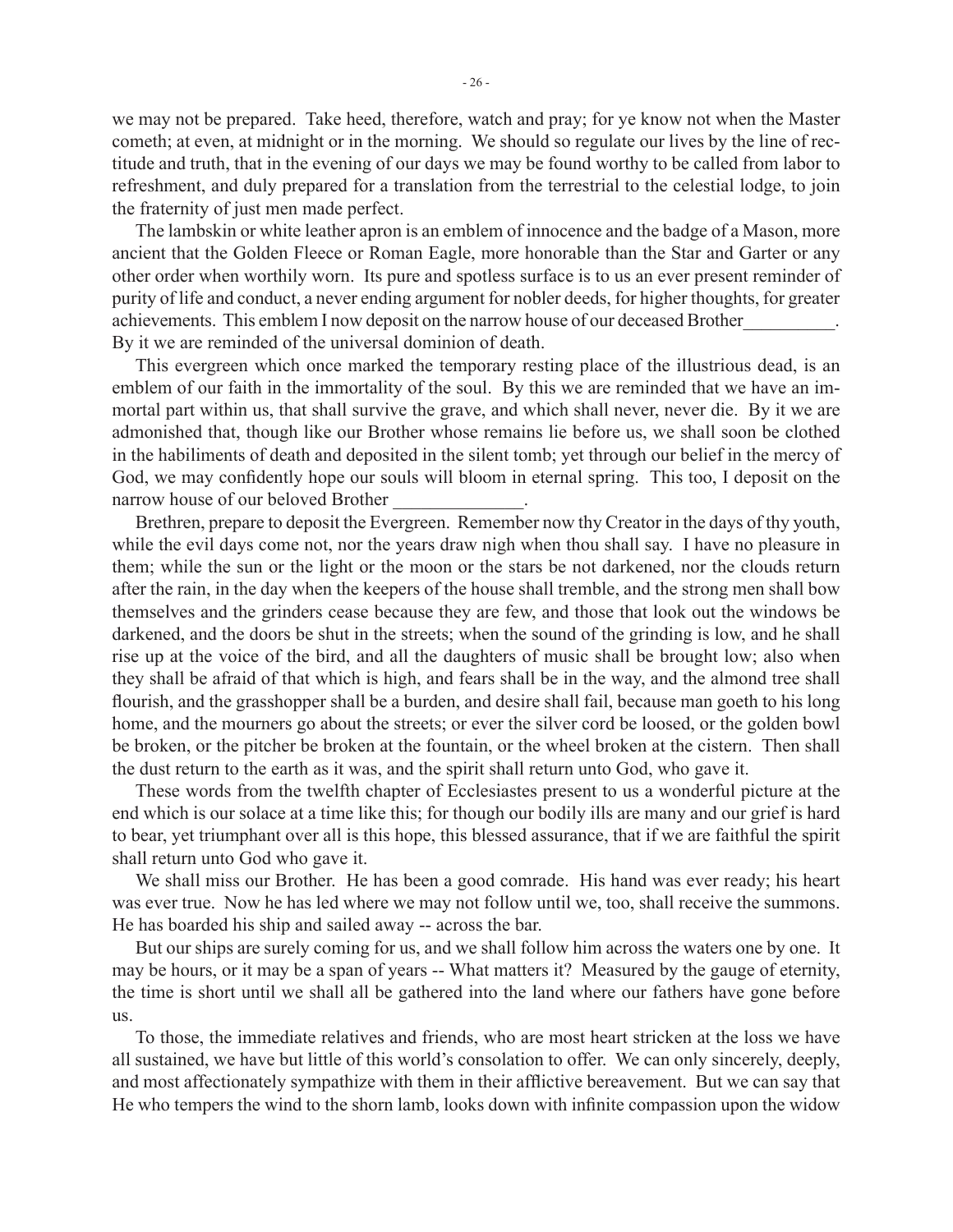and fatherless, in the hours of their desolation; and that the Great Architect will fold the arms of his love and protection around those who put their trust in Him. Enabling them to say with the Psalmist -- 23rd Psalm --- The Lodge is My Shepherd, etc...

Or in place of 23rd Psalm:

Then let us improve this solemn warning that at last, when the sheeted dead are stirring, when the great white throne is set, we shall receive from the omniscient judge the thrilling invitation, "Come, ye blessed, inherit the kingdom prepared for us from the foundation of the world."

As the beautiful butterfly bursts from its cocoon to soar aloft in the sunshine, so has our brother's spirit cast off this earthly tenement. The working tools of life have fallen from his grasp and his hand can no longer wield the Master's trowel. His work on earth is finished, his Temple is completed and he has been called by the Master Builder to receive his wages. Be not sad, but rather rejoice in the beauty and symmetry of his masterpiece.

With a firm faith in the Supreme Grand Master of the Universe we know that we shall meet again in the realms beyond the skies, so until then dear friend and Brother, until then, farewell.

Benediction:

"And now may the blessing of Heaven rest upon us all. May brotherly love prevail and every moral and social virtue cement us." *Amen.*

## *Masonic Funeral Service* By F. Richard Zeis

"Now the dwelling of God is with men, and He will live with them. They will be his people, and God himself will be with them and be their God. He will wipe every tear from their eyes. There will be no more death or mourning or crying or pain, for the old order of things has passed away. It is done. I am the Alpha and the Omega, the beginning and the end. To him who is thirsty I will give drink without cost from the spring of the water of life. I am the resurrection and the life; He that believeth in Me, though he were dead, yet shall he live; and whosoever liveth and believeth in Me shall never die."

Thus are these words of assurance given us by St. John in the New Testament; these words remain our assurance yet even now.

We are gathered here in the presence of a great mystery -- the most profound mystery of all human life -- that change which, sooner or later, must come to each one of us. When the hour strikes and the summons comes, we embark upon the voyage to that undiscovered country from whose bourn no traveler returns. Yet we have the assurance of the Master that when we go upon this voyage we are in the hands of a true and trusty friend in whose fidelity we might, with safety, confide.

Brethren, we are taught as Masons that in every contingency of life, we should first make application to the Great Author of our existence and source of all life and invoke His blessing. Let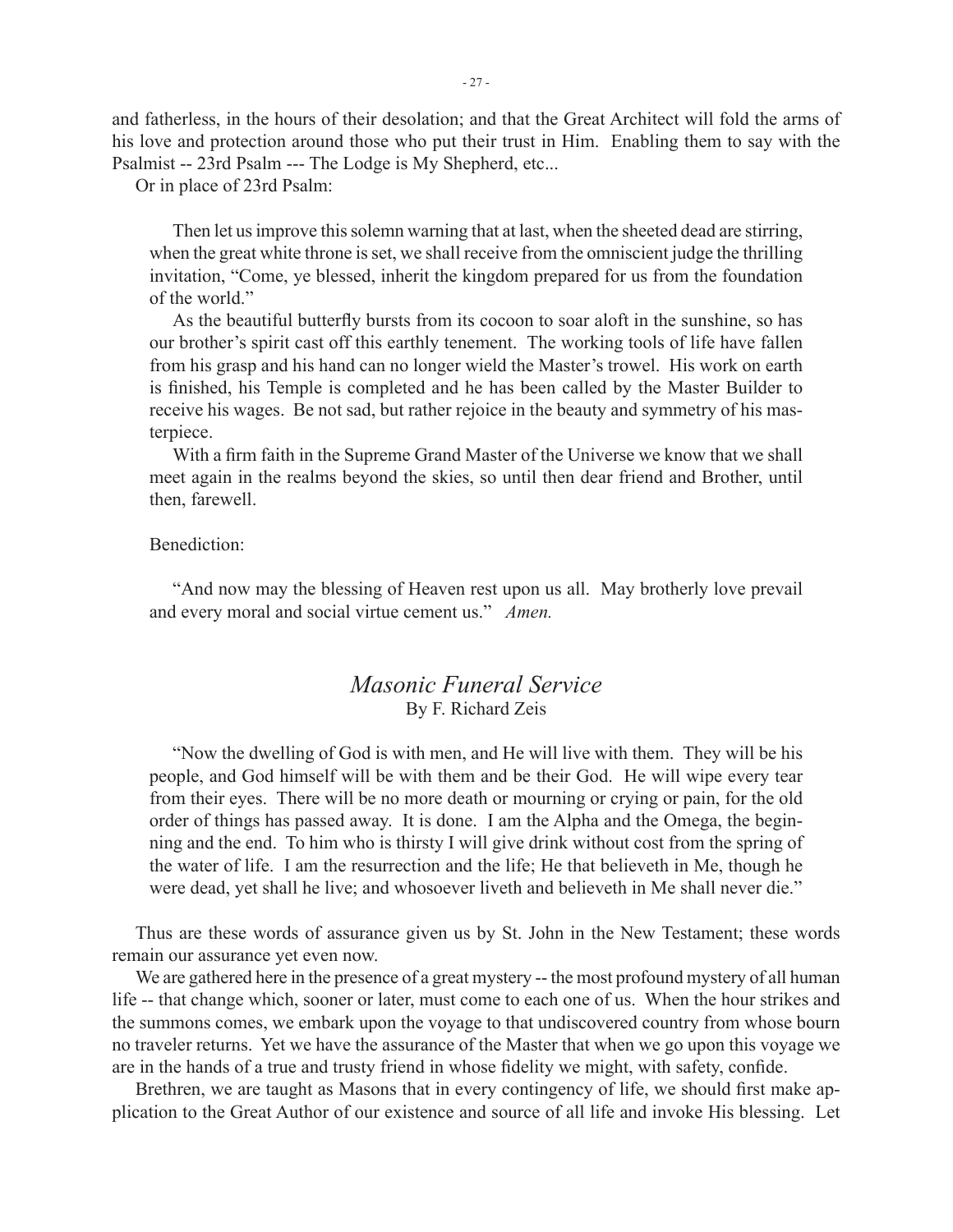us turn our attention to the chaplain as he leads us in prayer. Brother Chaplain, will you lead us in prayer.

#### (*Brethren standing*)

"Our Heavenly Father, we turn to Thee in the presence of this grief, a reminder of our own mortality, because Thou art the giver of all life and Thou only art able to uphold us when our earthly day fades into our last sleep. Comfort and support those who are in affliction and let Thy tenderness soothe the hearts that are here bereft.

As we mourn the loss of this beloved Brother, let us cherish his virtues and his sincere attainment to those finer principles of life. May we find in him those excellencies which will inspire us to higher thoughts and greater achievements as we continue in the march of human endeavor.

Guide and direct us throughout the remaining journey of life, and as we shall come, one by one, to the end of the way, let us wrap the drapery of our couch about us and lie down to pleasant dreams with the sublime conviction that we shall be raised through the power of the lion of the tribe of Judah and find a new, beautiful, and perfect home in that spiritual building, that House not made with hands, eternal in the Heavens." *Amen.*

*Response:* So mote it be.

#### (*Brethren seated*)

My friends and brethren, death is a theme not lightly broached by those subject to its power; the young may die, the old must die, and the wisest knows not how soon.

From time immemorial it has been the custom among the Masonic Fraternity, at the request of the deceased brother or his family, to pay final tribute to the deceased when his work on earth is finished and the working tools of life have dropped forever from his hands.

In conformity to this custom, we have assembled in the character of Masons to offer before the world the tribute of our esteem and love. Our presence here is evidence that we love him, and we remember him in scenes of which the world knows not. While we deplore the departure of our brother and pay this final fraternal tribute to his memory, let us not forget that we, too, are mortals; that our bodies now so strong and vigorous must, like his, become tenants of our mother earth, and that our spirits, too, like his, must return under God, who gave them existence. This we are taught in the Old Testament through the most beautiful and poetic allegorical expression of man's aging process and inevitable death: "Remember now thy Creator in the days of thy youth, while the evil days come not. Nor the years draw nigh when thou shalt say I have no pleasure in them, while the sun or the light or the moon or the stars be not darkened nor the clouds return after the rain. In the days when the keepers of the house shall tremble and the strong men shall bow themselves. And the grinders cease because they are few and those that look out of the windows be darkened and the doors shall be shut in the streets; when the sound of the grinding is low and he shall rise up at the voice of the bird, and all the daughters of music shall be brought low. Also when they shall be afraid of that which is high, and fear shall be in the way. And the almond tree shall be a burden and desire shall fail. Because man goeth to his long home and the mourners go about the streets or ever the silver cord be loosed, or the golden bowl be broken or the pitcher be broken at the fountain, or the wheel broken at the cistern. Then shall the dust return to the earth as it was, and the spirit shall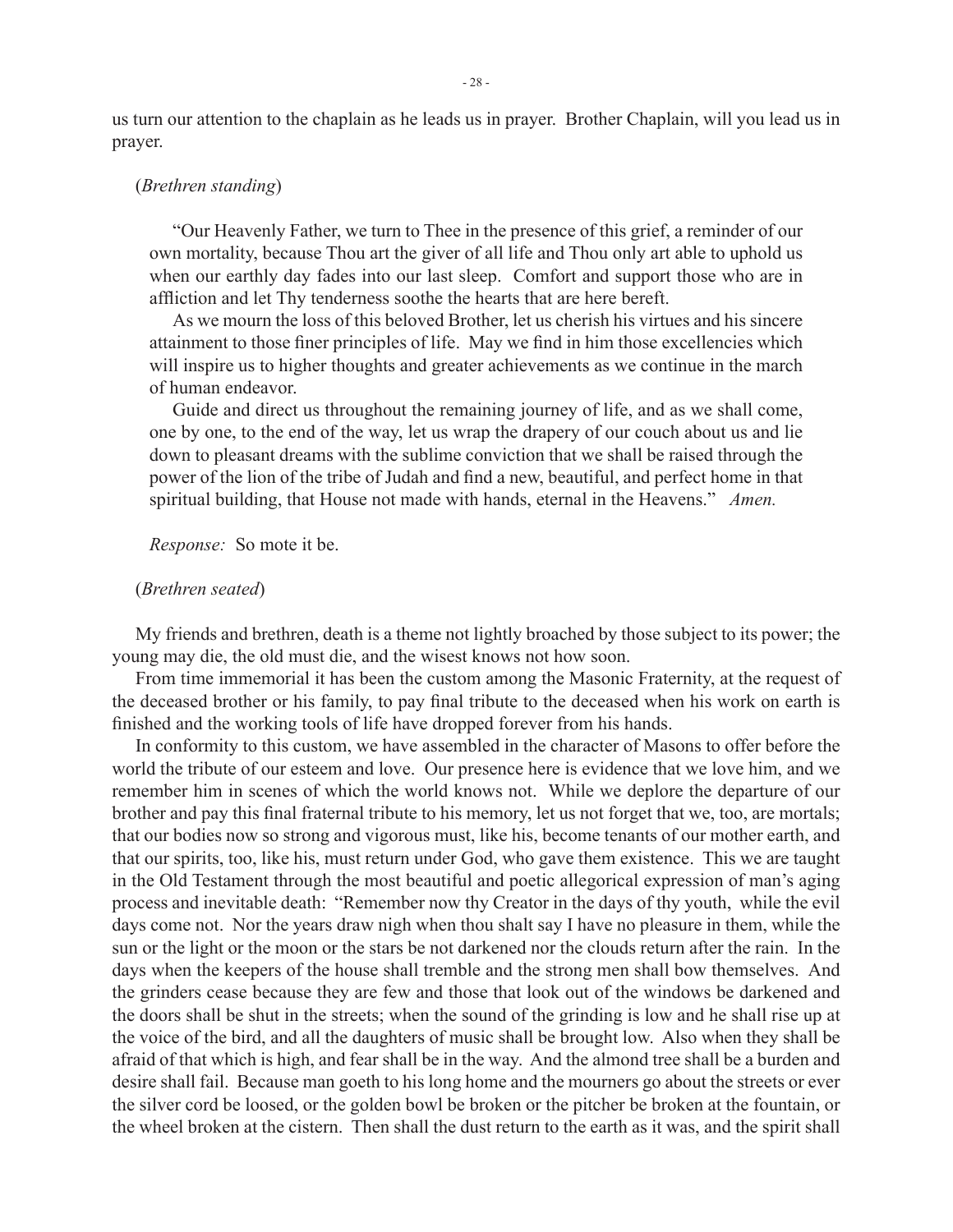return unto God who gave it." But right now the closeness of death magnifies our own appreciation of life.

As Masons we put our trust in a Higher Power, a Supreme Being whom we call God, and we believe that He gives us each a task to do and looks down upon us, his children. We call ourselves builders because each one of us is trying to build his own spiritual temple of character, and because we believe that each one of us may have some little part in the building of that larger temple which is the sum of all human achievement, that great structure rising slowly through the ages according to the plans drawn by the Great Architect of the Universe on his Trestleboard, a temple whose foundations were laid in the beginning of time, and which will last through eternity -- the great plan of the Supreme Builder of the Universe. Therefore it is not really of great importance how or when we leave this earthly field of labor, but it is of supreme importance that we do the job that is given us to do, that we use our talents, that we do our part in building the temple. In the Book of Holy Scriptures, which is our spiritual Trestleboard, we are taught that God hath given to us eternal life, and this life is in His Son. Thus, we weep but briefly for our loved one as he enters into the Kingdom of God. For He shall possess a joy and peace that is unattainable on God's earthly realm. Rather, we rejoice in his everlasting and total happiness, for his eyes have seen God.

Our late brother, Everett M. Dirksen, for many years a United States Senator from Illinois, wrote: "Centuries ago the man Job, so long blessed with every material blessing, only to find himself solely afflicted by all that can befall a human being, sat with his companions and uttered the timeless, ageless question, ' If a man dies, shall he live again?' In the Easter season when all Christiandom observes the resurrection and seeks answers to many questions, there is the forefront question raised by Job, 'If a man dies, shall he live again?'"

If there be a design in this universe and in this world in which we live, there must be a designer. We cannot behold the inexplicable mysteries of the universe without believing that there is a design for all mankind who is also a Designer.

Who would persuasively contend that this work of the Great Designer could only end in oblivion, in destruction without a trace? Who will contend that this -- the noblest work of the Great Design -- man, with dominion over all living things; man, with a brain and a will; with a mind and a soul; man, with intelligence and divinity, should come to an end when the spirit forsakes its earthly temple?

Except for the handiwork of the Great Designer, nothing in this world is created and nothing is destroyed.

The gaily colored leaves fall so gently to earth in the autumn season not to be destroyed but to be embraced by nature for future use. The falling leaves are a reminder that winter will soon be here to embrace the earth in wintry sleep. Comes the inevitable caress of spring, also from the hand of the Great Designer, to bring life and color, fragrance and beauty to the eager earth.

It is the resurrection of spring. It is an answer to the ageless question of Job, "If a man dies, shall he live again?" Surely he shall, as surely as day follows night, as surely as the stars follow their course, as surely as the crest of every wave brings its trough.

#### *Masonic Summary*

This lambskin, or white leather apron, is an emblem of innocence and the badge of a Mason. It is more ancient than the Golden Fleece or Roman Eagle, more honorable than the Star and Garter, or any other order which earthly power can confer. We deposit it upon the casket as an emblem of innocence, its whiteness demonstrates our belief in that purity of soul which is the wondrous gift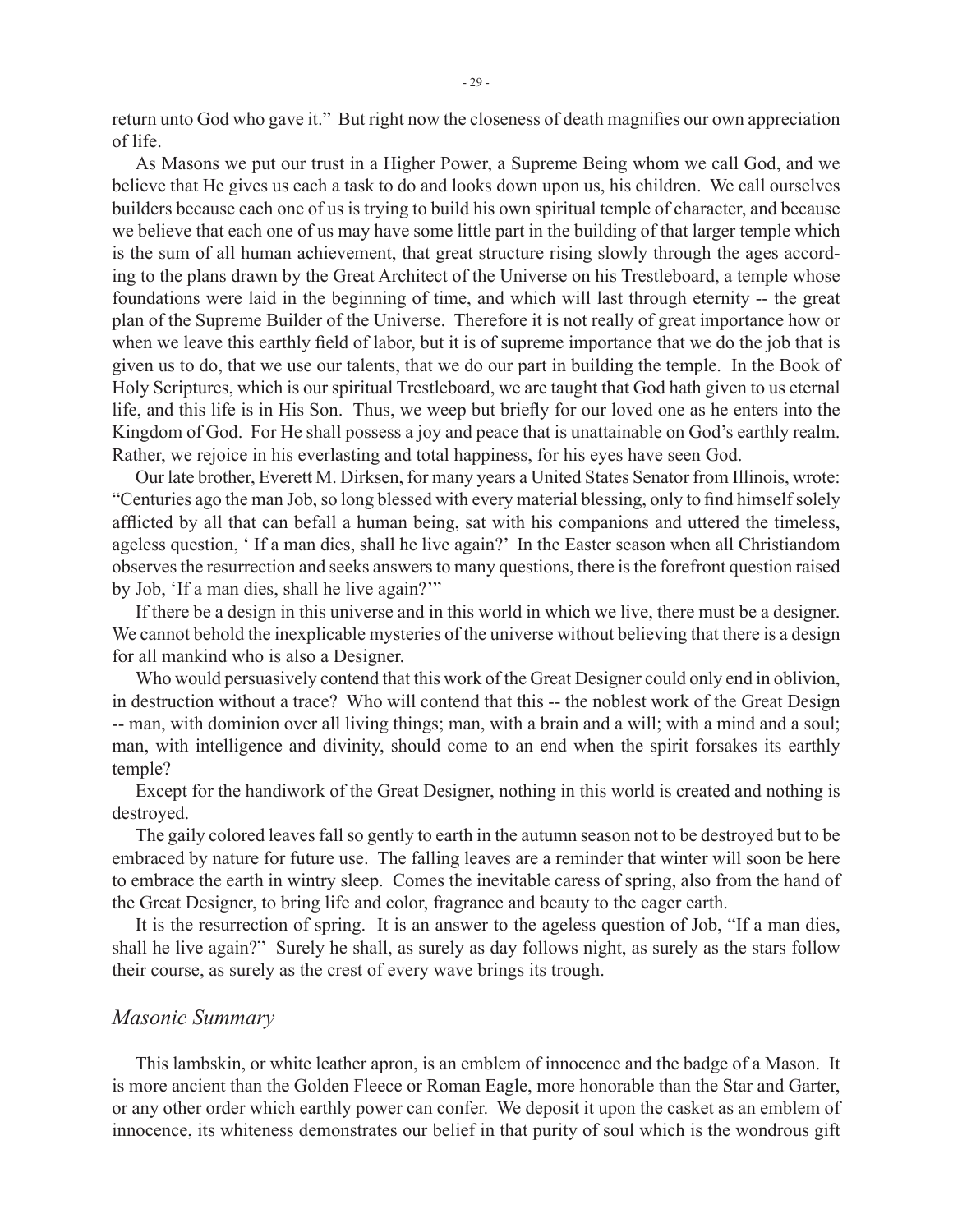of our Heavenly Father; as the badge of a worker it reminds us that our brother's earthly labors are finished. He has laid aside the working tools of life, and having wrought well and conscientiously, he will surely hear from Him who reviews each human life, no condemnation, no censure, no reproach, but those life-giving, soul-strengthening words, "Well done, good and faithful servant. Enter thou into the joy of Thy Lord."

This apron was Masonry's first tangible gift to our brother, a visible emblem of purity. This apron is our symbolic gift to him, coming from the lamb, material, and doomed to decay as are all earthly things.

But today, he has exchanged this apron for the invisible spiritual apron, with which he has been invested by the Supreme Grand Master of the Universe. That gift from the omnipotent, comes from the lamb of God, Spiritual, undecaying, eternal.

This evergreen, which once marked the temporary resting place of the illustrious dead, is an emblem of our faith in the immortality of the soul. By it we are reminded of our high and glorious destiny in the world beyond the shadows; that there dwells within this tabernacle of clay an imperishable spirit over which the grave has no dominion, and death no power. The evergreen is an emblem of our faith in the immortality of the soul. By it we are reminded of that immortal part which survives the grave and which can never, never, never die.

The brethren will deposit the evergreen.

(*During this process, read:*) "I am standing upon the seashore. A ship at my side spreads her white sails to the morning breeze and starts for the blue ocean. She is an object of strength and beauty, and I stand and watch her until at length she stands like a speck of white cloud just where the sea and sky meet to mingle with each other. Then some one at my side says, 'There, she's gone.'

Gone? Gone where? Gone from my sight -- that is all. She is just as large in hull and mast and spar as when she left my side, and just as able to bear her load of living freight to the place of destination.

Her diminished size is in me, not in her; and just at the moment when someone at my side says 'There, she's gone,' there are other eyes watching her coming, and other voices ready to take up the glad shout, 'Here she comes!'"

#### *The brethren will assist in giving the funeral honors.*

"We consign our brother's body to the earth. \* We cherish his memory in our hearts. \*\* We commend his spirit unto God, who gave it." \*\*\* (*Seated*)

To the relatives and friends of our departed brother, let us say that we sincerely sympathize with you in this hour of sorrow. Until we can see more clearly than with the eye of faith, until we better understand the great simplicity that is the mystery of life, until we more fully realize the close companionship of departed loved ones, we shall know heartache and sorrow, the tear of affection and regret. But through all the ages, the belief in immortality has sent a steady light of hope, shedding its gentle radiance over man, waking him to broader views and clearer visions, grounding a sturdy faith, and eternal hope, a perfect confidence, that make the vicissitudes of life but stepping stones to higher things. It vanishes the shadows of grief, and we look forward to a reunion that is everlasting.

#### Let us pray. (Brethren standing.)

"To every thing there is a season, and a time to every purpose under the heaven: a time to be born, and a time to die; a time to plant, and a time to pluck up that which is planted; a time to kill, and a time to heal; a time to break down, and a time to build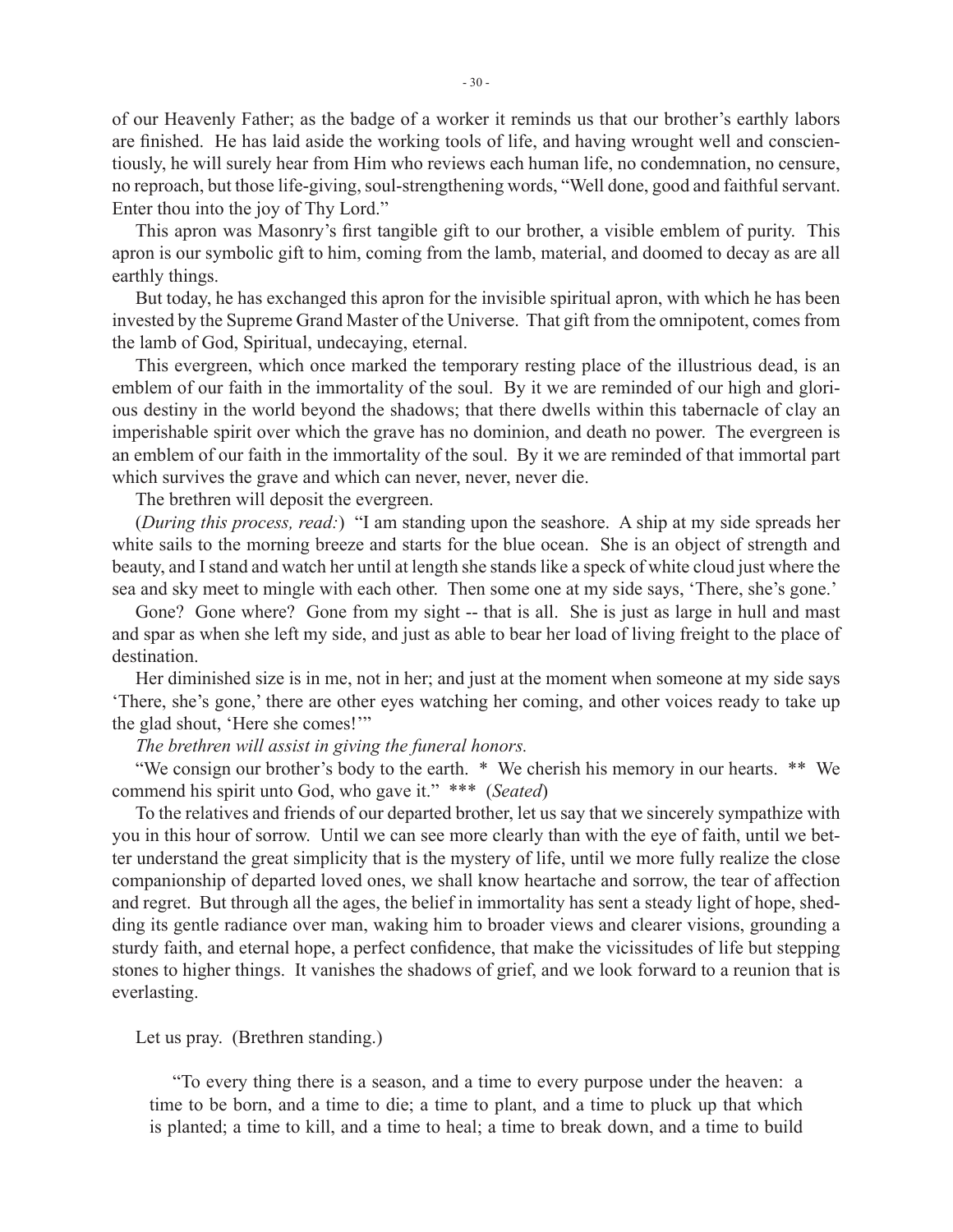up; a time to weep, and a time to laugh; a time to mourn, and a time to dance; a time to cast away stones, and a time to gather stones together; a time to embrace, and a time to refrain from embracing; a time to get, and a time to lose; a time to keep, and a time to castaway; a time to rend, and a time to sew; a time to keep silent, and a time to speak; a time to love, and a time to hate; a time of war, and a time of peace. He hath made every thing beautiful in his time; also he hath set the world in their hearts, so that no man can find out the work that God maketh from the beginning to the end. I know that there is nothing better for me than for a man to rejoice and to do good in his life. And also that every man should eat and drink and enjoy the good of all his labor, it is the gift of God. I know that, whatsoever God doeth, it shall be forever; nothing can be put to it nor any thing taken from it, and God doeth it, that men should fear before him. That which hath been is now; and that which is to be hath already been; and God requireth that which is past."

The Lord bless you and keep you. The Lord make His face shine upon you and be gracious unto you. The Lord lift up the light of His countenance upon you and give you peace, both now and forever more." Amen.

*Response:* So mote it be.

## *Masonic Funeral Service* By David Nolte

"I am the resurrection and the life; he that believeth in me, though he were dead, yet shall he live, and whosoever liveth and believeth in me shall never die."

My friends and Brethren:

We have come together in this place of quietness and peace to honor our dear departed Brother . Brother received the Masonic degrees in (give Masonic history).

We are gathered in the presence of a great mystery, that most profound mystery of all human experiences; that change which, sooner or later, must come to each and every one of us. Once more we are reminded of the uncertainty of human life, and once again a sense of great loss weighs heavily on those who are nearest and dearest.

Yet after all, we know that the cradle and the grave are but little separated, for the moment we begin to live, that moment we begin also to die; and this change which we call death is no greater mystery than birth, for life itself is a mystery which no scientist has been able to solve. A psychology professor is said to have brought his inattentive college class into shocked awareness by making the following statement, "I am sorry to inform you that I am slowly dying of an incurable disease." When the startled class had recovered some of its composure, one student asked timidly and sympathetically, "Can you tell us what it is, Sir?" He replied, "Old age."

Masonry promulgates its teachings through the use of allegories and symbols. One of those symbols is the hourglass, which we, as Masons, regard as a representation of human life. We watch as the sands drift slowly, almost imperceptibly, away and yet, surprisingly, in one short hour, they are all exhausted. So goes life. Today a man puts forth the tender leaves of hope; tomorrow he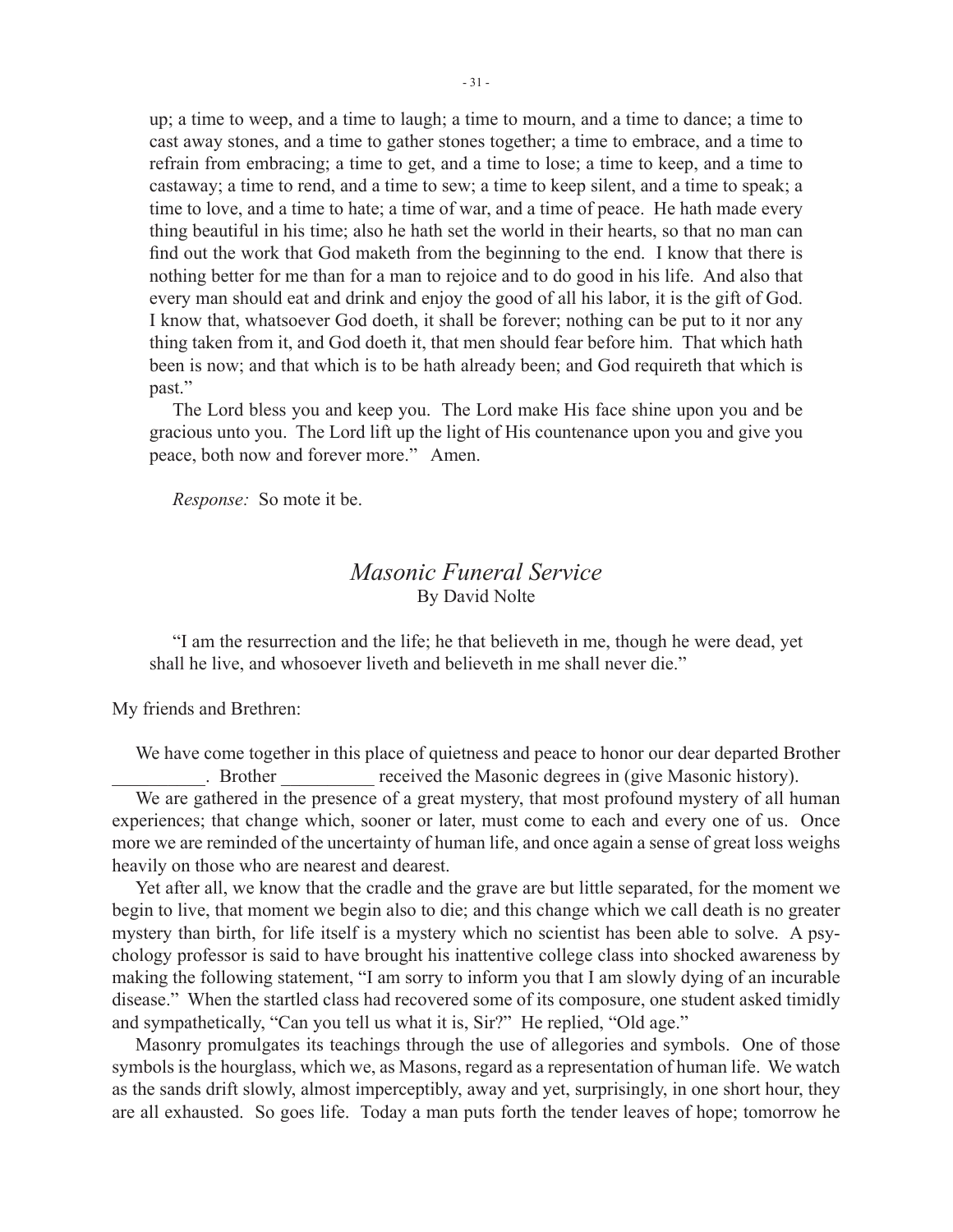blossoms and bears his blushing honors thick upon him; the next day there comes a frost which nips the shoot, and while he thinks his greatness is still aspiring, he falls like the leaves of autumn to enrich our mother earth. But in the words of the poet:

 Life is real, life is earnest, And the grave is not its goal, Dust thou art, to dust returneth Was not spoken of the soul.

We as Masons put our trust in a higher power, a supreme being whom we call God, and we believe He gives us each a task to do here on earth, and looks down with infinite compassion on those of us who call ourselves his children. We call ourselves builders because each one of us is trying to build his own spiritual temple of character. The idea of using the rules and tools of architecture to build character came to us through legends handed down through the ages from the craft guilds that had their origin during the time of the building of King Solomon's Temple. These guilds were organized by the workers themselves to guard against the intrusion of improper, unskilled workers into the work of the building of the Temple. Each faithful craftsman was invested with some "mysterious" form of recognition, such as a sign, a word, or a handclasp, by means of which he could be admitted among the craft. The craftsmen were particularly enjoined to be on the lookout for "cowans" or "eavesdroppers." "Cowans," more literally stone-pilers were unskilled workers who tried to erect shelters by simply piling up rough stones and as such, were despised and rejected by the craftsmen who had long since learned that when you only piled up stones, you never arrived at anything but a pile of stones. They knew that to erect a building for the ages, that would withstand the ravages of time and weather, you had to begin with stones that had been carefully dressed by the square, and just as carefully laid on a solid foundation by the use of the plumb and level.

When, in later ages, the "operative" or working craft evolved into the "speculative" or spiritual craft as we know it today, the working tools of those ancient builders became Masonic symbols of great moral and spiritual truths. Thus a Mason is taught by the plumb to walk uprightly before God and man, to square his actions by the square of virtue, and to remember that he is traveling upon the level of time to that undiscovered country from whose bourn no traveler returns.

We, as speculative Masons, still call ourselves builders because we believe that each one of us may have some little part in the building of that larger Temple which is the sum of all human achievement, that great structure rising through the ages according to the plans drawn by the Great Architect of the Universe on His trestleboard; a Temple whose foundations were laid in the beginning of time, and will last throughout eternity according to the plan of the Master Builder of the Universe. Therefore, it is really of great importance that we do the job that is assigned to us, that we use our talents as best we can, and that we do our part in the building of the Great Temple.

How often, when the day is ended, and the sun has gone to rest, do we pause to stand in awe, beholding the western sky transformed with a radiance that seems to shine out from the very gates of Heaven; a wonderful picture painted by the hand of God, and we are lifted and exalted by the beauty and glory of nature.

And when life's day is ended, and a loved one has gone to rest, we are somehow lifted above the plane of our everyday life, and our souls are permitted to catch faint gleams of the ineffable glory of the spiritual world, and we are comforted with the assurance that God has promised us eternal life.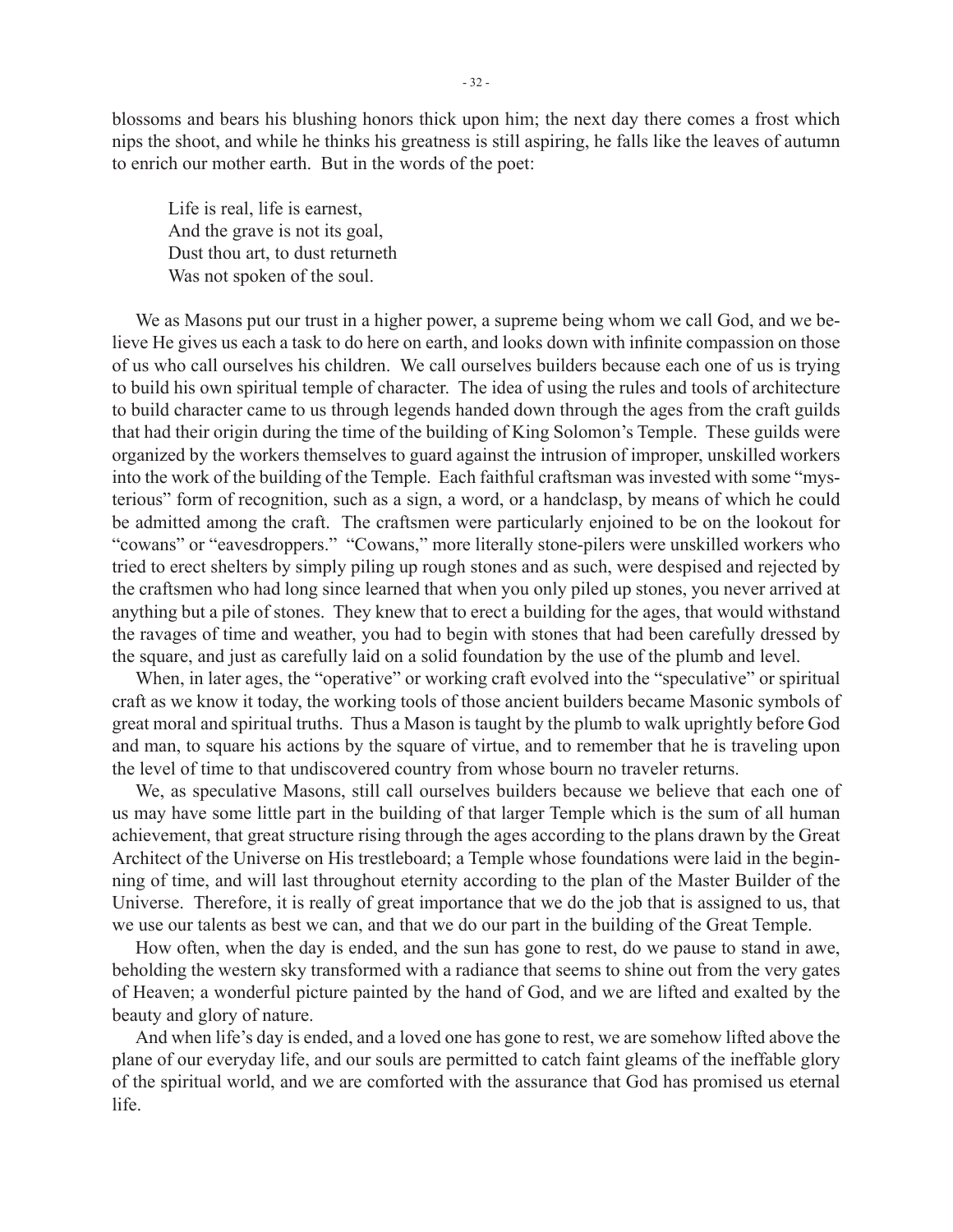The lambskin or white leather apron is an emblem of innocence and the badge of a Mason. It is more ancient that the Golden Fleece or Roman Eagle, more honorable that the Star and Garter, or any other Order that could be conferred by the hand of mortal man. Its pure and spotless surface is an ever present reminder of a purity of life and conduct, a never ending argument for nobler deeds, for higher thoughts, and for greater achievements. The apron is also a symbol of great service, and is therefore a fitting emblem to be placed over one who has served both faithfully and well.

The evergreen is a symbol of our belief in the immortality of the soul. It reminds us of that immortal part of us which survives the grave and which can never, never die.

Ecclesiastes 12, 1 - 7

Remember now thy Creator...

These words from the twelfth chapter of Ecclesiastes present to us a wonderful picture of human life and of manhood's declining years. There is a note of triumph at the end which is solace at a time like this; for though our bodily ills are many and our grief is sometimes hard to bear, yet triumphant over all is this hope, this blessed assurance, that if we are faithful, the spirit shall return unto God who gave it.

To the family of our departed brother, may we extend our deepest and most sincere sympathy. May you find comfort and solace in the thought that your loved one has gone to that holy place of eternal peace and rest where we all hope to meet again someday. It is our prayer that you will feel the touch of our Heavenly Father's hand and the warmth of his presence in this time of sorrow.

Until we can see more clearly than with the eye of faith, until we better understand the great simplicity that is the mystery of life, until we more fully realize the close companionship of departed loved ones, we shall know heartache and sorrow, the tear of affection and regret. But through all the ages, the belief in immortality has sent a steady light of hope, shedding its gentle radiance over man, waking him to broader views and clearer visions, grounding a sturdy faith, an eternal hope, a perfect confidence, that make the vicissitudes of life but stepping stones to higher things. It banishes the shadows of grief, and we look forward to a reunion that is everlasting. Finally, my friends and my brethren, we do not mourn as those who have no hope, for Masonry is built on faith and hope, on justice and toleration, on charity and love, on confidence in men; on a belief that man is not for this world alone, but endures when mortality has again mingled with the dust of earth, and that all-wise, all-merciful God watches our steps in the pilgrimage of human life.

## *Masonic Funeral Services* By Eugene L. Smith

From time immemorial, it has been the custom in the Masonic Fraternity at the request of a deceased Brother or his family to accompany his remains to a place of interment and deposit them with the usual formalities. According to this custom, we have assembled in the character of Masons to offer before this world our tribute to our departed Brother whose memory we cherish, whose loss we deplore. Here we have come to deposit in this windowless palace of rest, the earthly remains of one who was near and dear to us by fraternal ties; and as we pay this fraternal tribute to our de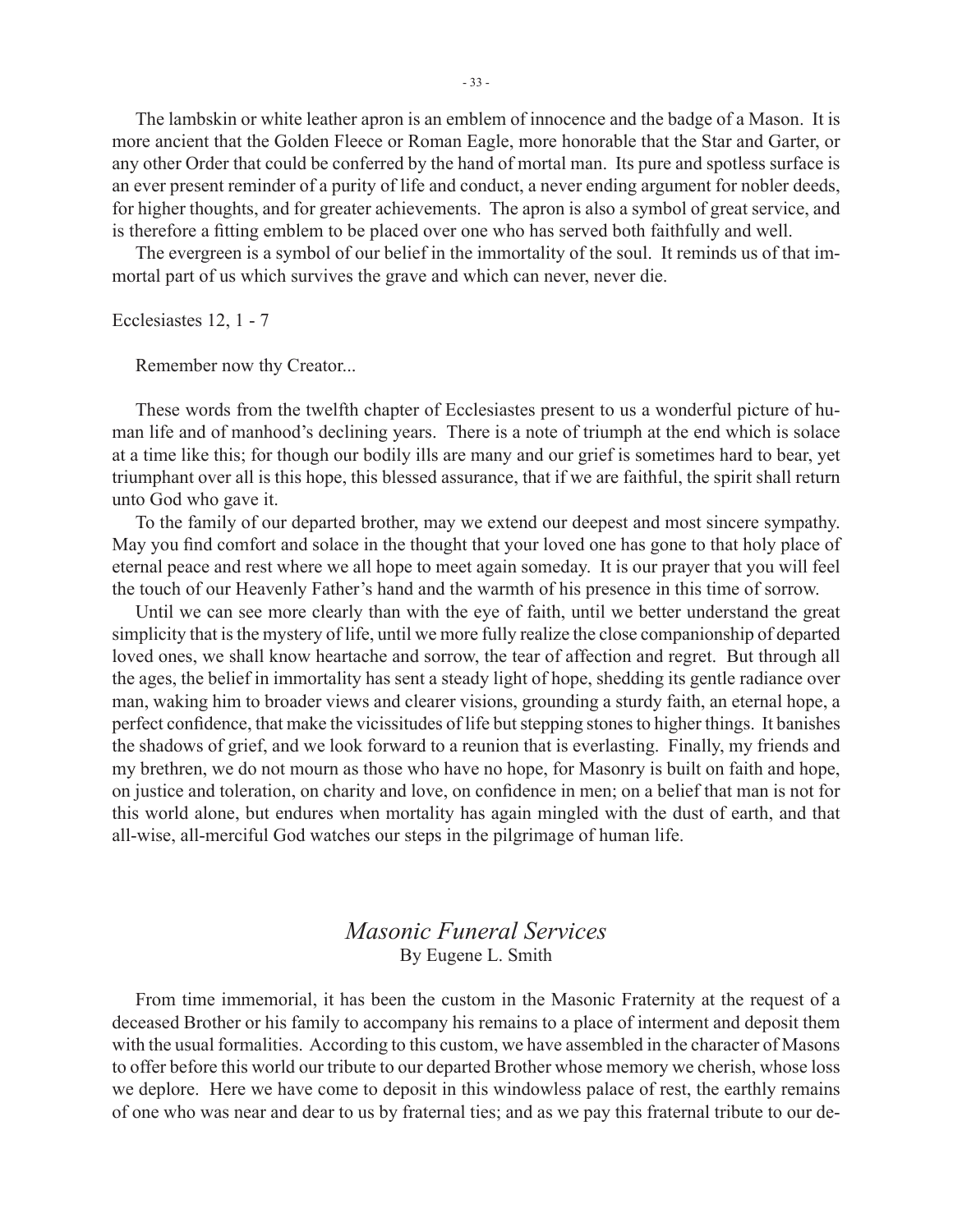parted Brother, let us not forget that we too are mortal, that our bodies, now strong and vigorous, must ere long like his, become tenants of our mother earth and our spirits too, like his, must return unto God who gave them existence, remembering that we are traveling upon the level of time to that undiscovered country from whose bourn no traveler returns.

Then let us support with dignity the honorable character of our profession and in Faith, Hope, and Charity discharge the great duties of life that we owe to God, our neighbors and ourselves. And when our naked souls shall stand trembling and alone before the Great White Throne, may it be our portion to hear from Him who sitteth as the Judge Supreme the welcome words, "Well done good and faithful servant. Enter into the joy of the Lord."

The lambskin or white leather apron is the emblem of innocence and the badge of a Mason, more ancient than the Golden Fleece or Roman Eagle, more honorable than the Star and Garter when worthily worn.

It is presented to our Brother to wear throughout an honorable life, that when his weary feet should come to the end of their toilsome journey and from his grasp should drop forever the working tools of life, that it should be placed upon the coffin containing his earthly remains and with them laid to rest beneath the turf and flowers. This I deposit in the grave.

The sprig of Acacia or evergreen which once marked the temporary resting place of the illustrious dead is a symbol of immortality and by it we are reminded of our high and glorious destiny in a world beyond the shadows and that there dwells within this tabernacle of clay an imperishable spirit over which the grave has no dominion and death no power. This, too, I deposit in the grave.

Attention, Brethren! I will give the funeral honors. To the grave we consign the earthly remains of our departed Brother. We cherish his memory here. His spirit we commend to God who gave it. Alas, my poor Brother.

To the relatives and friends of our departed Brother, we tender our heartfelt sympathy and we sincerely hope and pray that he who tempers the wind to the shorn lamb will look with compassion upon these sorrowing ones and enfold them within the arms of His infinite love.

Life is real, life is earnest, and the grave is not its goal. Dust thou art to dust returneth was not spoken of the soul. So be comforted dear ones, for your friend and our Brother is not dead, but lives in that blissful world to which we are all hastening. Soft and safe to you, my Brother, be this mortal bed, bright and beautiful may be thy rising from it. May the sprig of Acacia here flourish. May the earliest buds of spring unfold their beauty over this thy resting place and here may the fragrance of the summers last rose linger longest. Though the cold blast of autumn may lay them in the dust and for a time destroy their loveliness, yet their fading is not final and in the springtime, they will surely bloom again. Till the bright morn of the world's resurrection when thy mortal frame now laid in the dust shall rise to immortal beauty in realms beyond the skies, where we will surely meet again.

Until then, my Brother, until then, farewell.

*Masonic Funeral Service* By Tex R. Heyer

Brethren and Friends: It has been a custom among the Fraternity of Free and Accepted Masons from time immemorial, at the request of a departed Brother or his family, to assemble in the character of Masons and, with the solemn formalities of the Craft, to offer up to his memory, before the world, the last tribute of our affection.

Our Brother has reached the end of his earthly toils. The brittle thread which bound him to earth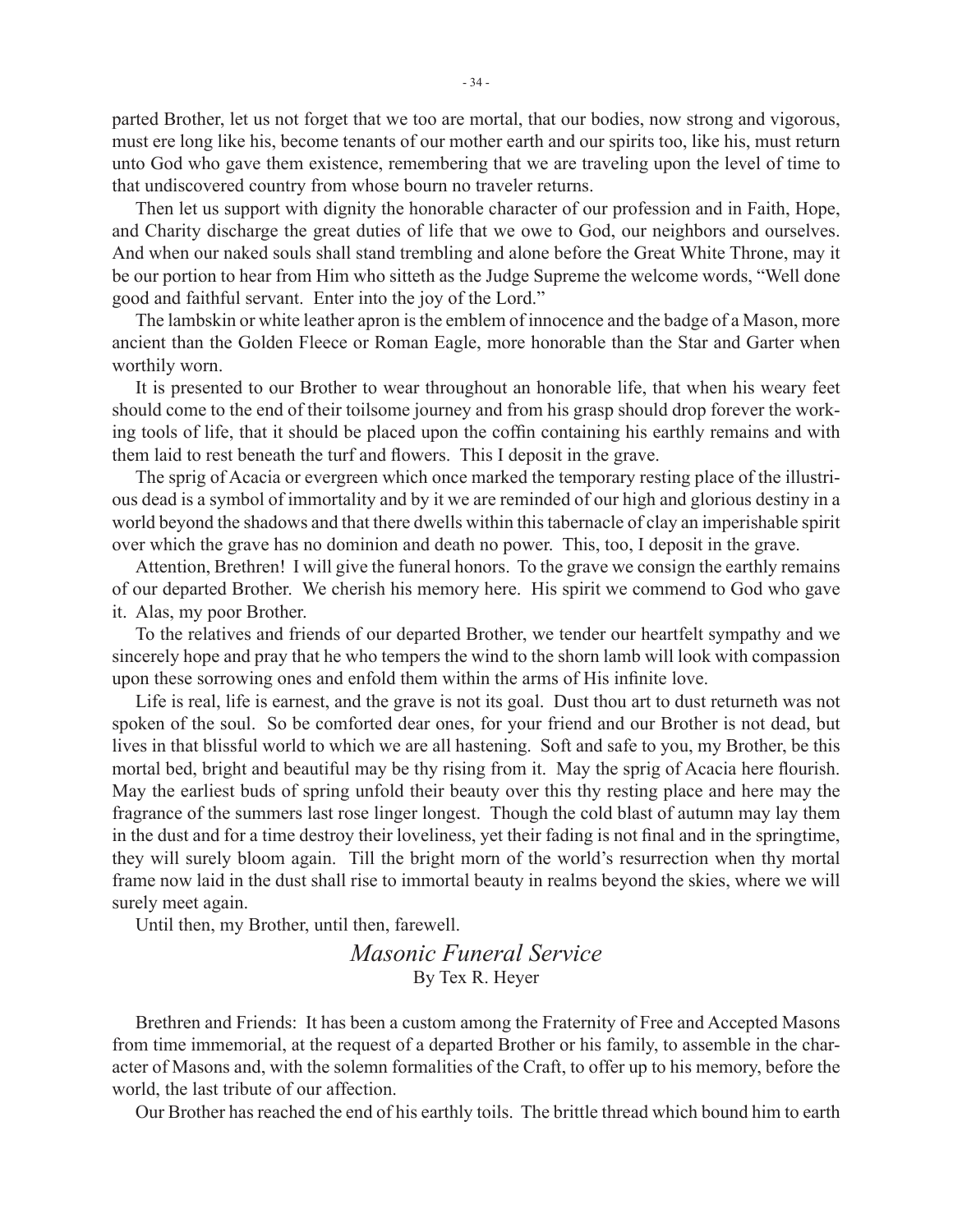has been severed, and the liberated spirit has winged its flight to the unknown world. The silver cord is loosed; the golden bowl is broken; the pitcher is broken at the fountain; and the wheel is broken at the cistern. The dust has returned to the earth as it was, and the spirit has returned to God who gave it.

Almighty Father of the Universe, creator of all things and source of light and life, humble and reverently we come to Thee and ask Thee to bless us and strengthen us in this hour of sadness. We pray especially, O God, that Thou wilt comfort and sustain the loved ones of our departed Brother. Help them to feel the healing presence of Thy love. Help them, and help us all, to know that though we cannot now understand the mysteries of life and death, Thou art infinitely wise, just, and good. Help us to know that though we pass into the valley of the shadow of death, Thou art with us, and Thy rod and Thy staff wilt comfort us. Guide us in the coming day, O God, and endue us with a competency of Thy divine wisdom, so that in all of our activities and relationships, we may be true to the excellent tenets of our Order, and display the beauties of brotherly love, relief, and truth, to the honor of Thy holy name. *Amen.*

#### Brethren:

We are assembled in the character of Masons to join in this ceremony as a tribute of love and esteem for this brother who has laid down the working tools of life.

As we mourn the loss of this beloved Brother, let us cherish his virtues and his sincere attachments of those finer principles of life.

May we find in him those excellencies which will inspire us to higher thoughts and greater achievements as we continue in the march of human endeavor.

Our departed Brother shared with us the hope of life eternal, and his adherence to the tenants of our institution makes firm our belief that his labors have been approved.

So, with this knowledge that with this Brother all is well, we leave him behind as we continue our march in the generation of the present, mindful that our bodies, now so strong and vigorous, must ere long, like his, become tenants of our mother earth.

Then let us approach our journey's end with fearless steps, and with a sublime faith that we are in the hands of a true and trusty friend in whose fidelity we might with safety confide.

Let us bow our heads in prayer.

Thou, O God, knowest our down sitting and our uprising and understandest our thoughts afar off. Shield and defend us from the evil intentions of our enemies and support us under the trials and afflictions we are destined to endure while traveling through this vale of tears. Man that is born of a woman is of a few days and full of trouble. He cometh forth like a flower, and is cut down; he fleeth, also, as a shadow, and continueth not. Seeing his days are determined, the number of his months is with thee; Thou hast appointed his bounds that he may rest, till he shall accomplish his day. For there is hope of a tree, if it be cut down, that it will sprout again, and that the tender branch thereof will not cease. But man dieth and wasteth away; yea, man giveth up the ghost and where is he? As the waters fail from the sea, and the flood decayeth and drieth up; so man lieth down and riseth not till the Heavens be no more. Yet, O Lord; have compassion on the children of Thy creation, administer them comfort in time of trouble, and save them with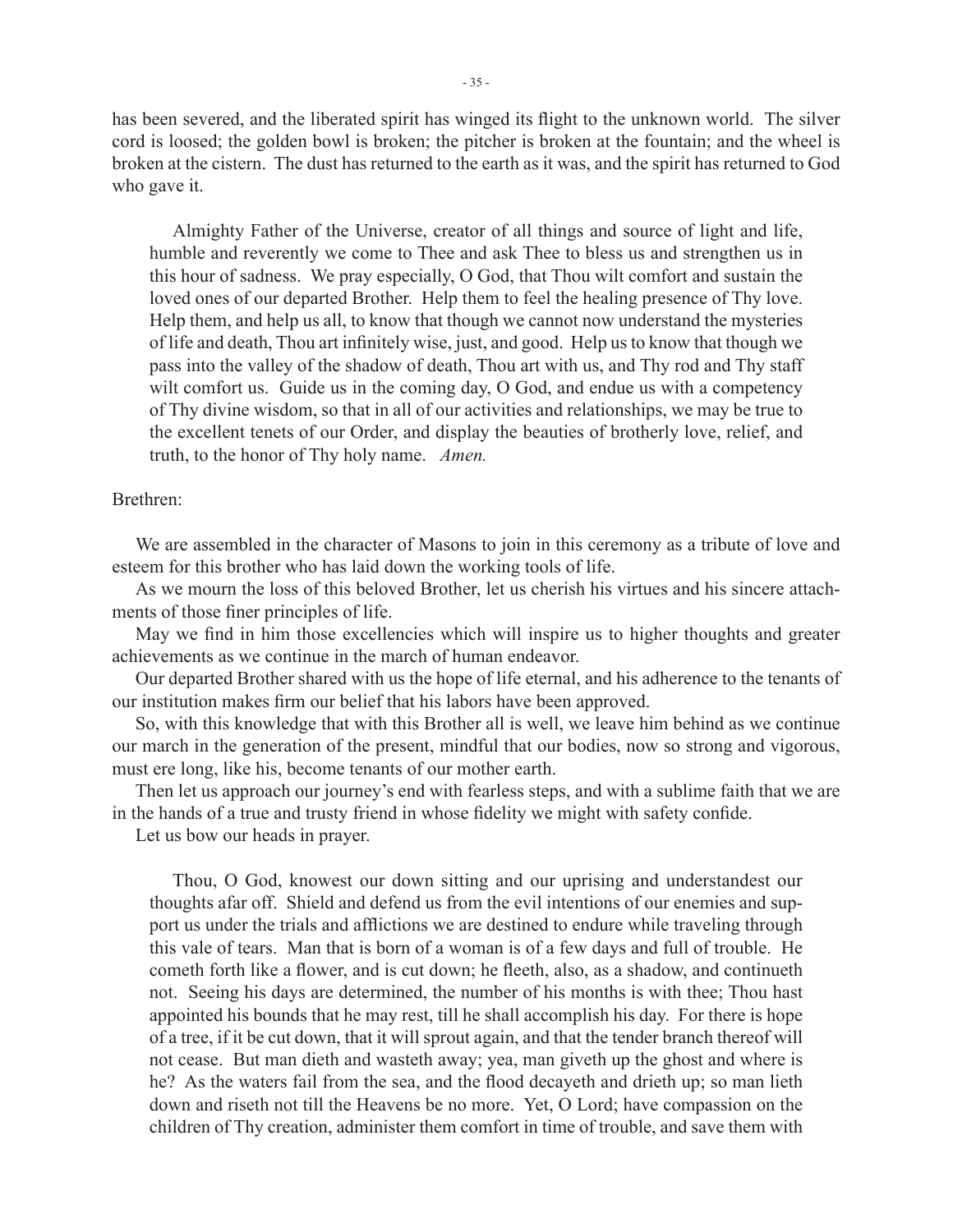an everlasting salvation. *Amen.*

We are gathered here in the presence of a great mystery, the most profound mystery of all human experience, that change which, sooner or later, must come to each one of us. (Often it comes unexpectedly, and as we follow the pathway of life, we go plunging from the joy and sunshine of the hilltops down into the cold mists and dark shadows of the valley.) Again, we are reminded of the uncertainty of human life, and again a sense of utter loss weighs heavily on those who are nearest and dearest.

(The sands of life run swiftly in the hourglass of time, and thus wastes man. Today, he puts forth the tender leaves of hope; tomorrow, blossoms and bears his blushing honors thick upon him; the next day comes a frost which nips the shoot, and when he thinks his greatness is still aspiring, he falls, like autumn leaves, to enrich our mother earth.)

But as Masons we put our trust in a higher power, a Supreme Being whom we call God, and we believe that he gives us each a task to do and looks down with infinite compassion upon us, His children. We call ourselves builders because each one of us is trying to build his own spiritual Temple of Character, and because we believe that each one of us may have some little part in the building of that larger Temple which is the sum of all human achievement, that great structure rising slowly through the ages according to the plans drawn by the Great Architect of the Universe on His trestleboard, a Temple whose foundations were laid in the beginning of time, and which will last through eternity -- the great plan of the Master Builder. Therefore, it is not really of great importance how or when we leave this earthly field of labor, but it is of great importance that we do the job that is given us to do, that we use our talents, that we do our part in building the Temple.

#### THE SCRIPTURE SENTENCE

John 11: 25 and 26."Jesus said: I am the resurrection and the life; he who believeth in me, though he die, yet shall he live; and whoever lives and believes in me shall never die."

 2 Corinthians5: 1"The eternal God is your dwelling place, and underneath are the everlasting arms." "For we know that if the earthly tent we live in is destroyed, we have a building from God, a house not made with hands, eternal in the Heavens."

#### OBITUARY and a RESUME of Masonic Activities...

The lambskin or white leather apron, is an emblem of innocence and the badge of a Mason. It is more ancient than the Golden Fleece or Roman Eagle, more honorable than the Star and Garter, or any other Order which earthly power can confer. I deposit it upon the casket. As an emblem of innocence its whiteness demonstrates our belief in that purity of soul which is the wondrous gift of our Heavenly Father; as the badge of a worker it reminds us that our Brother's earthly labors are finished. He has laid aside the working tools of life and, having wrought well and conscientiously, he will surely hear from Him who reviews each human life, no condemnation, no censure, no reproach, but those life-giving, soul-strengthening words, "Well done, good and faithful servant. Enter thou into the joy of thy Lord."

The evergreen is an emblem of our faith in the immortality of the soul. By it we are reminded of that immortal part which survives the grave and which can never, never, never die.

1. We consign his body to the earth.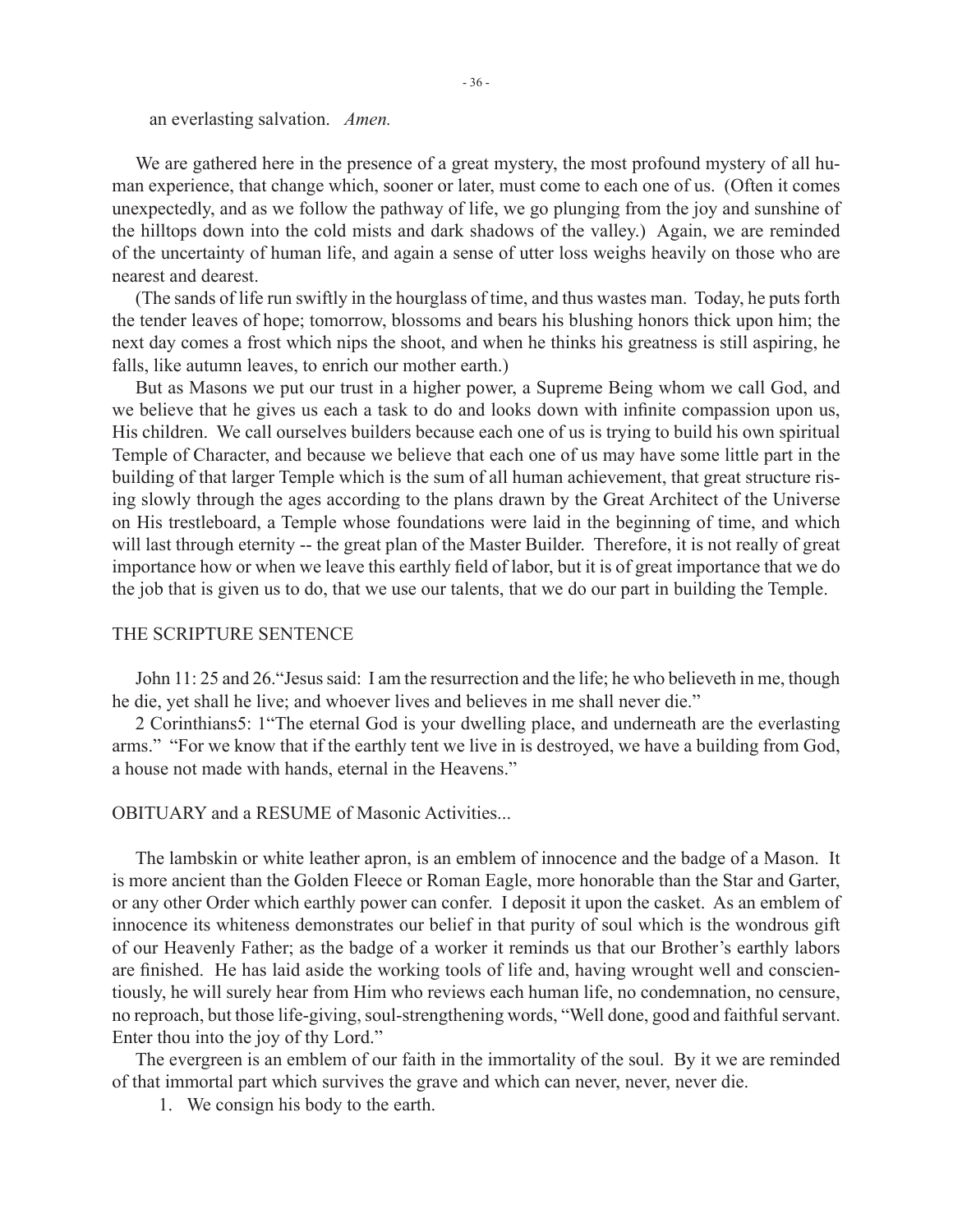- 2. We cherish his memory here.
- 3. We commend his spirit to God who gave it.

Remember now thy Creator in the days of thy youth, while the evil days come not, nor the years draw nigh, when thou shalt say, I have no pleasure in them; while the sun, or the light, or the moon, or the stars, be not darkened, nor the clouds return after the rain.

In the day when the keepers of the house shall tremble, and the strong men shall bow themselves, and the grinders cease because they are few, and those that look out the windows be darkened.

And the doors shall shut in the streets, when the sound of the grinding is low, and he shall rise up at the voice of the bird, and all the daughters of music shall be brought low.

Also, when they shall be afraid of that which is high, and fears shall be in the way, and the almond tree shall flourish, and the grasshopper shall be a burden, and desire shall fail; because man goeth to his long home, and the mourners go about the streets.

Or ever the silver cord be loosed, or the golden bowl be broken, or the pitcher be broken at the fountain, or the wheel broken at the cistern.

Then shall the dust return to the earth as it was; and the spirit shall return unto God who gave it.

BEHOLD, how good and how pleasant it is for brethren to dwell together in unity! It is like the precious ointment upon the head, that ran down upon the beard: that went down to the skirts of his garments.

As the dew of Hermon, and as the dew that descended upon the mountains of Zion; for there the Lord commanded the blessing, even Life for evermore.

Thus he showed me: and, behold, the Lord stood upon a wall made by a plumbline, with a plumbline in his hand.

And the Lord said unto me, "Amos, what seest thou?" And I said a plumbline. Then said the Lord, "Behold, I will set a plumbline in the midst of my people Israel; I will not again pass by them anymore."

This passage was written by Solomon, the King of Israel, the son of David and Bathsheba, one of our Great Grand Masters.

The Lord is my shepherd; I shall not want. He maketh me to lie down in green pastures. He leadeth me beside the still waters. He restoreth my soul. He leadeth me in the paths of righteousness for His name's sake. Yea, though I walk through the valley of the shadow of death, I will fear no evil; for Thou art with me; Thy rod and Thy staff they comfort me. Thou preparest a table before me in the presence of mine enemies. Thou annointest my head with oil; my cup runneth over. Surely goodness and mercy shall follow me all the days of my life, and I will dwell in the house of the Lord for ever.

To the relatives and friends of our Brother let us say we deeply, sincerely, and most affectionately sympathize with you in your sorrow. We are leaving behind all that was mortal of one who was near and dear to us all, and although he cannot speak to us in accents of love, yet he is with us in our heart of hearts.

And now may the blessing of Heaven rest upon us all. May brotherly love prevail and every moral and social virtue cement us. *Amen.*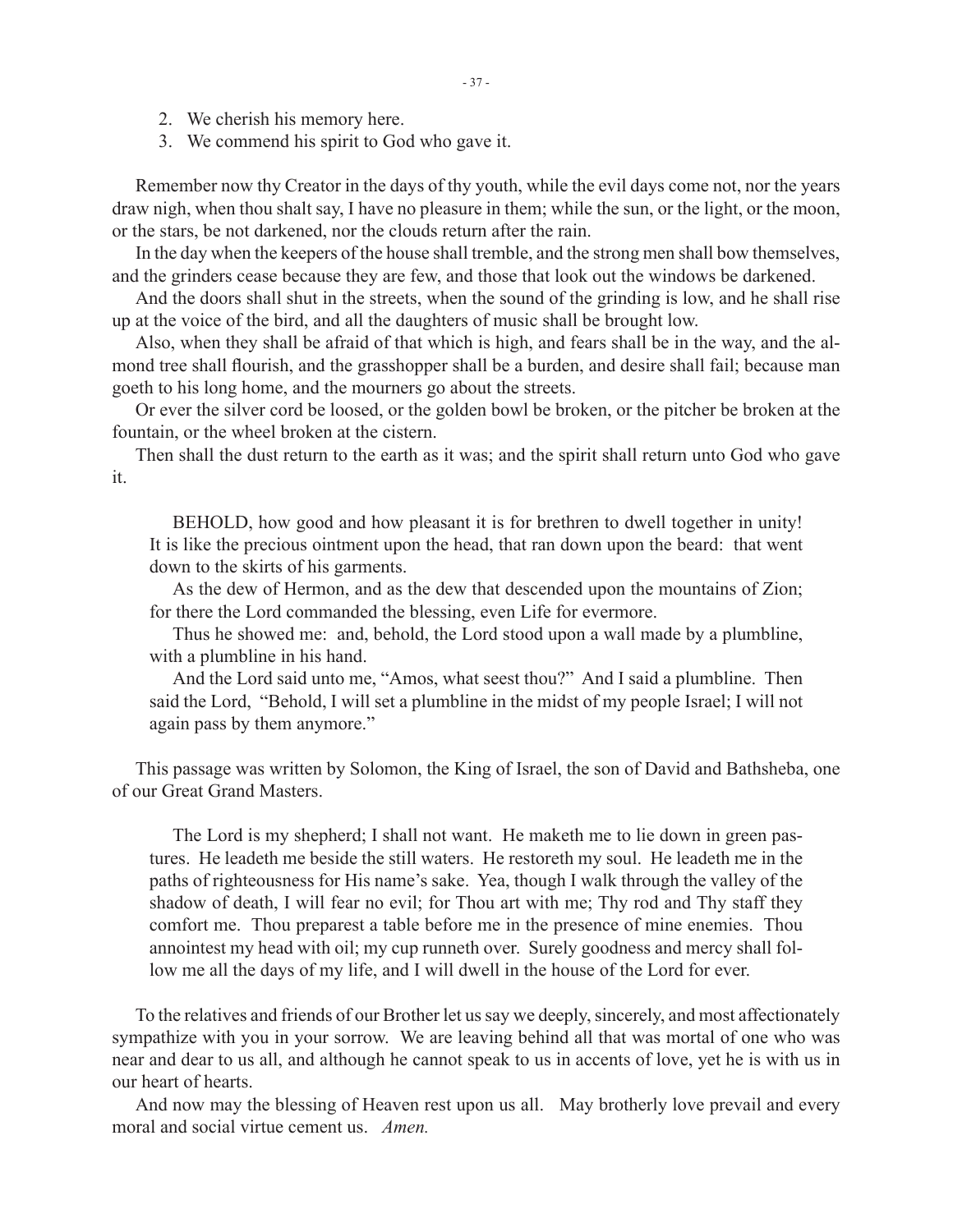### *Masonic Funeral Service* By Rex Bottorff

From time immemorial it has been the custom of the Masonic Fraternity at the request of a deceased Brother or his family to accompany his remains to a place of interment and deposit them with the usual formalities.

Conforming to this custom we have assembled in the character of Masons to offer before the world our final tribute to our departed Brother, whose memory we cherish, whose loss we deplore. Here we have come to deposit in this windowless palace of rest the earthly remains of one who was near and dear to us by fraternal ties.

As we pay this fraternal tribute, let us not forget that we too are mortal, and though our bodies now so strong and vigorous they must ere long, like his, become tenants of our mother earth, and our spirit, too, like his, must return unto God who gave it.

Remembering that we are traveling upon the level of time to that undiscovered country from whose bourn no traveler returns. Then let us support with dignity the honorable character of our profession and in faith, hope and charity discharge the great duties of life that we owe to our God, our country, our neighbors and ourselves.

And when our naked souls should stand trembling and alone before the great white throne, may it be our portion to hear from Him who sitteth as a judge supreme the welcome words, "Well done, thou good and faithful servant. Enter into the joy of thy Lord."

The lambskin or white leather apron is an emblem of innocence and the badge of a Mason, more ancient than the Golden Fleece or Roman Eagle, more honorable than the Star and Garter when worthily worn.

It was presented to our Brother to wear throughout an honorable life, that when his weary feet should come to the end of their toilsome journey and from his nerveless grasp should fall the working tools of life, it would be placed upon the coffin which would contain his earthly remains and with them laid to rest beneath the turf and flowers. This I deposit in the grave. Its pure and spotless surface is to us an ever-present reminder of the purity of life, a rectitude of conduct, a never ending argument for nobler deed and higher thoughts for greater achievements. The apron is also a symbol of service and as such it is fitting to be placed over one who has served faithfully and well.

The sprig of Acacia or evergreen which once marked the temporary resting place of our illustrious dead is a symbol of immortality, and by it we are reminded of our high and glorious destiny in a world beyond the shadows and that there dwells within this tabernacle of clay an imperishable spirit, over which the grave has no dominion and death no power. This, too, I deposit in the grave.

Attention, brethren, I will give the funeral honors. To the grave we consign the earthly remains of our departed Brother. We cherish his memory here. His spirit we commend unto God who gave it. Alas, my dear Brother.

Is this the end of man? The expiring hope of a faithful Mason? NO. Blessed be God! We pause not upon our first or second step, but true to our principles look forward for greater light while the embers of mortality are faintly glimmering in the socket of our existence.

The Bible, that great light of Masonry, removes the dark shroud, draws aside the sable curtains of the tomb and bids hope and joy rise up to cheer and sustain the departing spirit. It points beyond the tomb to the breaking light of a resurrection morn and bids us turn our eyes with hope and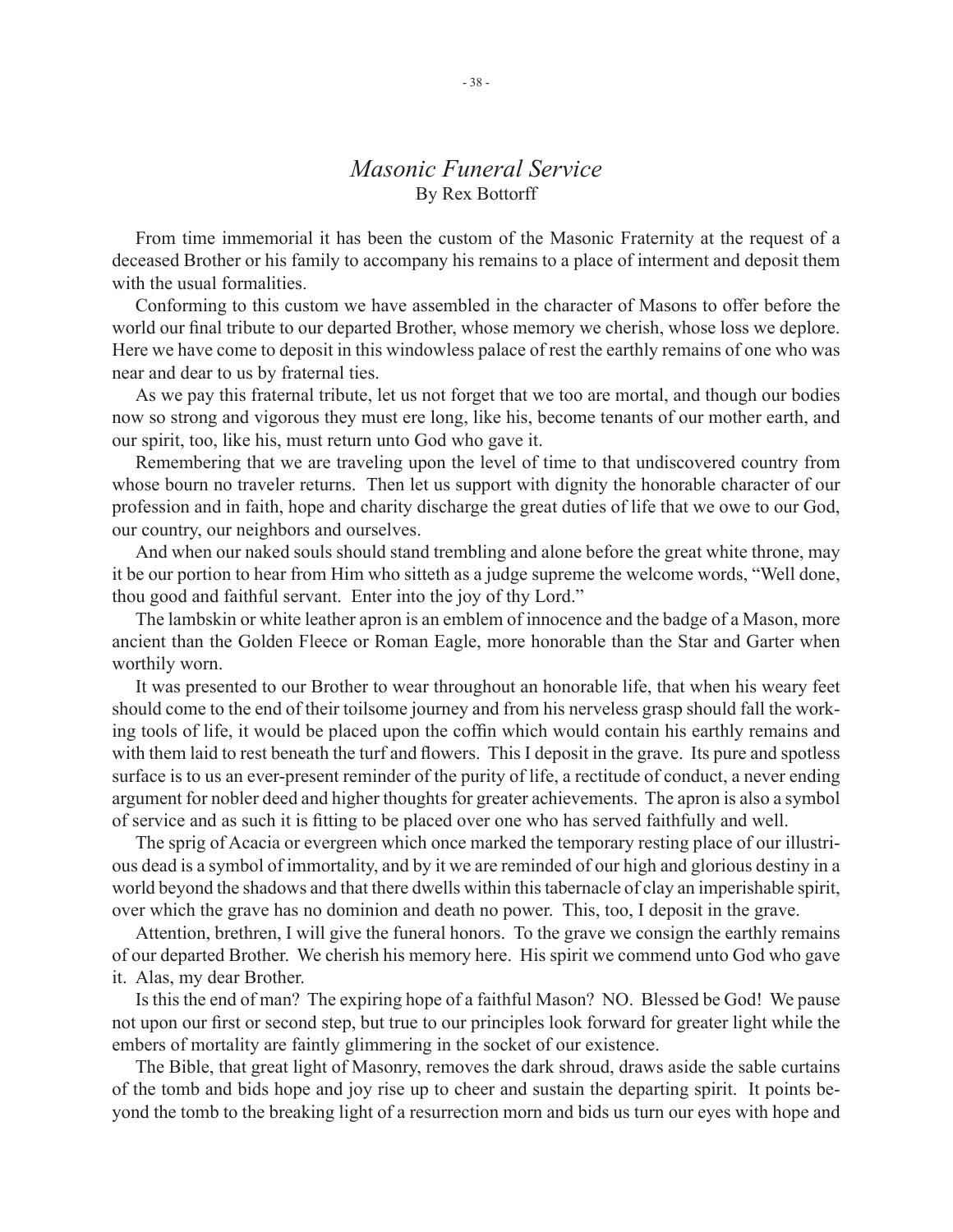confidence to the opening scenes of eternity.

To the relatives and friends of our departed Brother, we tender our heartfelt sympathy, and we sincerely hope and pray that He who tempers the wind to the shorn lamb will look with compassion upon these sorrowing ones and enfold them within the arms of His infinite love.

Life is real; life is earnest, and the grave is not its goal. "Dust thou art, to dust returneth" was not spoken of the soul. So be comforted, dear ones, for our friend and our Brother is not dead but lives in that blissful world to which we are all hastening.

Soft and safe to you, my Brother, be this mortal bed. Bright and beautiful may be thy rising from it. With fragrance eternal may the sprig of Acacia here flourish. May the earliest buds of spring unfold their beauty over this thy resting place, and here may the fragrance of the summer's last rose linger longest. Though the cold blast of autumn may lay them in the dust and for a time destroy their loveliness, yet their fading is not final, and in the springtime they will surely bloom again till the bright morn of the world's resurrection, when thy mortal frame now laid in the dust shall rise to immortal beauty in realms beyond the skies, where we will surely meet again. For He has said "In my Father's house are many mansions. If it were not so, I would have told you. I go to prepare a place for you, and if I go to prepare for you, I will come again and receive you unto myself, that where I am there you shall be also."

Until then, my Brother, until then, farewell.

## *Masonic Funeral Service* By L. W. "Bill" Green

Worshipful Master and Brethren:

The solemn notes that betoken the dissolution of this earthly tabernacle have again alarmed our outer door and another spirit has been summoned to the land where our fathers have gone before us. Again we are called to assemble among the habitations of the dead to beyond the narrow house appointed for all living. Here around us in that peace which the world cannot give nor take away, sleep the unnumbered dead. The gentle breeze fans their verdant covering, they heed it not. The sunshine and the storm pass over them, they are not disturbed. Stones and lettered monuments symbolize the affection of surviving friends. They make no sound, but the influence of their lives live on and on and can never, never, no never die.

(*Here a few words regarding the life, character, and influence of the deceased may be interposed.*)

He who lies before us wrapped in unbroken slumber was our Brother. Side by side have we traveled life's rugged pathway and mourned in the dark days of adversity. Our presence here today is evidence that we loved him, and we remember him in scenes that the world knows not of.

While we deplore the loss of our departed Brother and pay this fraternal tribute to his memory, let us not forget that we, too, are mortal; that our bodies, now so strong and vigorous, must ere long, like his, become tenants of our Mother Earth, and our spirits, too, like his, shall return to God who gave them. With becoming reverence then let us supplicate the Divine Grace to insure the favor of that Eternal Being whose goodness and mercy knows no bounds, so that on our arrival to that momentous house when the fading taper of human life shall but faintly glimmer in the socket of existence, our faith shall remove the dark clouds, roll back the sable curtain of the tomb, and bid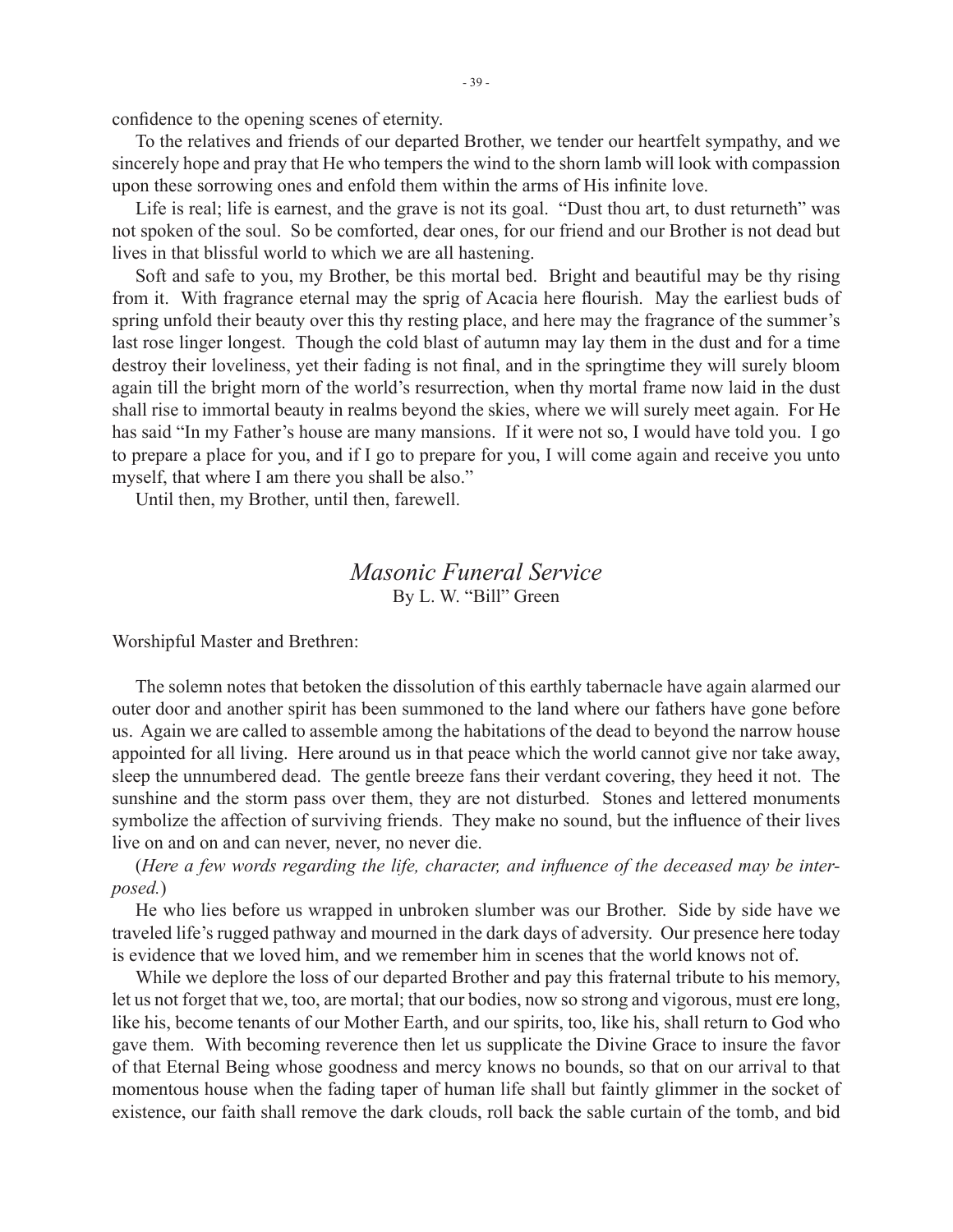hope sustain and cheer the departing Brother.

The lambskin is an emblem of innocence and the badge of a Mason; more ancient than the Golden Fleece or Roman Eagle, more honorable than the Star and Garter when worthily worn. This emblem I now deposit upon the casket of our departed Brother; by it we are reminded of the universal domination of death, the arm of friendship cannot interpose to prevent his coming. The wealth of the world will not purchase our release nor will the innocence of youth nor the charms of beauty propitiate his purpose. The mattock, the coffin, and the melancholy grave all remind us of the MORTALITY OF THE BODY; but the evergreen is an emblem of our faith in the immortality of the soul. By it we are reminded of our high and glorious destiny beyond the world of shadows and that there dwells within this tabernacle of clay an imperishable immortal spirit over which the grave has no dominion and death no power. This, too, I deposit on the casket of our departed Brother. (*The Masons will rise, pass around and each deposit a sprig of evergreen on the casket.*)

To the bereaved and mourning relatives and friends of our departed Brother, we tender our heartfelt sympathy, and we earnestly hope and pray that He who doeth all things well will look down with infinite compassion on the widow and the fatherless in this hour of their desolation, and that He will fold His arms of Love and Protection about all who put their trust in Him. We can turn our eyes to that bright land, to the shores that they inhabit. There is no mirage, no delusion there, THAT LAND EXISTS. And after the strong hand of death has leveled us in the humiliation of the grave, the Almighty Hand of the Supreme Master shall prevail and exalt every worthy one to the glorious companionship of his eternal home. There the scales of doubt and darkness shall fall from our eyes and the wise purpose of the Supreme Architect shall be seen in all their splendor.

And now, soft and safe to you, Brother \_\_\_\_\_\_\_\_, be thy mortal bed; bright and beautiful be thy rising from it. With fragrance eternal may the Acacia here (or there) flourish. May the earliest buds of Spring unfold their loveliness over thy last resting place and there may the sweetness of Summer's last rose linger longest, and although the cold blasts of Autumn may lay them in the dust and for a time destroy their loveliness, yet is their fading not final. In the springtime they will surely bloom again. So in the bright morning of the world's resurrection, your mortal frame now laid in the dust shall spring into newness of life and expand in immortal beauty in realms beyond the skies. Until then, Brother \_\_\_\_\_\_\_\_\_, until then, farewell. the skies. Until then, Brother

Together brethren with the Grand Honors: To the grave we consign the mortal remains of our departed Brother. We cherish his memory here, his spirit we commend to God who gave it. *Amen.*

## *Masonic Funeral Service* By George Holder

#### A. INTRODUCTORY STATEMENT.

Brethren, once again we are called upon to mourn the loss of a Brother who has been overtaken by that fate which sooner or later must overtake us all. We are taught as Masons that in every contingency of life we should first make application to the Great Author and source of life and invoke his blessing.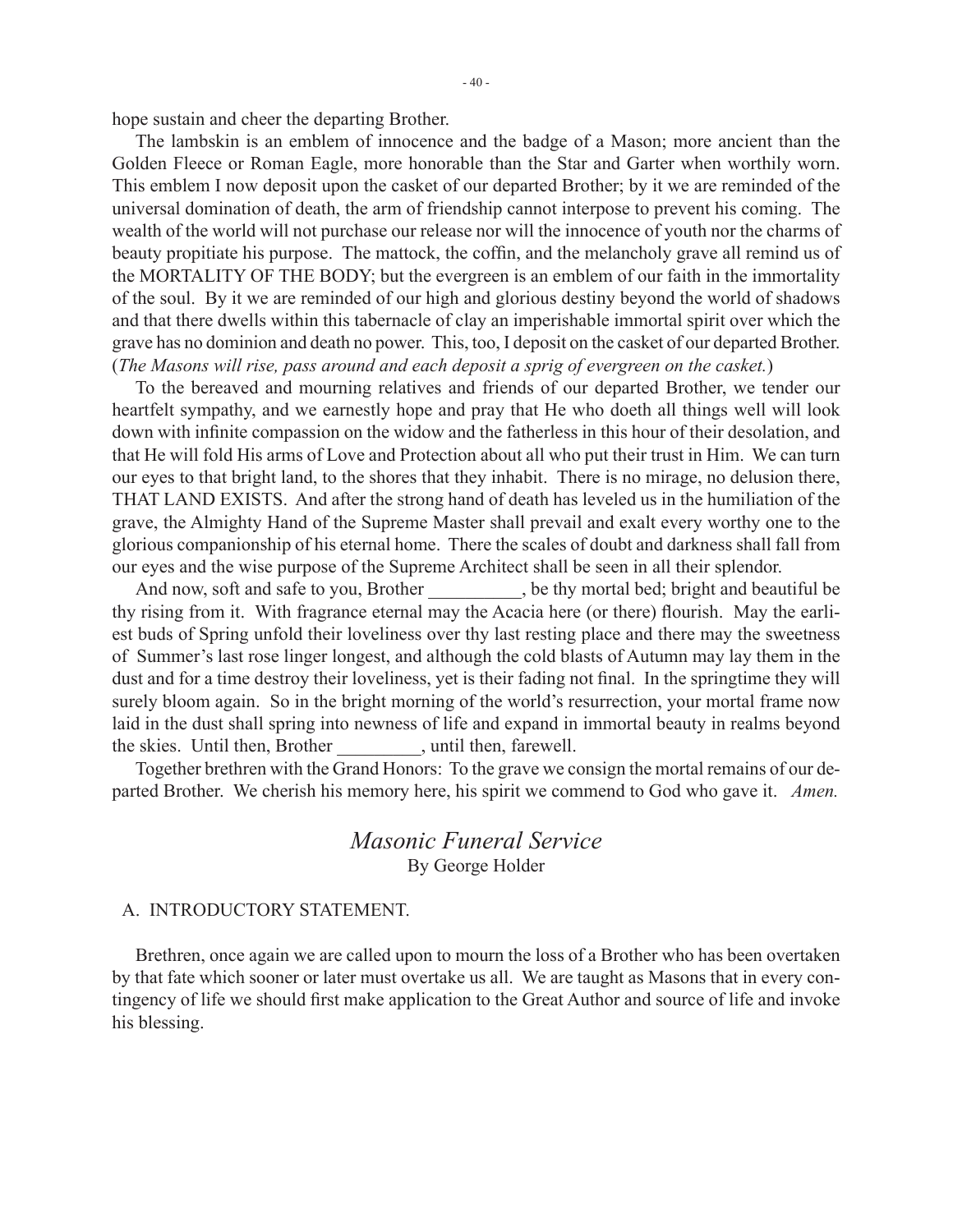#### Let us pray.

#### B. PRAYER

Almighty Father of the Universe, Creator of all things and Source of light and life, humbly and reverently we come to Thee and ask Thee to bless us and strengthen us in this hour of sadness and grief. We pray especially, O God, that Thou wilt comfort and sustain the loved ones of our departed Brother. Help them to feel the healing presence of Thy love. Help them, and help us all, to know that though we cannot now understand the mysteries of life and death, Thou art infinitely wise, just, and good; and that Thou doest love Thy children with a love immeasurable and exhaustless. Help us to know that though we pass into the valley of the shadow of death, Thou art with us and Thy rod and Thy staff wilt comfort us.

Guide us in the coming days, O God, and endue us with a competency of Thy divine wisdom, so that in all our activities and relationships, we may be true to the excellent tenets of our Order, and display the beauties of Brotherly Love, Relief, and Truth, to the honor of Thy Holy name. Amen.

### C. DISSERTATION OR MASONIC COMMENT INCLUDING SKETCH OF LIFE OF THE DECEASED, IF DESIRED.

From time immemorial it has been the custom among the Masonic Fraternity, at the request of a deceased Brother or his family, to accompany his remains to the place of interment and there deposit them with the usual formalities. In conformity to this custom, we have assembled in the character of Masons to offer before the world the tribute of our esteem and love. Our presence here is evidence that we love him, and we remember him in scenes which the world knows not of.

While we deplore the departure of our brother and pay this fraternal tribute to his memory, let us not forget that we, too, are mortal; that our bodies now so strong and vigorous must ere long, like his, become tenants of our Mother Earth, and that our Spirits too, like his, must return to God, who gave them existence.

If there is one subject upon which Masonry sounds no uncertain note, it is upon the doctrine of the immortality of the human soul; with us the question of the deathlessness of the soul is no longer a subject for speculation. We believe in it abidingly. Knowing that we shall surely meet again, it is of little or no concern to us to know that we shall meet, shall be reunited with those we have long loved and lost awhile, to know that "in our Father's house there are many mansions."

With this abiding faith to lighten our load, no road of life can be too long or too hard that at last leads us all to that blissful home, "that house not made with hands, eternal in the Heavens."

#### D. DEPOSIT APRON.

This lambskin or white leather apron is an emblem of innocence and the badge of a Mason. It is more ancient than the Golden Fleece or Roman Eagle, more honorable than the Star and Garter, or any other Order, which earthly power can confer. I deposit it upon the casket. As an emblem of innocence its whiteness demonstrates our belief in that purity of soul which is the wondrous gift of our Heavenly Father; as the badge of a worker it reminds us that our Brother's earthly labors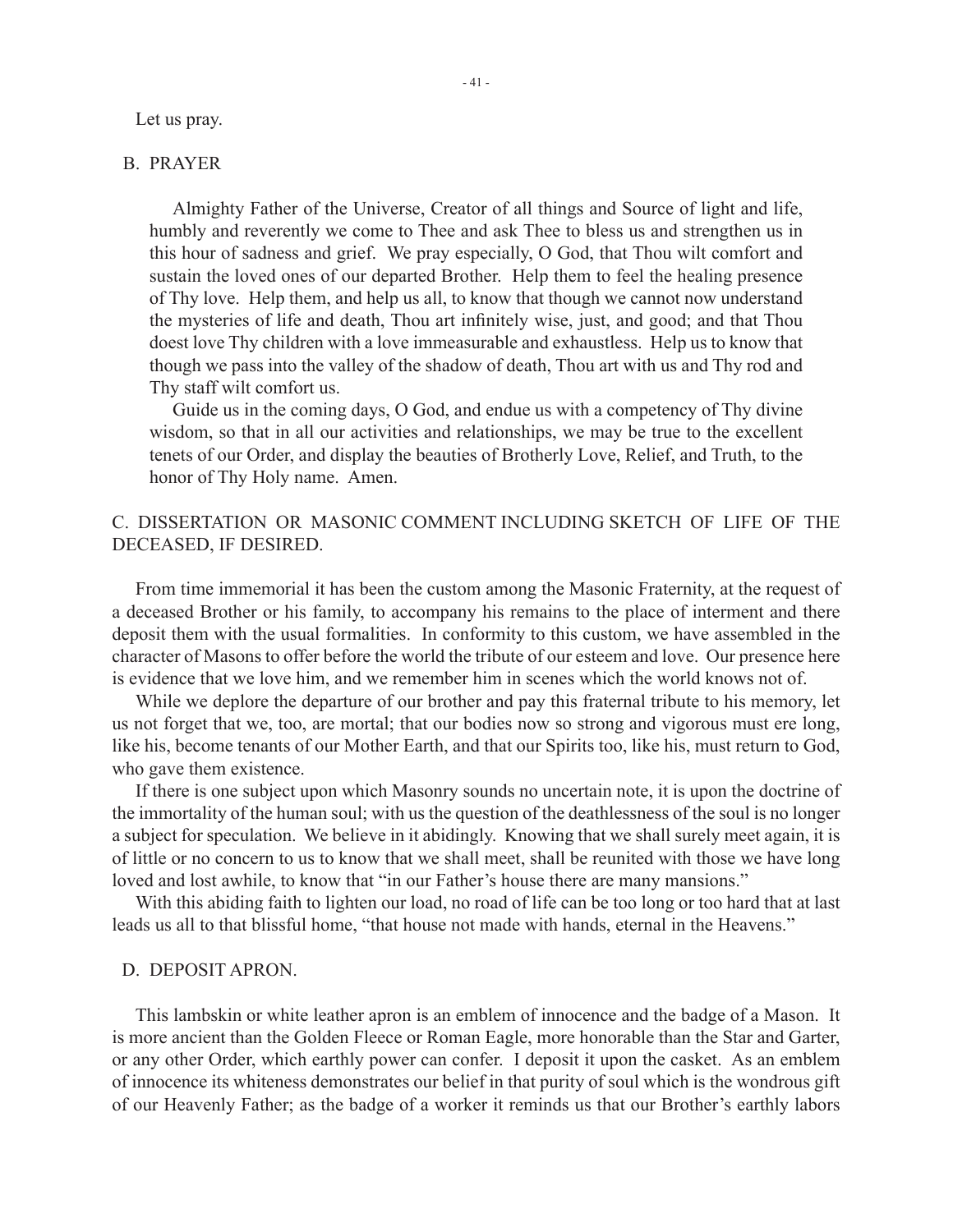are finished. He has laid aside the working tools of life and, having wrought well and conscientiously, he will surely hear from Him who reviews each human life, no condemnation, no censure, no reproach, but those life-giving, soul-strengthening words, "Well done, good and faithful servant. Enter thou into the joy of thy Lord."

#### E. DEPOSIT EVERGREEN AND FUNERAL HONORS.

This evergreen, which once marked the temporary resting place of the illustrious dead, is an emblem of our faith in the immortality of the soul. By it we are reminded of our high and glorious destiny in the world beyond the shadows; that there dwells within this tabernacle of clay an imperishable spirit over which the grave has no dominion, and death no power. (Deposits Sprig)

#### F. WORDS OF COMFORT.

To the relatives and friends of our departed Brother let us say that we sincerely sympathize with you in this hour of sorrow. Until we can see more clearly than the eye of faith, until we better understand the great simplicity that is the mystery of life, until we more fully realize the close companionship of departed loved ones, we shall know heartache and sorrow, the tears of affection and regret.

But through all the ages, the belief in immortality has sent a steady light of hope shedding its gentle radiance over man, waking him to broader views and clearer visions, grounding a sturdy faith, an eternal hope, a perfect confidence, that make the vicissitudes of life but stepping stones to higher things. It banishes the shadows of grief, and we look forward to reunion that is everlasting.

#### G. EXCERPTS TO BE USED AS DESIRED.

Soft and safe to you, my Brother, be this mortal bed; bright and beautiful be thy rising from it. With fragrance eternal may the sprig of Acacia here flourish; may the earliest buds of Spring unfold their beauties over this, your resting place, and here may the sweetness of Summer's last rose linger the longest. Though the cold blasts of Autumn may lay them in dust and for a time destroy their loveliness, yet their fading is not final, and in the springtime they will surely bloom again.

So in the bright morning of the world's resurrection your mortal frame, now laid in dust, shall again spring into newness of life, and expand in immortal beauty in realms beyond the skies. Until then, my Brother - until then, farewell!!

#### H. BENEDICTION.

Almighty God, maker and ruler of the universe, we acknowledge Thy authority and invoke Thy aid and comfort. We rejoice and praise Thee for the comforting knowledge that our spiritual bodies, made in Thine own image, shall never die, and for the assurance that if faithfully we do Thy will and keep Thy commandments, we shall, in Thy safe keeping, pass through the portals of mortal death to Eternal Life in Thy presence and the glorious fellowship of the triumphant faithful.

Bless with Thy special guidance and protection and hold in Thy holy keeping the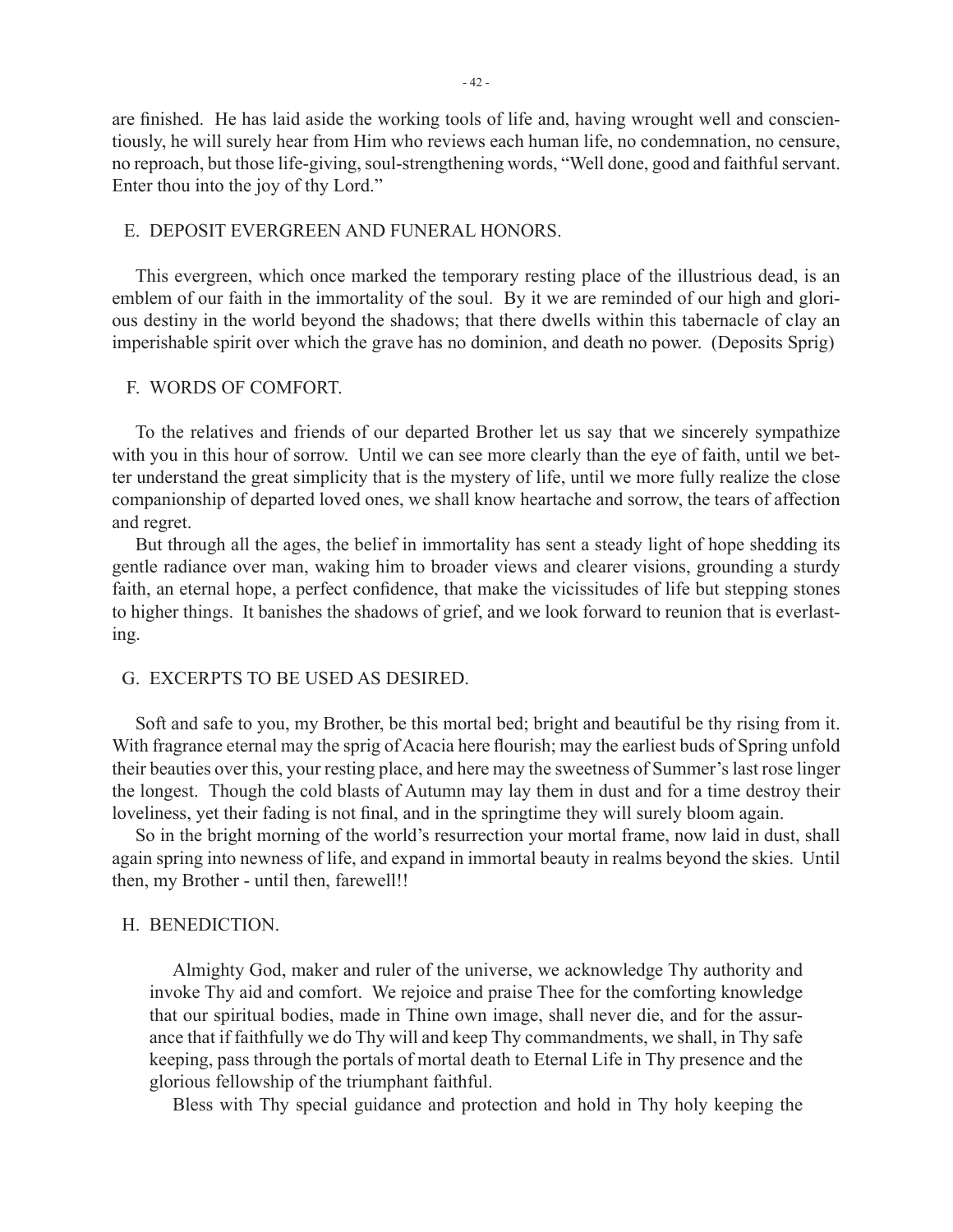friends and relatives of our Brother. May they be sheltered by Thy merciful might. And guide and bring us all at last into Thine unending joy. *Amen.*

*The brethren will assist in giving the funeral honors.*

#### WE CONSIGN HIS BODY TO THE EARTH.

#### WE CHERISH HIS MEMORY HERE.

#### WE COMMEND HIS SPIRIT TO GOD, WHO GAVE IT.

#### I. ABBREVIATION OF CEREMONY.

Portions of the ceremony not essential may be omitted at the discretion of the Master. Essentials are: prayer, deposit of apron, deposit of evergreen, funeral honors, and benediction or closing prayer. (*The benediction or closing prayer may be given by the minister.*)

## *Masonic Funeral Service* By Ed Armstead

I am the resurrection and the life; He that believeth in me, though he were dead, yet shall he live; and whosoever believeth in me...shall never die.

From time immemorial, it has been a custom among the members of the Masonic Fraternity, upon request, to conduct funeral services for a Brother who has been taken by death.

In conformity to this ancient usage, we have assembled at this time in the character of Freemasons, to offer before the world the last tribute of our affection and thus demonstrate in the strongest manner possible, the sincerity of our esteem for our Brother and our steadfast faith in the principles of our Fraternity.

As we are taught never to enter upon any great and important undertaking without first invoking the blessing of deity, let us pray:

Almighty Father of the Universe, Creator of all things and source of light and life, humbly and reverently we come to Thee and ask Thee to bless us and strengthen us in this hour of sadness and grief. We pray, especially of God, that Thou wilt comfort and sustain the loved ones of our departed Brother. Help them, though we cannot understand the mysteries of life and death, that Thou art infinitely wise, just, and good; and that Thou dost love Thy children with a love that is immeasurable and exhaustless. Help us to know that though we pass into the valley of the shadow of death Thou art with us, Thy rod and Thy staff wilt comfort us. Guide us in the coming days, O God, and endue us with a competency of Thy divine wisdom, so that in all our activities and relationships, we may be true to the excellent tenets of our Order and display the beauties of Brotherly Love, Relief, and Truth, to the honor of Thy Holy Name. *Amen.*

Brethren, Death is a Theme not lightly to be broached by those subject to its power. The young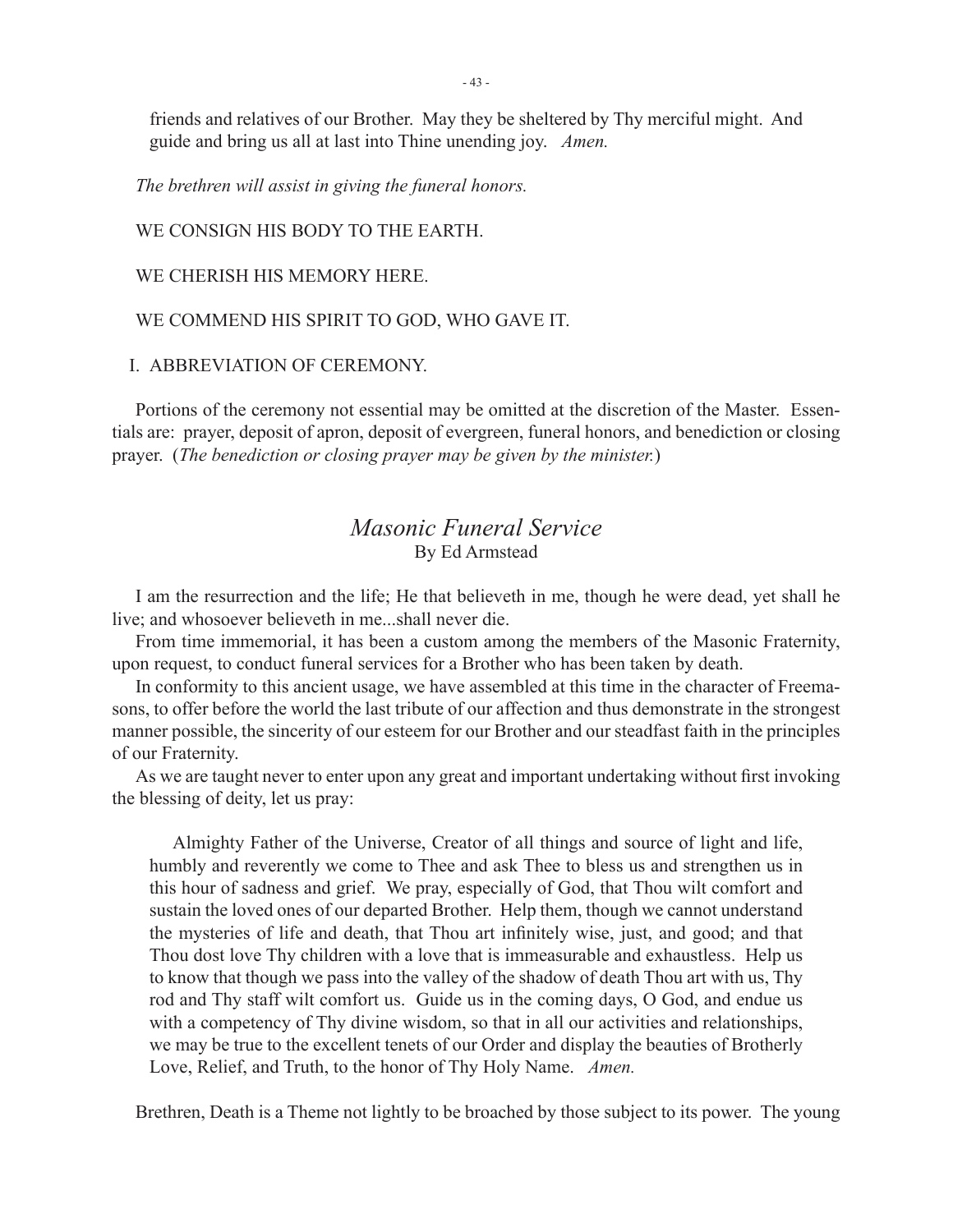may die...the old must die...and the wisest know not how soon. There is none that escapes this inevitable end.

Death terminates the labor of man. As our Most Excellent King Solomon said, "the dead know not anything. Their love, their hatred, and their envy is now perished."

Death is a fate that must sooner or later overtake us all, and which no power or station...no virtue or bravery...no tears or friends or agonies of relatives can avert.

What an incentive is this to an industrious use of our time and our facilities, that we should build industriously while our strength endures, and labor to complete our work, ere the week closes and the Sabbath of Eternity sets in.

The preceding was an excerpt of the lessons taught in the York Rite of Freemasonry. It reinforces our belief in the mortality of man...and the immortality of the soul.

In the New Testament Jesus said, "In my Father's house are many mansions - I go to prepare a place for you." This scripture gives us a vision.

As we are bidding farewell to a Brother, someone in the Grand Lodge above is saying "Welcome my Brother - follow Me and I will seat you with the Craft."

#### MASONIC OBITUARY HERE.

My friends, it is through the Gate of Death that we find an entrance to the place of wages, refreshment, and rest. Therefore, we do not mourn as those who have no hope, for Masonry is built on faith and hope, on justice and toleration, on charity and love and confidence in men, on a belief that man is not for this world alone - but endures when mortality has again mingled with the clods of the earth and that an all-wise, all-merciful God directs our steps in the pilgrimage of life.

Our departed Brother shared with us the hope of life eternal, and his adherence to the tenets of our Institution makes firm our belief that his labors have been approved. So, with the knowledge that with this Brother all is well, we leave him behind as we continue our march in the generation of the present, mindful that our own bodies, now strong and vigorous, must ere long, like his, become tenants of our Mother Earth.

This lambskin or white leather apron is an emblem of innocence and the badge of a Mason. It is more ancient than the Golden Fleece or Roman Eagle, more honorable than the Star and Garter, or any other Order, which earthly power can confer. As an emblem of innocence, its whiteness demonstrates our belief in that purity of soul which is the wondrous gift of our Heavenly Father; as the badge of a worker it reminds us that our Brother's earthly labors are finished. He has laid aside the working tools of life and, having wrought well and conscientiously, will surely hear from Him who reviews each human life, no condemnation, no censure, no reproach, but those life-giving, soul-strengthening words, "Well done, good and faithful servant. Enter thou into the joy of thy Lord."

The evergreen is an emblem of faith in the immortality of the soul. By it we are reminded of that immortal part which survives the grave and which can never, never, never die.

Remember now thy Creator in the days of your youth...

#### ASSIST IN FUNERAL HONORS

We consign our Brother's body to the grave.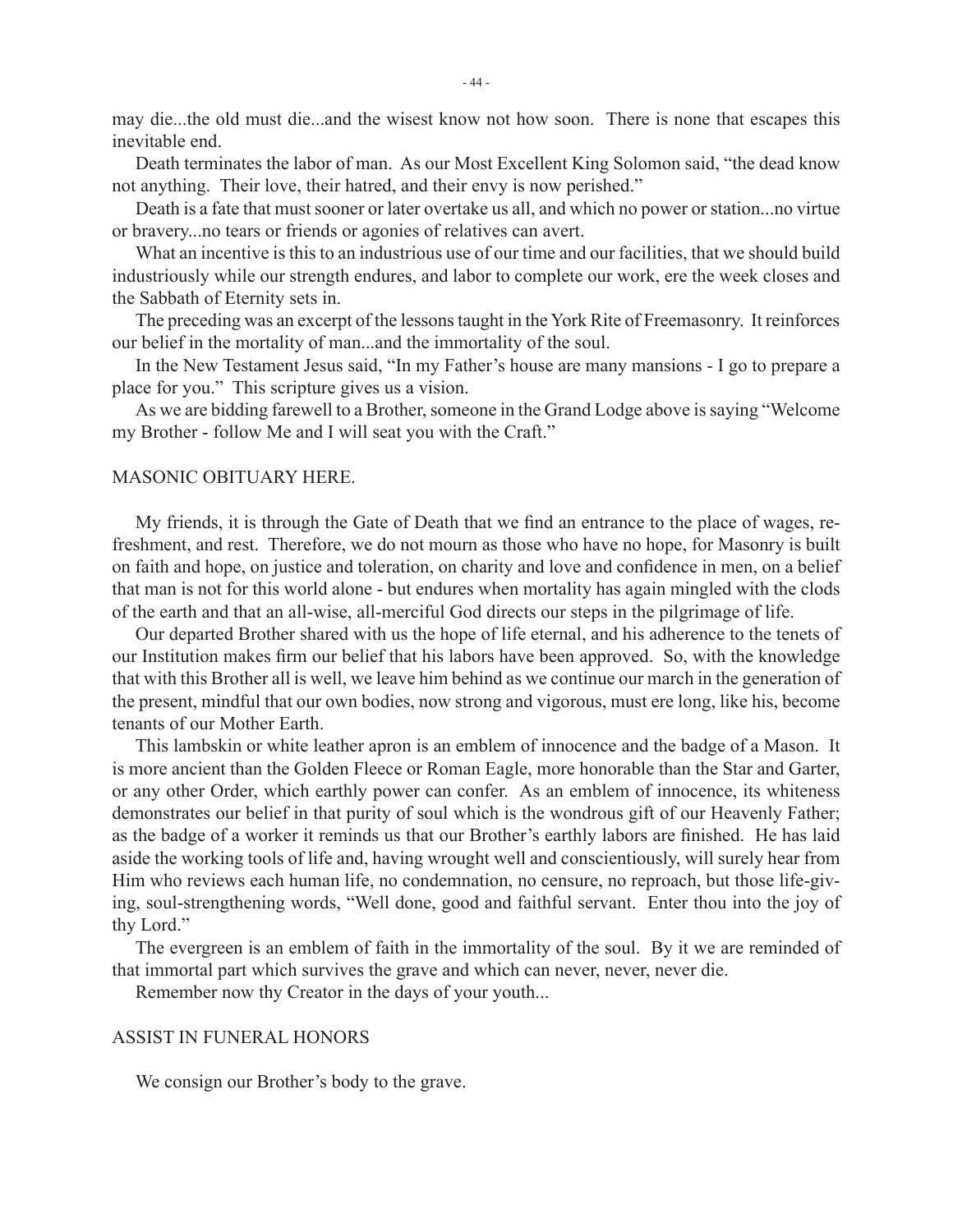We cherish his memory in our hearts.

We commend his spirit to God who gave it.

Let us pray:

Thou, O God, knowest our down-sitting and our uprising and understandest our thoughts afar off. Shield and defend us from the evil intentions of our enemies and support us through the trials and afflictions we are destined to endure while traveling through this vale of tears.

Man that is born of woman is of few days and full of trouble. He cometh forth as a flower and is cut down. He fleeth also as a shadow, and continueth not. Seeing that his days are determined, the number of his months is with Thee. Thou hast appointed his bounds that he can not pass.

There is hope of a tree, if it be cut down, that it will sprout again and the tender branch thereof will not cease. But man dieth and wasteth away; yea, man giveth up the ghost and where is he? As the waters fail from the sea, and the flood decayeth and drieth up, so man lieth down and riseth not till the heavens be no more.

Yet, O Lord, have compassion on the children of Thy creation. Administer them comfort in time of trouble and save them with an everlasting salvation. *Amen.*

To the bereaved and mourning friends and relatives of our departed Brother, we tender our heartfelt sympathies.

We sincerely hope and pray that He, "who knowest all things," will look down with infinite compassion upon the bereaved, and will fold the arms of His love and protection around those who put their trust in Him.

> I do not know why sorrows creep into our hearts, to make us weep, Or why our path is rough and steep - as down through life we go. But this I know, that if we trust in God, We'll see that he is just and kind and merciful. Just now I only know in part - my mind is limited. My heart is longing for that better part no mortal can bestow. But now he's run and won his race. When undimmed light and shadows chase he'll meet his Savior, face to face. I know this is so.

And now unto Him who is able to keep you from falling and be presented faultless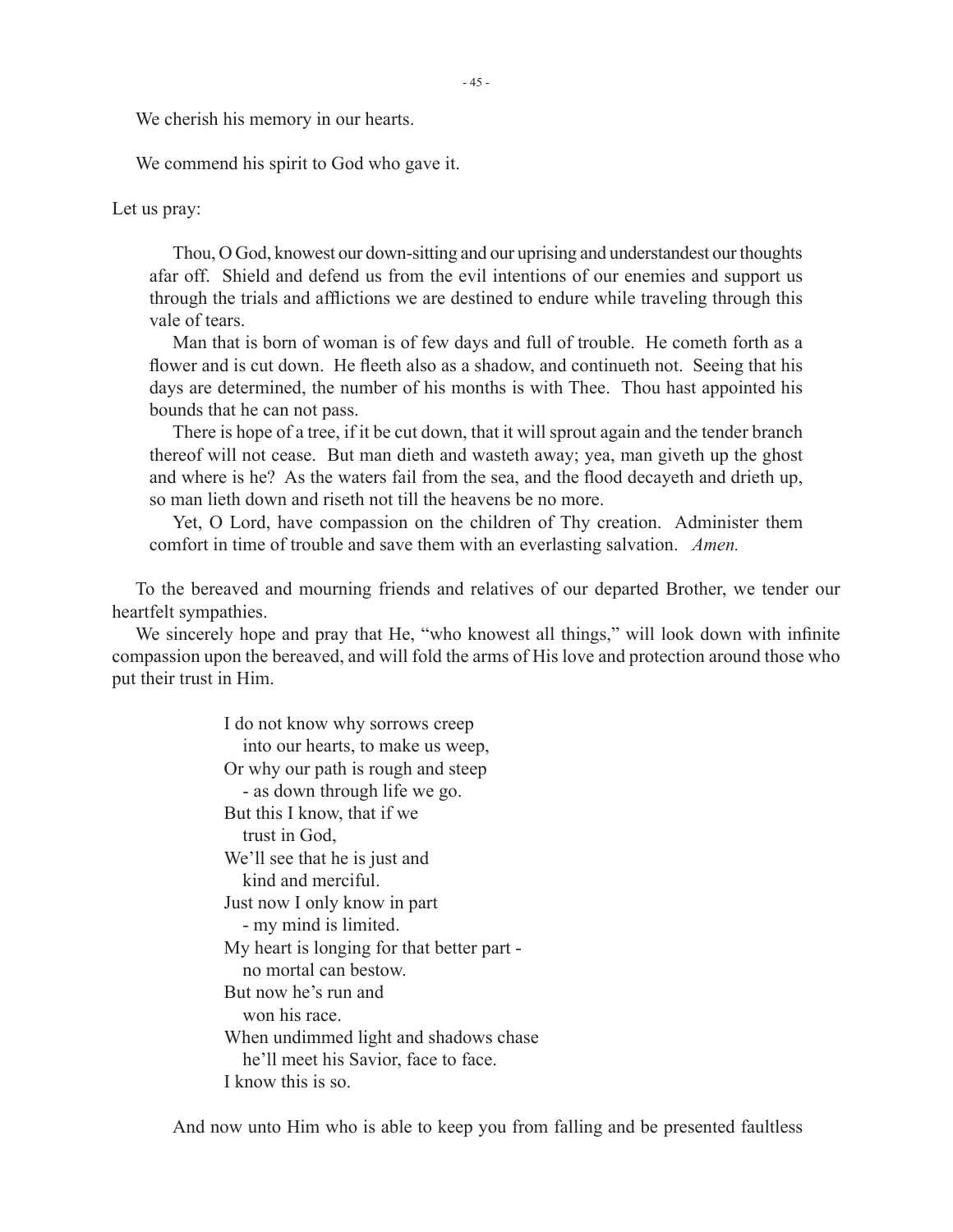- 46 -

before the throne, be and abide with us now and forever more. *Amen.*

## *Masonic Funeral Service* by Frank Odekirk

Jesus said "Let not your heart be troubled, ye believe in God, believe also in me. In my Father's house, there are many mansions. If it was not so, I would have told you. I go to prepare a place for you. I will come again and receive you unto myself, that where I am, there ye may be also." (St. John 14-1-3)

Behold, how good and how pleasant it is for brethren to dwell together in unity. It is like a precious ointment upon the head, that ran down upon the beard, even Aaron's beard that went down to the skirts of his garment. As the dew of Hermon and as the dew that descended upon the mountains of Zion, for there, the Lord commanded the blessing, even life forever more.

"I am the Resurrection and the life," saith the Lord. "He that believeth in me though he were dead, yet shall he live, and whosoever liveth and believeth in me shall never die." And He led them out as far as Bethany, and lifted His hands and blessed them. And as He blessed, He was parted from them and carried up into Heaven, where He sits at the right hand of our Heavenly Father, a mediator and intercessor for all those who have faith in Him. This my friends, should remind us of that glorious conclusion of that hallowed sacrifice offered by the Redeemer of the world to provide a way of salvation for all mankind.

Brethren, we are taught as Masons, that in every contingency of life, we should make application to the Great Author and source of all and invoke His blessing.

O Lord our God, have compassion upon thy servants. Man that is born of woman is of a few days and full of trouble. He cometh forth as a flower and is cut down. He fleeth also as a shadow and continueth not. In the midst of life, we are in death; of whom may we seek succor but from Thee, O Lord, who for our sins are justly displeasing, O Lord Most Holy, most mighty and merciful Savior, deliver us not into the bitter pains of eternal death. May we hear the voice from Heaven saying unto us, "Blessed are the dead which die in the Lord from henceforth. Yea, saith the Spirit, that they may rest from their labors and their good works will follow them." *Amen.*

From time immemorial, it has been the custom of the Fraternity of Ancient Free and Accepted Masons, at the request of a relative, a friend or a Brother, to hold memorial services for a deceased Brother. In conformity with this usage, we have assembled here this evening in the character of Master Masons to offer up his memory before the world, this tribute of our love and affection. Thereby, demonstrating our esteem for the Brother whose mortal remains now lie before us and our steady attachment to the principles of Masonry.

We are gathered here in the presence of a great mystery, old, yet new in its power to bring new sorrow to our hearts. One of our numbers has passed beyond the boundary line of life into a new and wonderful existence beyond. Again, we are reminded of the uncertainty of human life, and again, a sense of utter loss weighs heavily on those who were nearest and dearest to him. The sands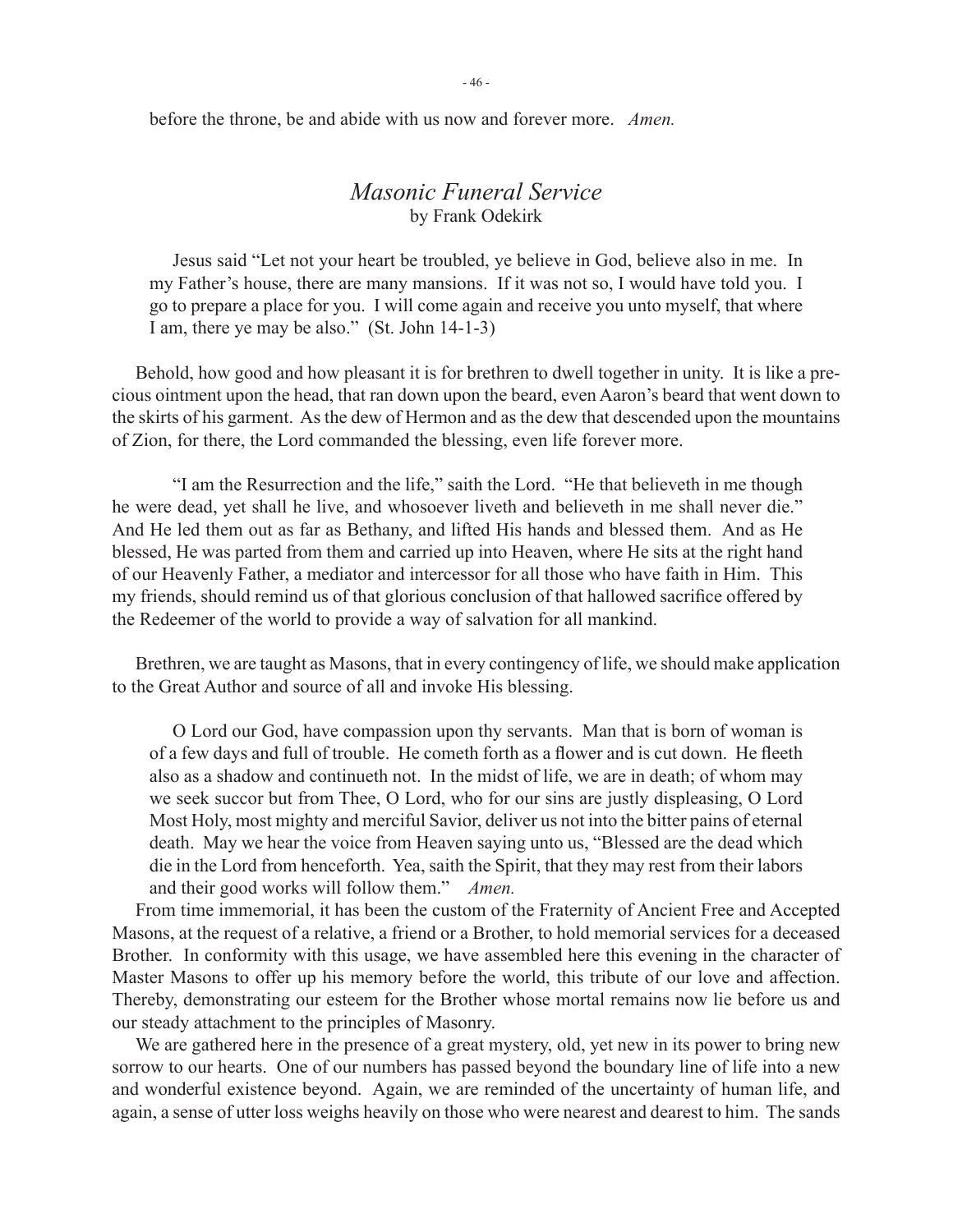of Life run swiftly in the hour glass of time, and thus wastes Man. Today, he puts forth the tender leaves of hope, tomorrow blossoms and bears his blushing honors thick upon him; the next day, a frost comes and nips his tender shoots and when he thinks his greatness is still aspiring, he falls like autumn leaves to enrich our mother earth.

This profound mystery, death, is a change we must all experience. It levels all, the rich man, the poor man. The strongest has no supremacy, the weakest needs no defense. When the hour strikes and the summons comes, there is no resistance. The call comes, and we all obey. But, we as Masons, put our trust in a higher power, in a Supreme Being whom we call God. We believe that He gives each a task to do and looks down with infinite compassion upon us, His children.

This form, over which we now mourn, is not our Brother, but only that which was his human and material part until God laid his hand upon him, and he slept. He was mortal, but he has put on immortality. His place in our midst is vacant, but yesterday he was here. Is he shut up in total darkness? We think not, because he has built his moral edifice in beauty, so his spirit shall bask in the sunshine of eternal day. Did he fall because of weakness? Never. Where is the power that shall raise him up and whisper words of comfort to his soul? We know that Lion of the Tribe of Judah is strong. In strength he is established and his Kingdom shall endureth from everlasting to everlasting, and He shall raise him up forever.

The Lambskin or white leather apron is the emblem of innocence and the badge of a Mason. More ancient than the Golden Fleece or Roman Eagle, more honorable than the Star and Garter or any other Order which earthly power can confer. Its pure and spotless surface should be an ever ending argument for nobler deeds, for higher thoughts, for greater achievements. The apron is also a symbol of service and is therefore a fitting emblem to place over one who has served faithfully and well. I now place this badge of a Mason over our Brother

This evergreen which once marked the resting place of the illustrious dead, is an emblem of our faith in the immortality of the soul. By it, we are reminded of that immortal part which survives the grave and bears the nearest affinity to that supreme intelligence which pervades all nature and can never, never die. This, I too, deposit over our Brother. Brethren, prepare to deposit the evergreen.

Remember now thy Creator in the days of thy youth, while the evil days come not, nor the years draw nigh, when Thou shalt say, I have no pleasure in them. While the sun or the light of the moon or the stars be not darkened, nor the clouds return after the rain. In the days when the keeper of the house shall tremble and strong men shall bow themselves, and the grinders cease because they are few, and those that look out of the windows be darkened, and the doors shall be shut in the streets. When the sound of the grinding is low, and He shall rise up to the voice of the bird, and the daughters of music shall be brought low; also when they shall be afraid of that which is high and fears shall be in the way, and the almond tree shall flourish and the grasshopper shall be a burden and desires fail; because man goeth to his long home and the mourners go about the street; or ever the silver cord be loosed or the golden bowl be broken or the pitcher be broken at the fountain or the wheel broken at the cistern. Then shall the dust return to the earth as it was, and the spirit shall return unto God who gave it.

These words from the 12th Chapter of Ecclesiastes present a wonderful picture of human life and man's declining years. There is a note of triumph at the end which is our solace at a time like this;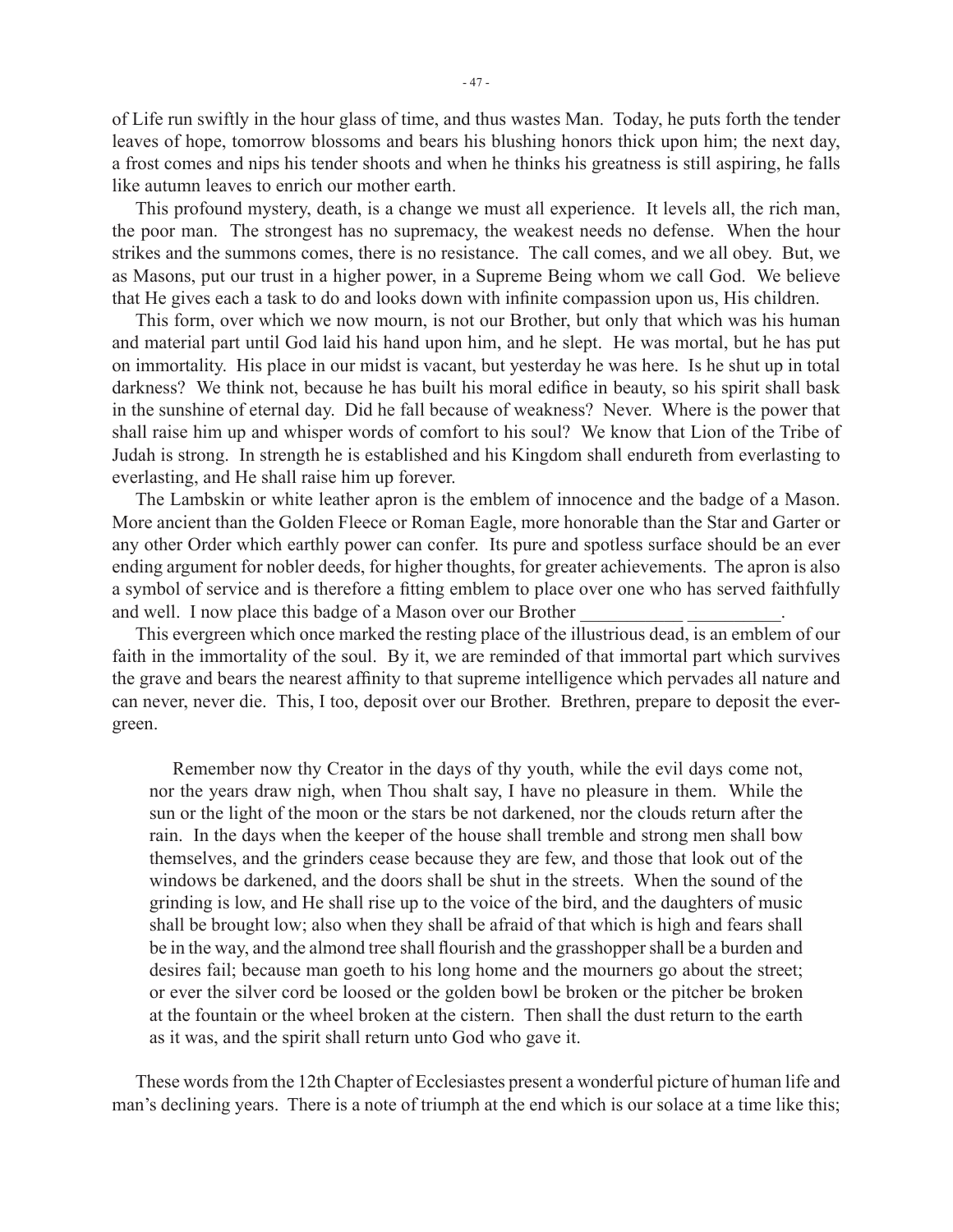for though our bodily ills are many and our grief is sometimes hard to bear, yet triumphed over all is this hope, this blessed assurance, that if we have faith, the spirit will return unto God who gave it.

We shall miss our Brother. He has been a good and faithful comrade. He has marched with us in Grand Procession. His hand was always ready, his heart was ever true. He has now led where we may not follow until we too receive the summons. He has boarded his ship and sailed away across the bar. But our ships are surely coming for us, and we shall follow him across the waters, one by one...It may be hours, it may be days or it may be a span of years, what matters it? Measured by the gauge of eternity, the time is short until we shall all pass into that land where our fathers have gone before us.

To the family and friends of our departed Brother, we can only deeply, sincerely, and most affectionately sympathize with you in this hour of bereavement. We know that death is surely a part of God's wonderful plan as are birth and life. The sun is still shining behind the clouds of sorrow and its light shall surely break through to bless and comfort us all. The arms of our Blessed Saviour will surely enfold and comfort you in this hour of sorrow and may you have the confident hope of consolation and God's grace that David so beautifully expressed in the 23rd Psalm:

The Lord is my shepherd I shall not want. He maketh me to lie down in green pastures. He leadeth me beside the still water. He restoreth my soul. He leadeth me in the paths of righteousness for His namesake. Yea, though I walk through the valley of the shadow of death, I will fear no evil, for Thou art with me, Thy rod and Thy staff they comfort me. Thou preparest a table before me in the presence of mine enemy. Thou annointest my head with oil, my cup runneth over. Surely goodness and mercy shall follow me all the days of my life, and I shall dwell in the house of the Lord forever. *Amen.*

As a beautiful butterfly bursts from its cocoon to soar aloft in the sunshine, so has our Brother's spirit cast off its earthly tenement. The working tools of life have fallen from his grasp, his work on earth is finished, his temple is completed, and he has gone to receive his wages from the Master Builder.

We shall remember Brother The state of this good deeds and our association. We shall only think of him as only going ahead to welcome us when we too lay down the working tools of life and enter the Eternal Home in the Heavenly Mansion. He is at rest from his labors. Rest in peace my Brother, rest in peace. Let us Pray:

And now may the blessing of heaven....

*Masonic Funeral Service* By Ralph A. Livermore

The Lord is my shepherd I shall not want. He maketh me to lie down in green pastures. He leadeth me beside the still waters. He restoreth my soul. He leadeth me in the paths of righteousness for His namesake. Yea, though I walk through the valley of the shadow of death, I will fear no evil, for Thou art with me, Thy rod and Thy staff, they comfort me. Thou preparest a table before me in the presence of mine enemies, thou annointest my head with oil, my cup runneth over. Surely goodness and mercy shall follow me all the days of my life, and I will dwell in the house of the Lord forever. *Amen.*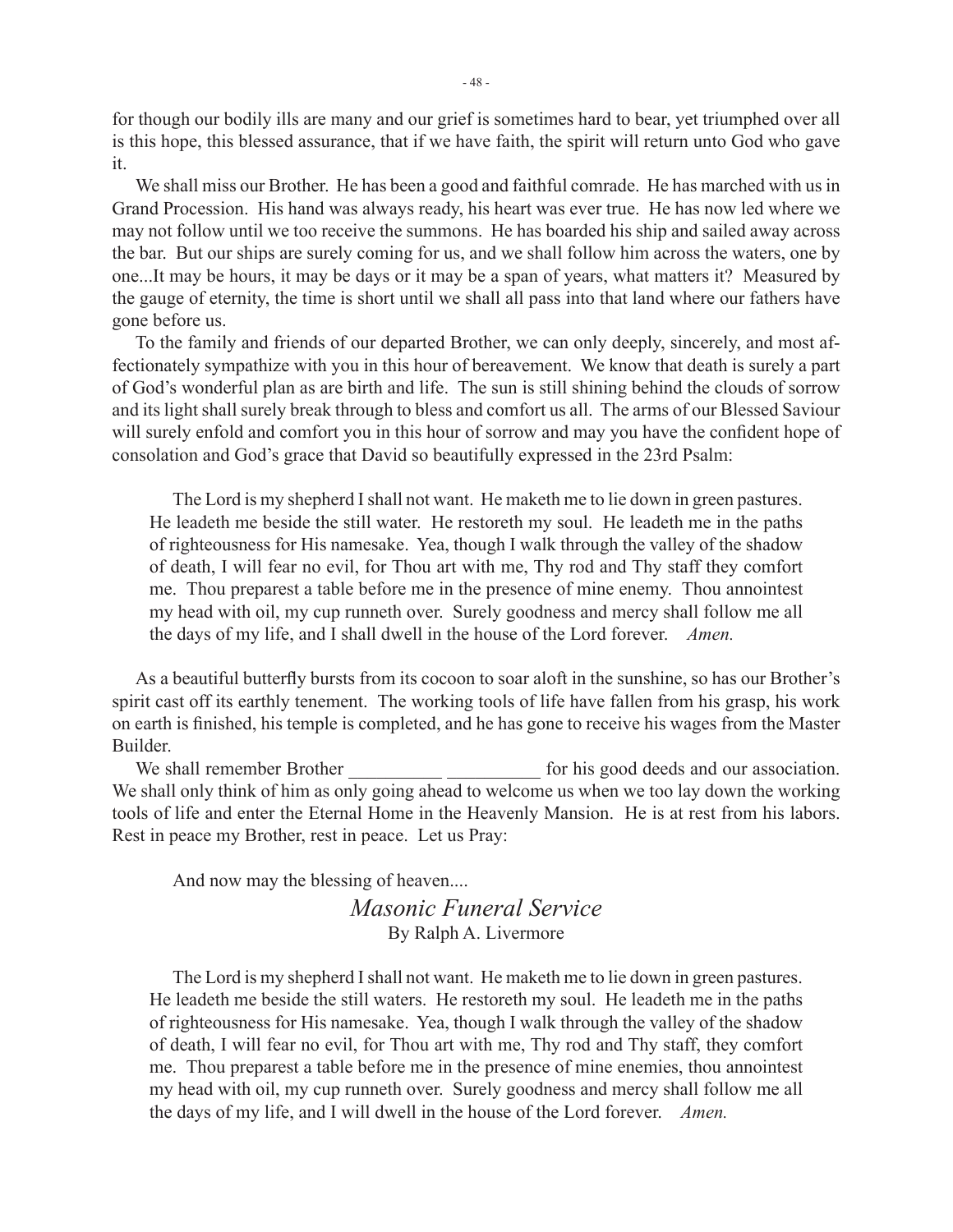Brethren, this evening we have assembled in the character of Masons to join in this solemn ceremony as a final tribute of love and esteem for one who has passed from the circle of our Fraternity. The earthly life of our beloved brother has come to its close, his work on earth is finished, and his spirit has winged its way to that undiscovered country from whose bourne no traveler returns.

From time immemorial it has been the custom of the Fraternity of Ancient Free and Accepted Masons upon request to conduct funeral services for a brother who has been taken by death. In conformity with this ancient usage, we have assembled at this time in the character of Freemasons to offer before the world the last tribute of our affection and thus to demonstrate in the strongest manner possible, the sincerity of our past esteem for our brother and our steadfast belief in the principles of our Fraternity. In this hour of trial when hearts are filled with sadness let us look to the Great Architect of the Universe for that comfort and support which he alone can give.

Let us pray...

Almighty God, Creater of all things, source of light and life, humbly and reverently we come to Thee and ask Thee to bless us and strengthen us in this hour of sadness and grief. We pray especially, O God, that Thou wilt comfort and sustain the loved ones of our departed brother. Help them to feel the healing presence of Thy love. Help them and help us all to know that though we cannot now understand the mysteries of life and death, Thou art infinitely wise, just and good and that Thou does love Thy children with a love immeasurable and exhaustless. Help us to know that though we pass through the valley of the shadow of death Thou art with us and Thy rod and Thy staff they comfort us. Guide us in the coming days, O God, and endue us with a competency of Thy divine wisdom so that all of our activities and relationships we may be better enabled to display the beauties of brotherly love, relief, and truth to the honor of Thy Holy Name. *Amen.*

Brethren, we come here on this occasion with saddened and subdued hearts and soft affections because one of our beloved brethren has been called out of our midst to join with the Great Brotherhood Beyond. He has passed out of the love of human hearts to a higher, better love, out of the dim lights of the lodge on earth to the brighter, glorious lodge above. To him we were bound by the mystic tie of our Order. With him we have kept watch and ward together amidst the trials and vicissitudes of life striving as best we could in our weak human way toward the uplift and betterment of our fellow man. We will ever remember him in scenes to which the world was not a witness and where brotherly love and affection were evident without disguise.

Our present gathering will be without profit unless it awakens serious reflections and strengthens us with resolutions for the future. May we look away from these sad scenes of frail mortality to hopes that lie beyond the grave. May we be bound still stronger together by the bonds of brotherly love and affection. May the same tie which united us with our brother continue to bind us with his afflicted and bereaved family. To sympathize with them and to tender them all the relief and consolation that earthly friends can bestow. May we also, my brethren, seeing the uncertainty of human life, forget not that preparation which it is wisdom to make and weakness to defer. Let us here resolved to maintain with greater zeal the dignified character of our profession. May our faith be made manifest by a correct moral walk and deportment.

[*At this time I give the Masonic history of the brother. I give the date that he was Initiated, and*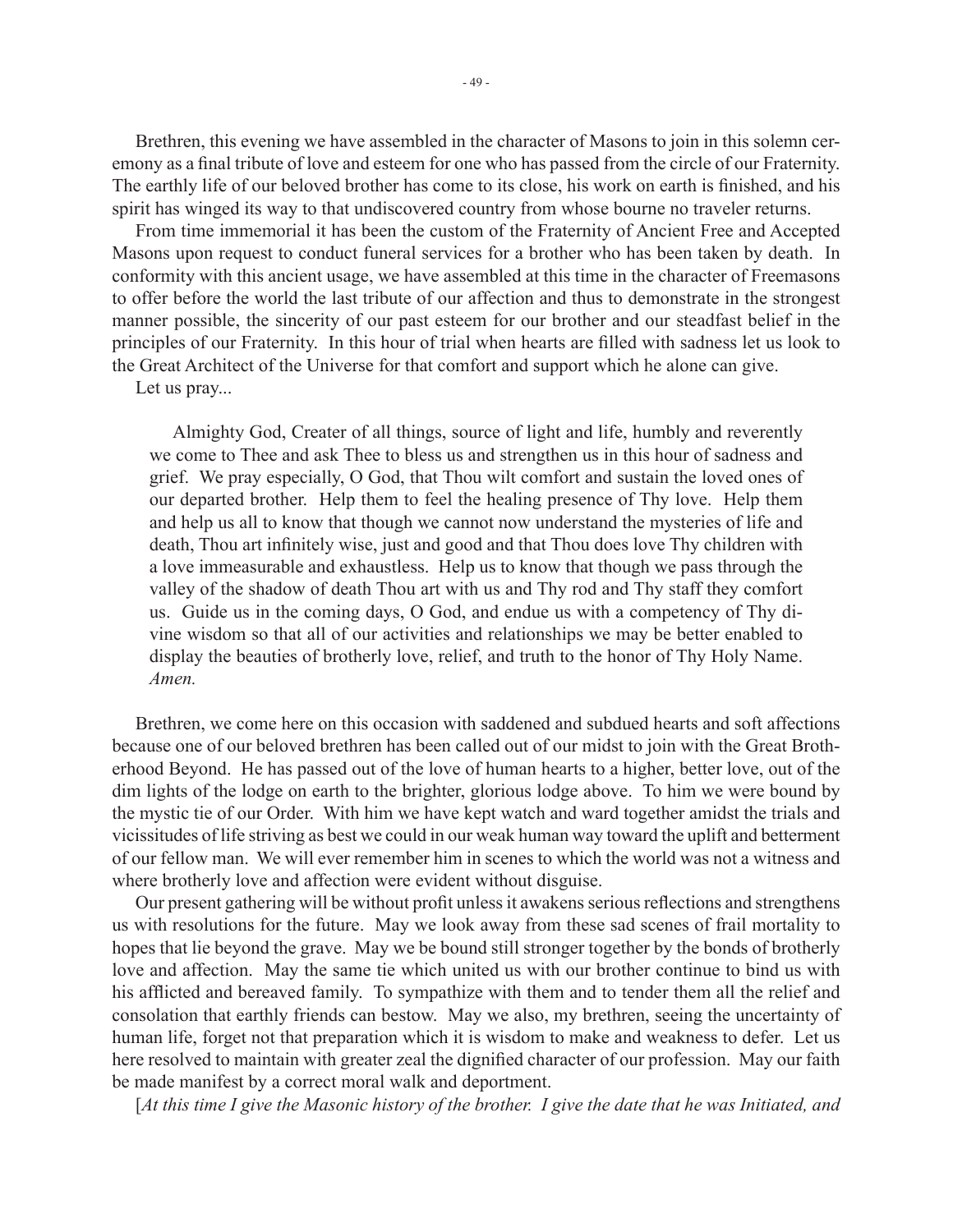Behold how good and how pleasant it is for brethren to dwell together in unity.

It is like the precious ointment upon the head, that ran down upon the beard, even Aaron's beard; that went down to the skirts of his garments;

As the dew of Hermon, and as the dew that descended upon the mountains of Zion; for there the Lord commanded the blessing, even life for evermore.

[*And then I have comments to make about how the brethren were joined together in unity on that night that he received his First Degree and give the date of his Second Degree and use the Scripture from Amos:*]

Thus he shewed me: and, behold, the Lord stood upon a wall made by a plumbline, with a plumbline in his hand.

And the Lord said unto me, "Amos, what seest thou?" And I said a plumbline. Then said the Lord, "Behold, I will set a plumbline in the midst of my people Israel; I will not again pass by them anymore."

[And then I make comments to the fact that this brother did set his plumbline amid the brethren *of the lodge he belonged to and among his community and any other projects he was involved in. Then I say he was Raised to the Sublime Degreee of a Master Mason on such and such a day. Then I proceed to give any more of his Masonic history: when he was Master of the lodge, if he was a 50-year member, if he belonged to any other bodies -- York Rite, Scottish Rite, Shrine, Eastern Star, etc. Also if he held any Grand Lodge Offices, or Grand Chapter, or whatever. Then I continue the service by saying.*]

As Masons we put our trust in a higher power, a Supreme Being whom we call God, and we believe that he gives each of us a task to do and looks down with infinite compassion upon us, his children. We call ourselves builders because each one of us is trying to build his own spiritual Temple of character and because we believe that each one of us may have some small part in building that larger Temple, the sum of all human achievement, that great structure rising slowly through the ages according to plans drawn by the Great Architect of the Universe on his trestleboard, a Temple that had its foundation laid in the beginning of time and which shall last through all eternity, the great plan of the Master Builder. Therefore it is not of great importance of when or how we leave this earthly field of labor, but it is of great importance that we do the job that is given us to do, that we use our talents, that we do our part in building the Temple.

If there is one subject upon which Masonry sounds no uncertain note, it is upon the doctrine of the immortality of the soul. With us the question of the deathlessness of the soul is no longer a subject for speculation, we believe in it abidingly, knowing that we shall surely meet again. It is of little or no concern to us when that meeting shall occur. It is enough to know that we shall meet, shall be reunited with those we have long loved and lost awhile. To know that in our Father's House there are many mansions. With this abiding faith to lighten our load, no road of life can be too long or too hard that at last leads us to that blissful home, that house not made with hands, eternal in the Heavens.

My friends it is through the gate of death that we find an entrance into the place of wages, refreshment, and rest. Therefore we do not mourn as those who have no hope for Masonry is built on faith and hope, on justice and toleration, on charity and love, on a confidence in man, on a belief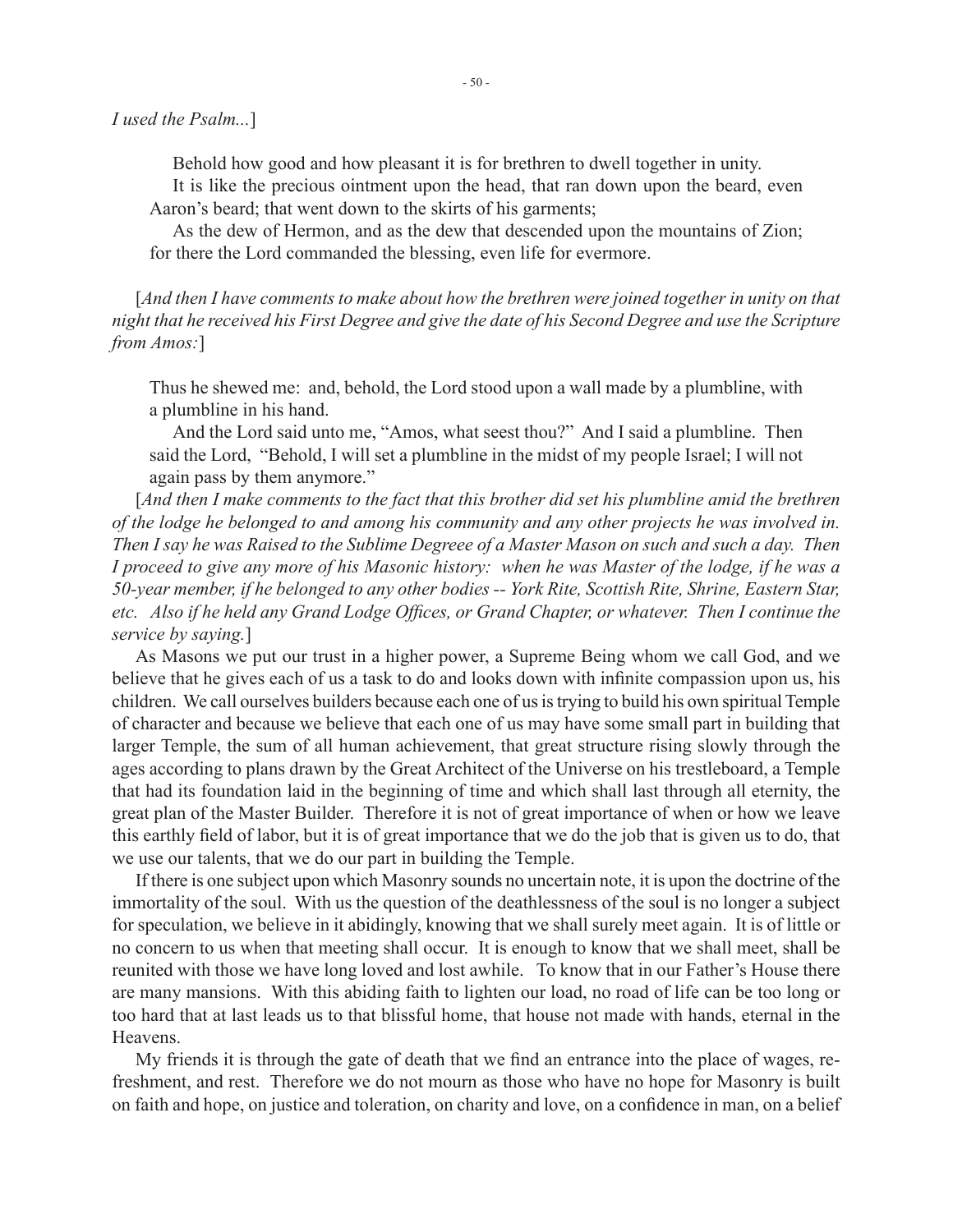that man is not for this world alone but endures when mortality has again mingled with the clouds of the earth and that an all wise, all merciful God directs our footsteps in the pilgrimage of human life.

Our departed brother shared with us the hope of life eternal and his adherance to the tenets of our institution made firm our belief that his labors have been approved. So with the knowledge that with this brother all is well we leave him behind as we continue our march in the generation of the present. Ever mindful that our own bodies now so strong and vigorous must ere long like his become tenants of our mother earth. Then let us approach our journey's end with a fearless step and a sublime faith that we are in the hands of a true and trusty friend in whose fidelity we may, with safety, confide.

[*At this time I make comments to the fact that he received his lambskin on such and such a night, at the same time he was Initiated as an Entered Apprentice, that he took the apron home, it was kept in a safe place and if he is wearing it I make the comment that he is wearing it at this time and then I proceed to explain the apron.*]

The lambskin or white leather apron is an emblem of innocence and the badge of a Mason. More ancient than the Golden Fleece or Roman Eagle, more honorable than the Star and Garter, or any other Order that can be conferred by earthly power. As an emblem of innocence its whiteness demonstrates our belief in that purity of soul which is a wonderous gift of our Heavenly Father. As a badge of a worker it reminds us that our brother's earthly labors are finished. He has laid aside the working tools of life and, having wrought well and conscentiously, will surely hear from Him who reviews each human life, no condemnation, no censure, no reproach, but those live-giving, soulstrengthening words, "Well done, good and faithful servant, enter thou into the joy of thy Lord."

[*And if he is wearing his apron I then keep it but if he is not I deposit it on the casket.*]

The cacia or evergreen is an emblem of our faith in the immortality of the soul, by it we are reminded of that immortal part which survives the grave, and which can never, never, never die. [*Then I deposit the Acacia on the casket and give this little poem.*]

There is no death. The stars go down To rise upon some fairer shore, And bright in heaven's jeweled crown They shine forevermore.

And ever near us, though unseen, The dear, immortal spirits tread; For all the boundless universe is life - there are no dead.

[*I then deposit that on the casket and ask the brethren to join with me in giving the funeral honors as follows:*]

We consign our brother's body to the earth, we cherish his memory in our hearts, we command his spirit to God who gave it.

[*Then I go back to the lecturn if I am behind one and continue.*]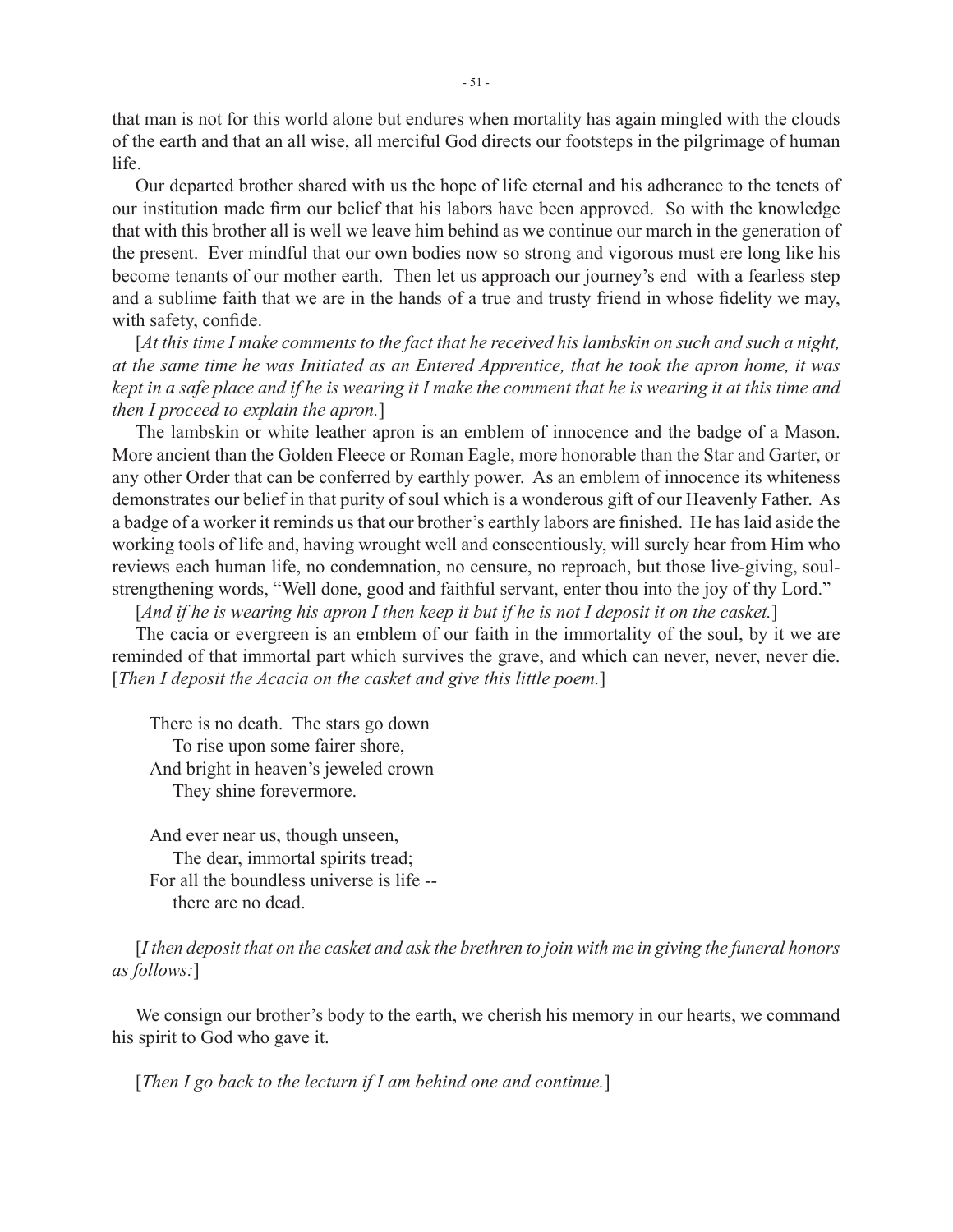To the relatives and friends of our departed brother let us say that we sincerely sympathize with you in this hour of sorrow. Until we can see more clearly with the eye of faith, until we better understand that great simplicity that is the mystery of life, until we more fully realize the close companionship of departed loved ones, we shall know heartache and sorrow, the tear of affection and regret, but through all the ages the belief in immortality has sent a steady light of hope sheading its gentle radiance over man, awakening him to broader views and clearer visions, grounding a sturdy faith, an eternal hope, a perfect confidence, that make the vicissitudes of life stepping stones to higher things. It banishes the shadow of grief and we look forward to a reunion that is everlasting.

And now beloved friend and brother we bid thee a long farewell and may the sunshine of Heaven beam bright at thy awakening.

#### Let us pray...

Almighty God, grant that what we have just heard will sink deep into our hearts and bring forth in everyone of us the fruit of righteous living. Teach us how frail and uncertain a thing is human existence, forgive us our sins, make us what we ought to be, pure and spotless in Thy sight. We thank Thee for our creation and our preservation, for all the blessings of this life and for the promise of an eternal life. Prepare us, O Lord, by whatever means Thou deems best for us for all that Thou has in store for us, Thy children. If longer to live, to live to Thy glory so when the end comes, be it sooner or later, it may find us prepared to enter the life eternal. And now may the blessing of Heaven rest upon us and all regular Masons, may brotherly love prevail and every moral and social virtue cement us. *Amen.*

The Lord bless you and keep you. The Lord make his face to shine upon you and be gracious unto you. The Lord lift up the light of His countenance upon you and give you His peace, both now and forever more.

### *Masonic Funeral Service* By James R. Wellendorf Kane Lodge No. 377, Ida Grove

[Source: Old Masonic Publication, Various Masonic Printings, and Holy Bible.

The following is an outline of the verbal content of the Funeral Service and describes the floor work in some detail.

.....Brother carrying Bible and I lead brethren into area with casket. I always face departed brother, a short pause before taking position. Brother with Bible stands at my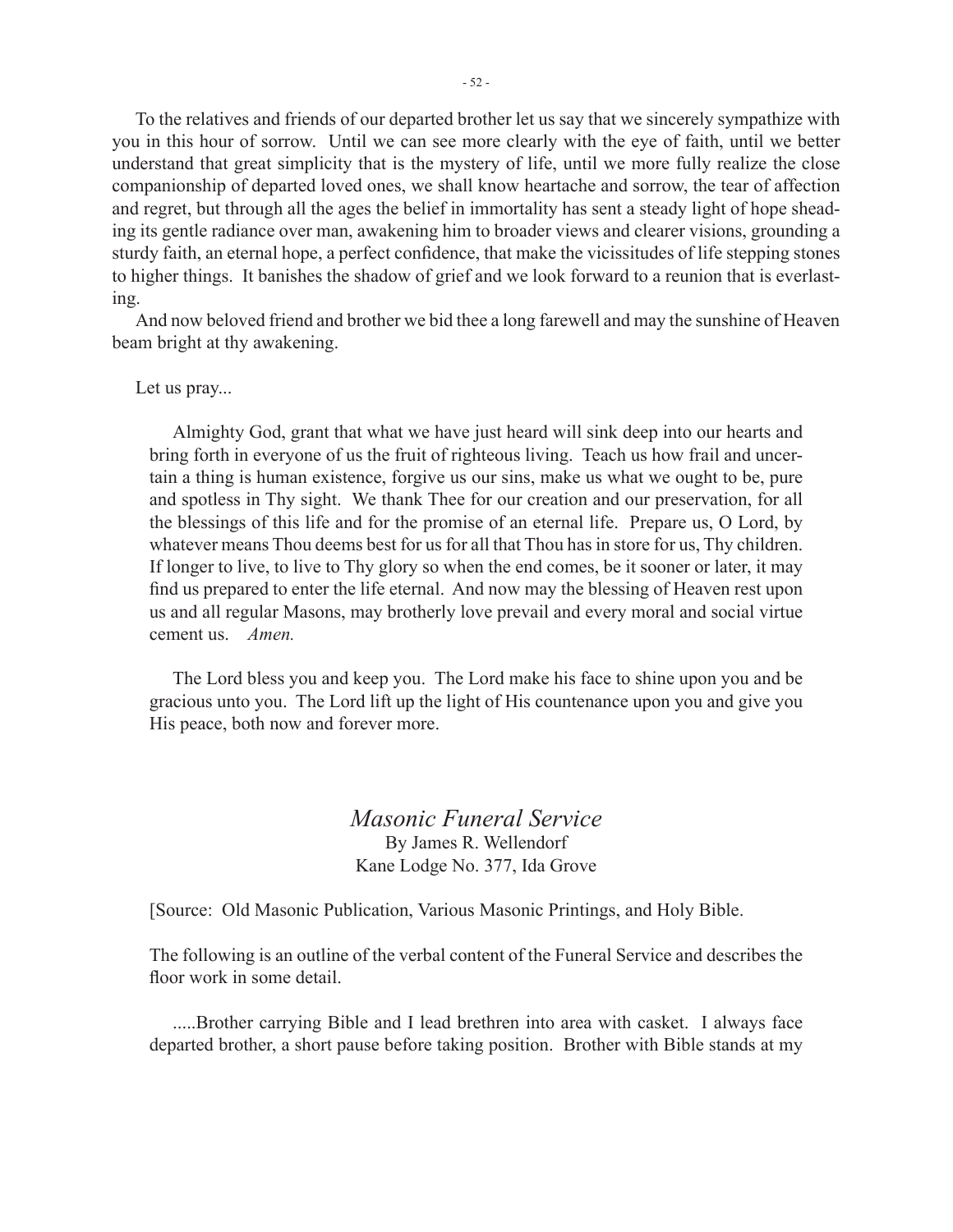left or right, which ever faces the family. I prefer to stand at the foot of the casket so I can look directly at the departed brother.

.....I formally acknowledge the family of the departed brother by name, friends of the family, and all Masonic brothers in attendance.

I state my name and explain it is my honor to conduct this Masonic Service for Lodge A.F. & A.M. of \_\_\_\_\_\_\_\_\_\_\_\_\_\_\_\_\_\_\_\_\_\_\_, Iowa. On behalf of the lodge, we appreciate your attendance in honor of our departed brother.

At the request of the family, we are honored to present this final Masonic tribute.

May the Lord add his blessing to this Masonic Service.

(Start the formal service)

The Lord Sayeth:

I am the resurrection and the life, he that believeth in Me, though he were dead, yet shall he live. And whosoever liveth and believeth in Me, shall never die.

We are gathered here in the presence of a mystery. The most profound mystery of all human experience. That great change which sooner or later must come to each one of us.

Often it comes unexpectedly, as we travel down the pathway of life. We go from the joy and sunshine of the hilltops, down into the dark shadows of the valley. Again, we are reminded of the uncertainty of life, and, again, a sense of loss weighs heavily on those who are nearest and dearest.

When the hour strikes and the summons comes, we embark upon the voyage to the undiscovered country from whose borne no traveler returns. Yet we have the assurance of the Master, that when we go on this voyage, we are in the hands of a true and trusty friend, in whose fidelity we may with safety confide.

And when a life's day is ended and loved one has gone to rest, our souls are permitted to catch faint gleams of the ineffable glory of that spiritual world.

[........small pause........]

We as Masons place our trust in God, and we believeth that He gives us each a task to do, and looks down with infinite compassion upon us, His children.

We call ourselves builders because we believe that each one of us is trying to build our own "spiritual Temple of character." And because we believe that each one of us may have some small part in the building of that larger Temple, which is "the sum of all human achievement." That great structure, rising slowly through the ages, according to the plans drawn by the "Great Architect of the Universe," on his trestle board. A Temple whose foundations were laid in the beginning of time, and which will last through eternity. The great plan of the Master Builder.

Therefore, it is not important how or when we leave this earthly field of labor, but it is of great importance that we do the task that is given to us to do, that we use our talents, and that we do our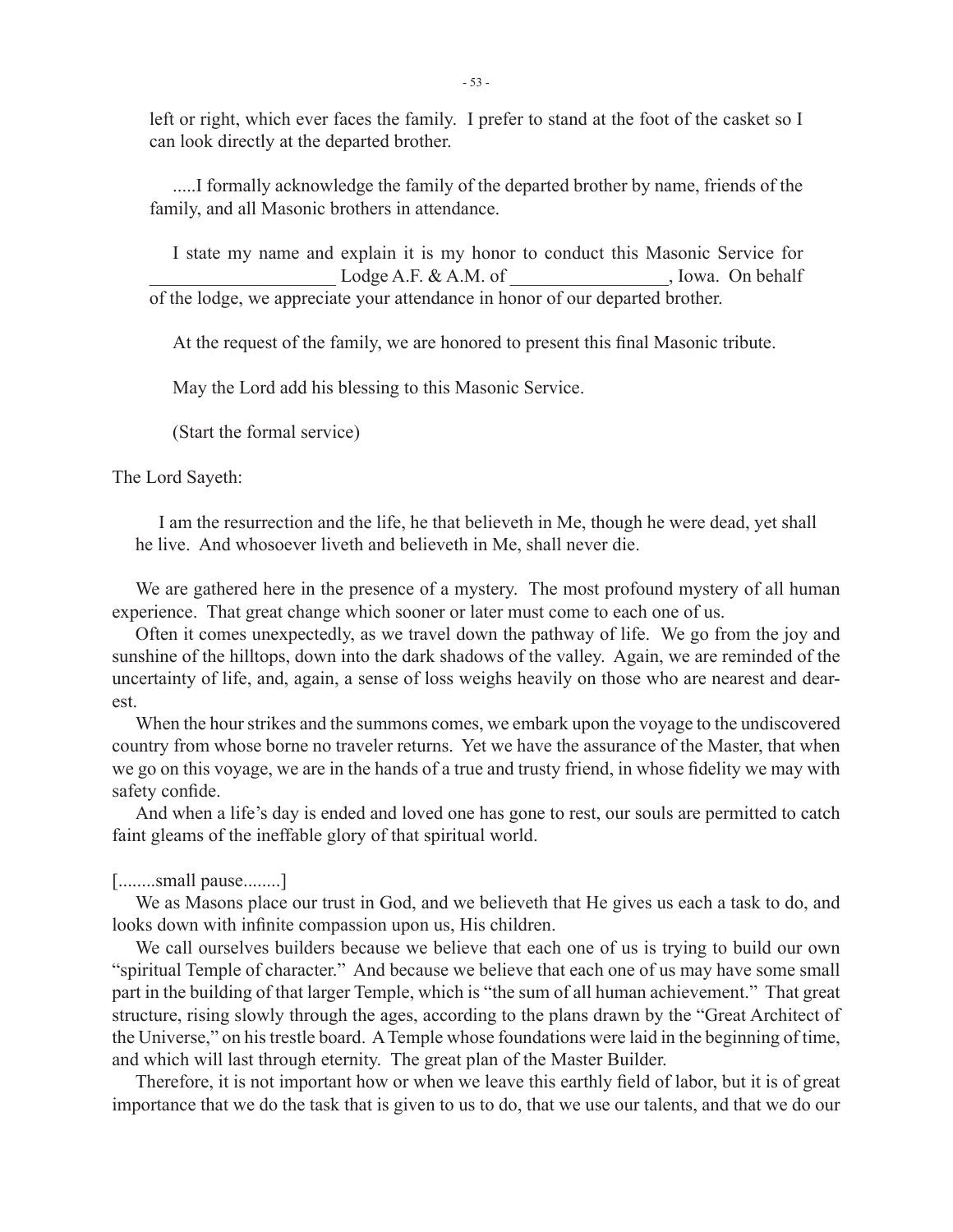part in building of the Temple.

Picture now with me.....the beautiful butterfly as it bursts from its cocoon to soar aloft in the sunshine. So has our brother's spirit cast off this earthly tenement. The working tools of earth have fallen from his grasp, his work on earth is finished, his "Temple is completed," and he has gone to receive his wages from the "Master Builder."

[.....The brother standing with me with the open Bible is motioned to come near enough so I can rest my hand on the Bible from time to time during the following Bible Lecture.....]

The foundation for the teachings of the Masonic Lodge are found within the Holy Bible. [Hand on Bible.]

This Book has influenced the imagination of the world and the history of the human race, more than all other books combined. Nations live by it, or die quarreling with it. The sun never sets on its gleaming page. It is found in the castle of the king and the cottage of the peasant, alike in the home of the rich and the poor, learned and unlearned.

It colors the talk of the street and is found woven in the web of universal literature. It talks to us in our solitude, consoles our grief and gives new ideals to our conscience. It is an inspiration to the strong, a source of strength to the weak and a guiding light to all.

It blesses us at birth, gives names to many, adds sanctity to the marriage tie, writes inscriptions of hope on our tombs. The best of our uttered prayers are in its storied speech.

Generation after generation comes and goes, each with its own ideals, each with its own form of expression. The literature of yesterday is not the literature of today. Famous books go out of fashion, are read only by scholars and antiquarians. But this immortal Book, [hand on the Bible] is everlasting. It talks in the speech and accents of each generation in turn.

The silver cord of the Bible is not loosed nor its golden bowl broken, as centuries slip by like beads of the thread of time. The Bible is the master of the soul, wiser than reason, truer than conscience, greater and more trustworthy than reason or instinct.

How often this Book has been torn to rags, refuted and destroyed. But as the anvil outlasts all the hammers that smite it, so has this immortal Book lived on while those who sought to destroy it are soon forgotten. Other books have their day and are forgotten, they die, their language becomes obsolete, the world's thought runs in new channels, and they are left mere stranded wrecks on the shore of time. But this Book [hand on Bible] belongs to all the centuries and outlives them all. It lives on and on, and on in glorious perpetuity.

And so my friends, may the "Holy Bible" be the guiding light for each of us as we continue our travel down the pathway of life.

[.....Thank brother, which allows him to return to original position.....] Let us be in prayer:

Our Father in Heaven, we turn to Thee in the presence of this grief, because Thou are the giver of all life, and Thou alone are able to give us consolation.

Help us to understand that our lives are in Thy hands.

We pray that Thou wilt especially let Thy tenderness soothe the hearts that are here bereft.

Cheer our declining days with the certainty that with Thee, there is no death, but only an entrance for all Thy children, into the endless life which Thou hast prepared. *Amen.*

[Brethren, So mote it be]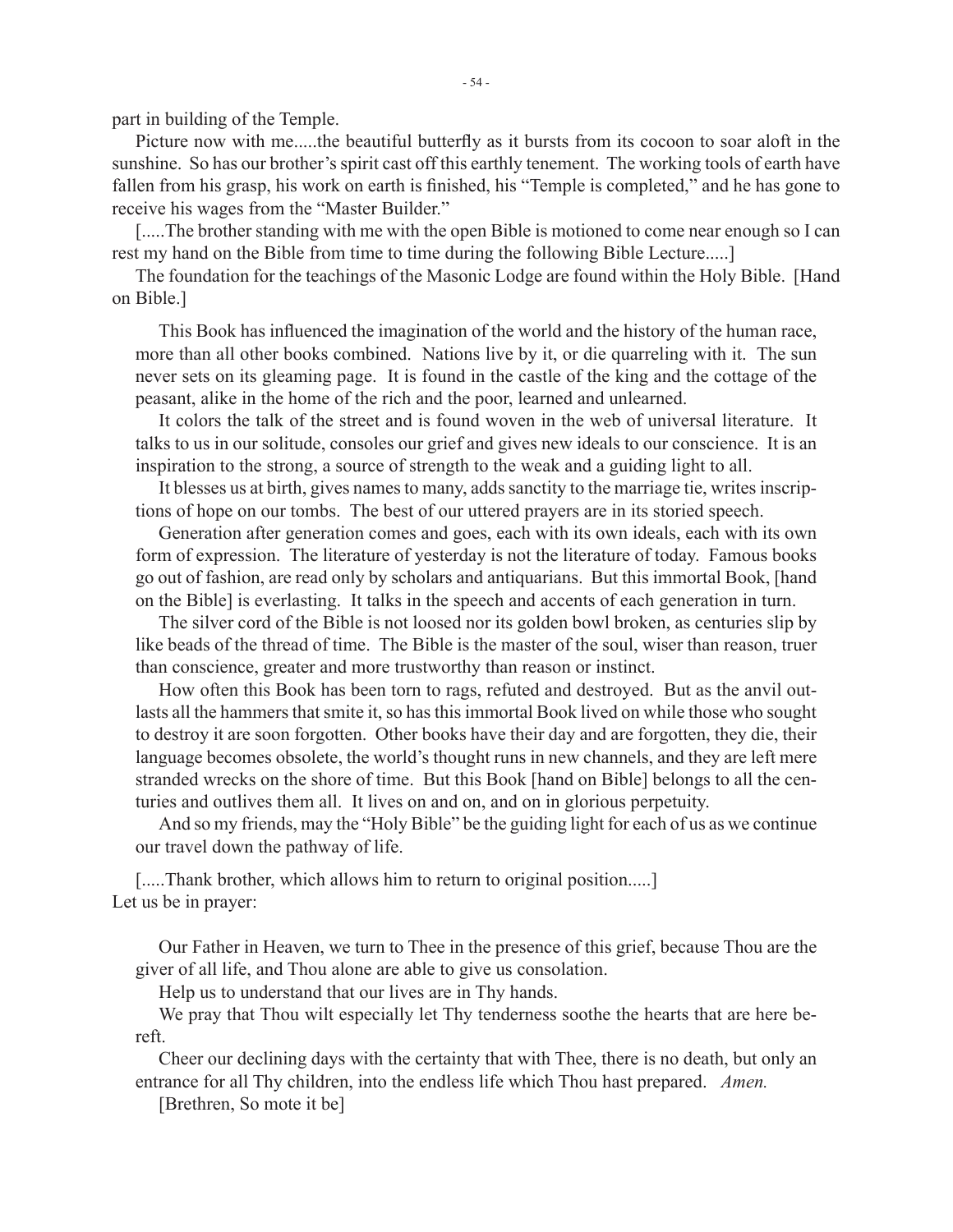[.....] take the brother's apron or a new apron if not available. I explain that it was presented to our brother upon his entering into work of the Masonic lodge and read all of the inscription data under the bib. If not inscribed, I have a card with data. I also state any information I can learn about the brother's participation as an officer of the lodge, any special Masonic honors and be sure to explain if he received a Fifty-Year Certificate. Any personal information regarding Masonic lodge work is nice to give the brother recognition.....]

This lambskin has been a rule and a guide to Brother  $\cdot$  's daily life and a cherished possession, as it is to all brother Masons. And I will now explain:

The lambskin or white leather apron is an emblem of innocence and the badge of a Mason. More ancient than the Golden Fleece or Roman Eagle, more honorable than the Star and Garter, or any other Order.

Its pure and spotless surface, is to us an ever present reminder of the purity of life and rectitude of conduct.

Not the idle purity of the hermit, remote from the world, but rather the purity of service, for we believe that he serves "God" who serves his fellow man.

We therefore, our brother's friends, place this apron with our departed brother as a symbol of high honor. It is the badge of a Mason.

[.....Take evergreen from lapel and hold it high for all to see.....]

For all brother Masons, the evergreen is an emblem of our faith in the immorality of the soul. By it we are reminded of that immortal part which survives the grave, and which can never, never die.

[.....Motion brethren to rise.....]

Brethren, join me in placing our emblem with our departed brother.

[.....] go first and lay my evergreen on the apron previously placed on the side of casket..... Brethren follow single file and do the same and return to seating......remain standing.....]

[.....During this depositing of evergreen.....I recite a poem such as.....cross the bar.....or the 23rd Psalm.....The following is one I have used quite often.....]

Soft and safe to you my brother, be your earthly bed. Bright and glorious be thine own rising. Fragrant be the flowers that shall flourish at your grave.

May the earliest buds of Spring, unfold their beauties o'er your resting place and there may the sweetness of the summer's last rose linger longest. Though the cold winds of Autumn may lay them in the dust, and for a time destroy their loveliness. Yet their destruction is not final, and in the springtime they will surely bloom again.

So in the bright morning of your resurrection will your spiritual body rise in immortal beauty, into the life eternal. In realms beyond the skies, where we shall surely meet again.

[.....With brethren standing, I give the following instruction.....]

Brethren, prepare to give the funeral honors.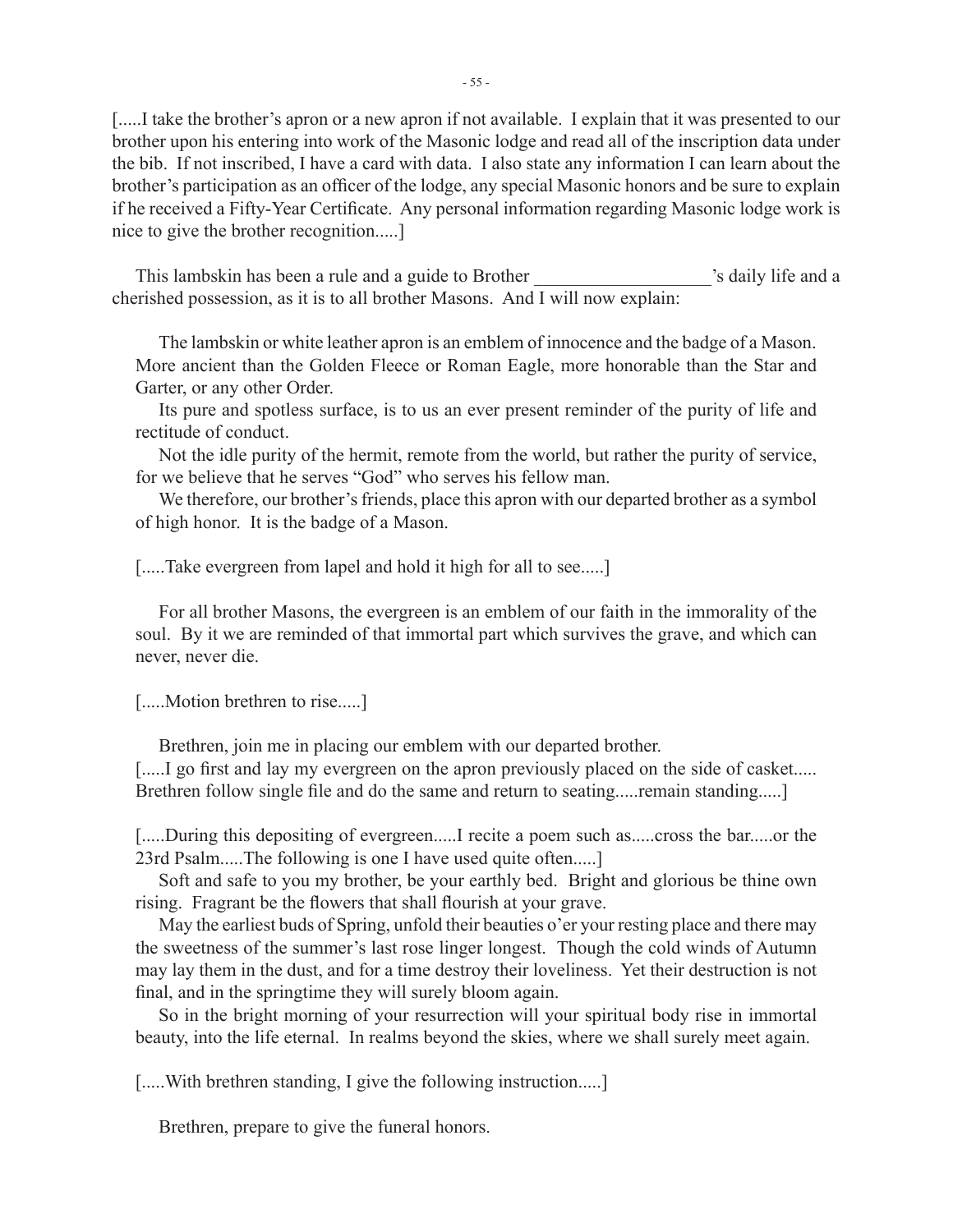We consign our brother's body to the earth.

We cherish his memory in our hearts.

We commend his spirit unto God, who gave it.

[.....Motion to brethren to be seated.....]

[.....] turn to casket and step forward some to direct my attention to the departed brother.....]

And so we lay our tribute with our departed brother, among these flowers, and say neither "Good Night" nor "Good-bye," but "Good Morrow" Brother \_\_\_\_\_\_\_\_\_\_\_\_\_\_\_\_\_\_\_\_.

[....] turn away and step back to previous position....]

And leaving our brother in God's quiet, go forth into the world again, taking up our march in the generation of the present, press forward to make way for the generations which are to come.

And as surely as each one of us shall come, one by one, to the end of life's journey, may we each share a joyous awareness of having accomplished some good work for the advancement of the kingdom of God.

[.....I ask all present to stand and repeat with me the Lord's Prayer. Our Father, which art in Heaven.....]

[.....] say.....please be seated.....] [.....] say.....Let us be in prayer.....]

May the blessing of Almighty God, our Heavenly Father, rest upon us, comforting and strengthening us in all our ways, and guiding us along the path of righteousness, to everlasting life. Amen. (So mote it be)

[.....] motion to brethren to rise. If widow and children are seated in front and close by, I offer my hand of sympathy to each before leaving and this should take no more than one minute. Then motion for brother with Bible to lead way out and brethren following.....]

[.....This service works well in funeral home setting with an open casket. If a cremation, there are some modifications necessary in floor work and I have made a few changes in the wording. A service at grave side is another matter and requires some modifications. Depending on weather, length of service may also need to be adjusted.....]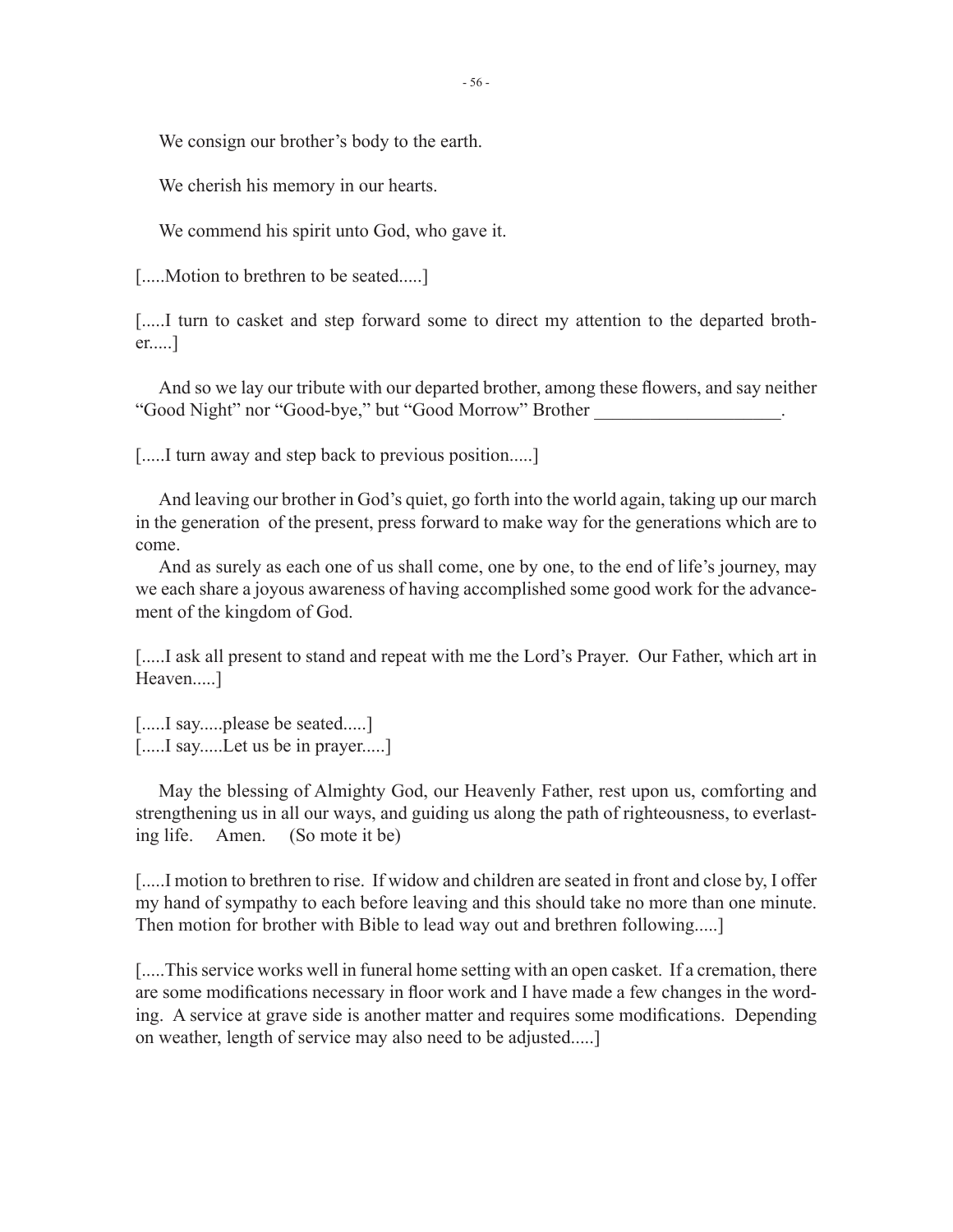## *Masonic Memorial Services* Selected Scripture Passages

#### OLD TESTAMENT

Psalms 23 Psalms 27 Psalms 46: 1-5, 10-11 Psalms 90: 1-10, 12 Psalms 103 Psalms 121 Psalms 130 Psalms 139: 1-12 Job 19: 23-27 Ecclesiastes 3: 1-15

#### NEW TESTAMENT

#### EPISTLES:

 Romans 8: 14-18, 28, 31, 35, 37-39 Romans 14: 7-9, 10b-12 Ephesians 3: 14-21 1 Corinthians 15: 20-22, 35-36, 38a, 42-

44

 2 Corinthians 4: 16 thru 5: 1 1 Thessalonians 4: 13-18 Revelation 21: 2-7

The Following is a Group of Prayers That May be Used During Masonic Funeral Services

Dear Father, Giver of all good gifts, Healer of broken hearts, we ask Thy comforting love now, when we have come to pay a last tribute to a beloved one. Give us the consolation to know that death is not the end, but that after the Spirit has discarded the garment used on earth, the glorified robes of eternity will be given to our beloved and that, we too, shall wear such garments when we have laid down this mortal body. Give us a hope and an assurance that we shall meet where there is no parting; no sickness; and no sorrow. Bless us, keep us, and Thine be the glory forever.

## GOSPELS:

 Matthew 18: 1-5, 10 Mark 10: 13-16 Luke 23: 33, 39-43 John 11: 17-28 John 14: 1-7, 15-17, 27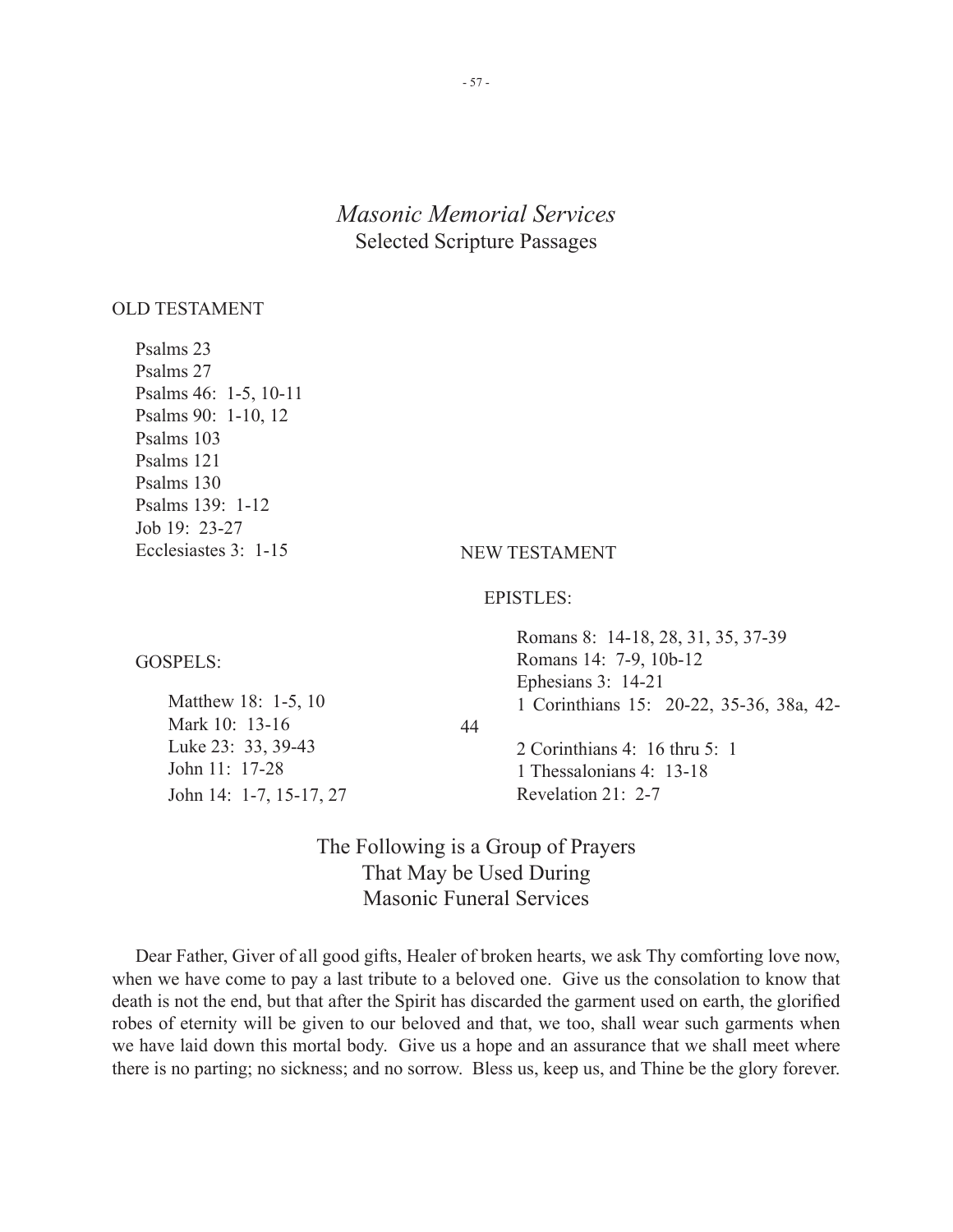*Amen!*

#### \*\*\*\*\*\*\*

Great Architect of the Universe, Father of us all, bring into this room, now, the realization of our many blessings. May we recognize that what we have done has been to promote fellowship and a better understanding of people and places. Bless our efforts to serve; forgive anything we have failed to do. And be our shield and our strength, we pray. *Amen!*

#### \*\*\*\*\*\*\*

Heavenly and gracious Father of us all, we ask You to bless this assembly, to bless us with Your presence. Let us see You in each other's faces, hear You in each other's voices and ever reflect in all our proceedings the love, grace, peace and harmony which reigns before Your presence. *Amen!*

#### \*\*\*\*\*\*\*

Almighty and eternal Spirit, accept our grateful thanksgiving for the heritage that is ours through this Fraternal association, for all those who have gone before us and have been our benefactors as well as the guardians of our traditions; for those whose hopes and dreams have borne fruit through the practice of the virtues taught by our Order. Give us a diligence that is worthy of them, a renewal of our spirit and faith in the eternal values which they have cultivated. Bless us to be worthy stewards in the challenge to continue the great but unfinished work which lies before us. *Amen!*

#### \*\*\*\*\*\*\*

Almighty God, renew in us a courage which will prevail, a faith which is sure and unfailing and a willingness to be of service to You and Your purposes. *Amen!*

#### \*\*\*\*\*\*\*

Our Father, we lean heavily on our experiences and knowledge of the past with gratitude to You. We live at this moment of the present between the past and the future. May we be strong enough and wise enough not only to use what we have gained, but to plan and prepare boldly for tomorrow. We go forward in Your name as those who have preceded us have done.

Help us to implement our dreams of expanded service, greater love, and more dedication to the spiritual concepts in Freemasonry.

We move ahead confidently in Your name. *Amen!*

#### \*\*\*\*\*\*\*

Almighty God, our Father, Thy goodness loved us into life; Thy mercies never fail; our spirits turn to Thee in humble trust. Amid the decay of visible things draw nigh unto our fainting souls, O Thou Invisible Comforter; and as the changes of life leave us poorer and sadder may we know more of the constancy of Thy love and the unfailing riches of Thy sympathy. Our weakness appeals to Thy pity. Hold not Thy peace at our tears. Lead us to the Rock that is higher than we.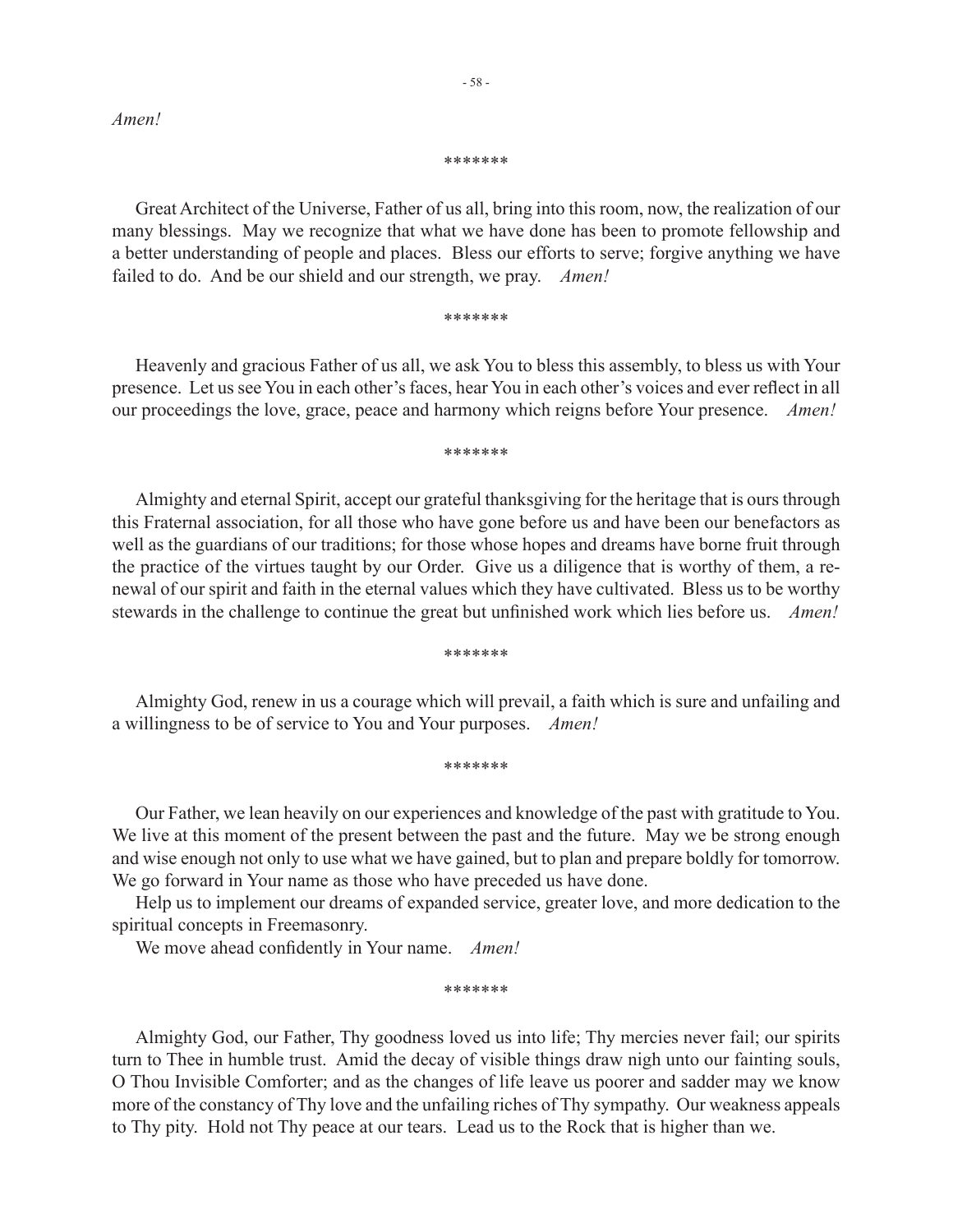We bless Thee for our knowledge through God, that death is not the destruction but the expansion of our life; that it opens the way into new opportunities of service and worship; new disciplines, new joys; that it cannot take us out of our Father's hands, nor separate us from the love of God. We are going whither we cannot see, but we do not leave our Father's house. We are the children of eternal love and underneath are the everlasting arms. Help us to realize the faith of Jesus and the peace of Jesus, that the bereavements that darken our homes may not break our trust in Thee. *Amen!*

\*\*\*\*\*\*\*

Eternal God, in whose presence a thousand years are but as yesterday when it is past, and as a watch in the night; we confess that our life here is as the grass which is renewed in the morning and flourishes...and in the evening fades and withers.

Here in the presence of death we are made aware of mortality. We ask that you teach us to number our days, using them wisely, and looking toward the time when You call us to Yourself.

Hear our prayer, and grant us Your peace and Your life, for we are strangers with You, and travelers, as are all who have gone before us. But You, God, are the same and Your years shall have no end. *Amen!*

\*\*\*\*\*\*\*

Almighty God, creator and sustainer of all; You have been our dwelling place in all generations. You are our refuge and strength...a very pleasant help in times of trouble.

Grant us Your blessing in this hour, and enable us to put our trust in You, that our spirits may grow calm and our hearts be comforted. Lift our eyes beyond the shadows of earth and help us see the light of eternity which rests with You.

So may we find the grace and strength for this in every time of need. *Amen!*

\*\*\*\*\*\*\*

Almighty God, we bless Your name in thanks for all those who have entered their rest. We ask especially that You keep alive in us, the memories of our Brother, whom you have called out of this world. Grant that every memory which turns our hearts from things seen to things unseen, may lead us always upward to You, until we too come to the place of rest You have prepared for Your faithful people.

We also remember before You the family, relatives and friends who mourn the earthly loss of our Brother. May the sense of Your love and sympathy minister to their grief and loneliness. Touch their hearts with the healing power of Your presence and grant them the strength to carry out Your will in their lives as their expression of gratitude for the life of  $\,$ , whose love they will always remember and cherish. *Amen!*

\*\*\*\*\*\*\*

O God, thou Comforter of thy children, thou God of love and tenderness, we pray for those who mourn at this time. We cannot - and we need not - tell their sorrow unto Thee. In the stillness of our hearts we ask for them Thy sustaining grace. Be Thou their stay in this sore trial, the strength